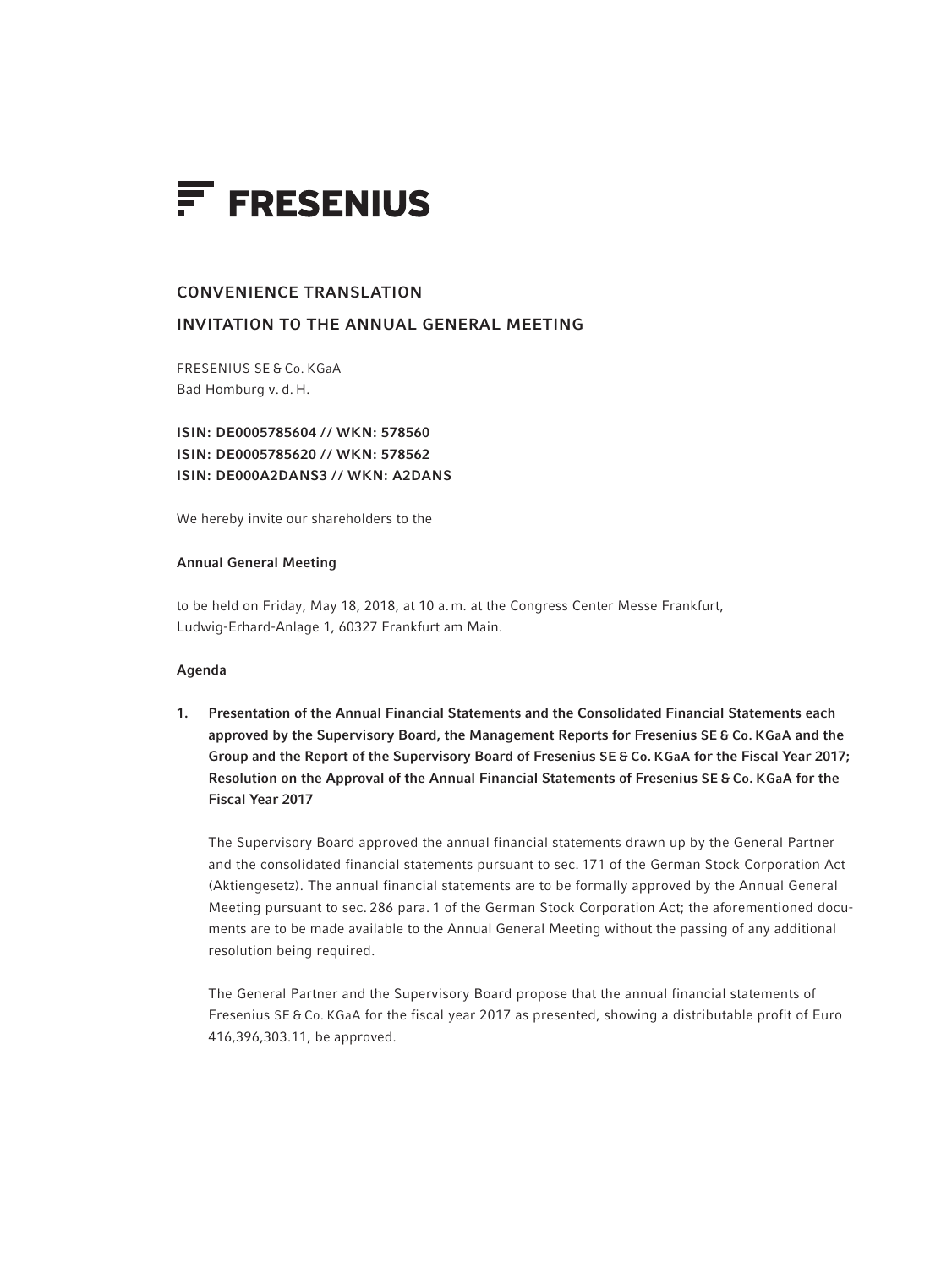## 2. Resolution on the Allocation of the Distributable Profit

The General Partner and the Supervisory Board propose to allocate the distributable profit of Fresenius SE & Co. KGaA in the amount of Euro 416,396,303.11 shown in the annual financial statements for the fiscal year 2017, as follows:

| Payment of a dividend of Euro 0.75 per share<br>on the 554,710,473 shares entitled to a dividend | Euro 416.032.854.75 |
|--------------------------------------------------------------------------------------------------|---------------------|
| The dividend is payable on May 24, 2018.                                                         |                     |
| Balance to be carried forward                                                                    | 363,448.36<br>Euro  |
|                                                                                                  | Euro 416,396,303.11 |

 The number of shares entitled to a dividend may change prior to the Annual General Meeting. In such cases, an appropriately adjusted proposal for the resolution on the allocation of the distributable profit shall be put to the Annual General Meeting, based on an unchanged distribution of Euro 0.75 per share entitled to a dividend.

## 3. Resolution on the Approval of the Actions of the General Partner for the Fiscal Year 2017

 The General Partner and the Supervisory Board propose to approve the actions of the General Partner for the fiscal year 2017.

## 4. Resolution on the Approval of the Actions of the Supervisory Board for the Fiscal Year 2017

 The General Partner and the Supervisory Board propose to approve the actions of the members of the Supervisory Board of the Company for the fiscal year 2017.

# 5. Election of the Auditor and Group Auditor for the Fiscal Year 2018 and of the Auditor for the potential Review of the Half-Yearly Financial Report for the first Half-Year of the Fiscal Year 2018 and other Financial Information during the course of the year

 Upon recommendation of its Audit Committee, the Supervisory Board proposes to elect KPMG AG Wirtschaftsprüfungsgesellschaft, Berlin, as the auditor and group auditor for the fiscal year 2018 and as the auditor for the potential review of the half-yearly financial report for the first half-year of the fiscal year 2018 and other financial information during the course of the year within the meaning of sec. 115 para. 7 of the German Securities Trading Act (WpHG), which are prepared before the Annual General Meeting 2019.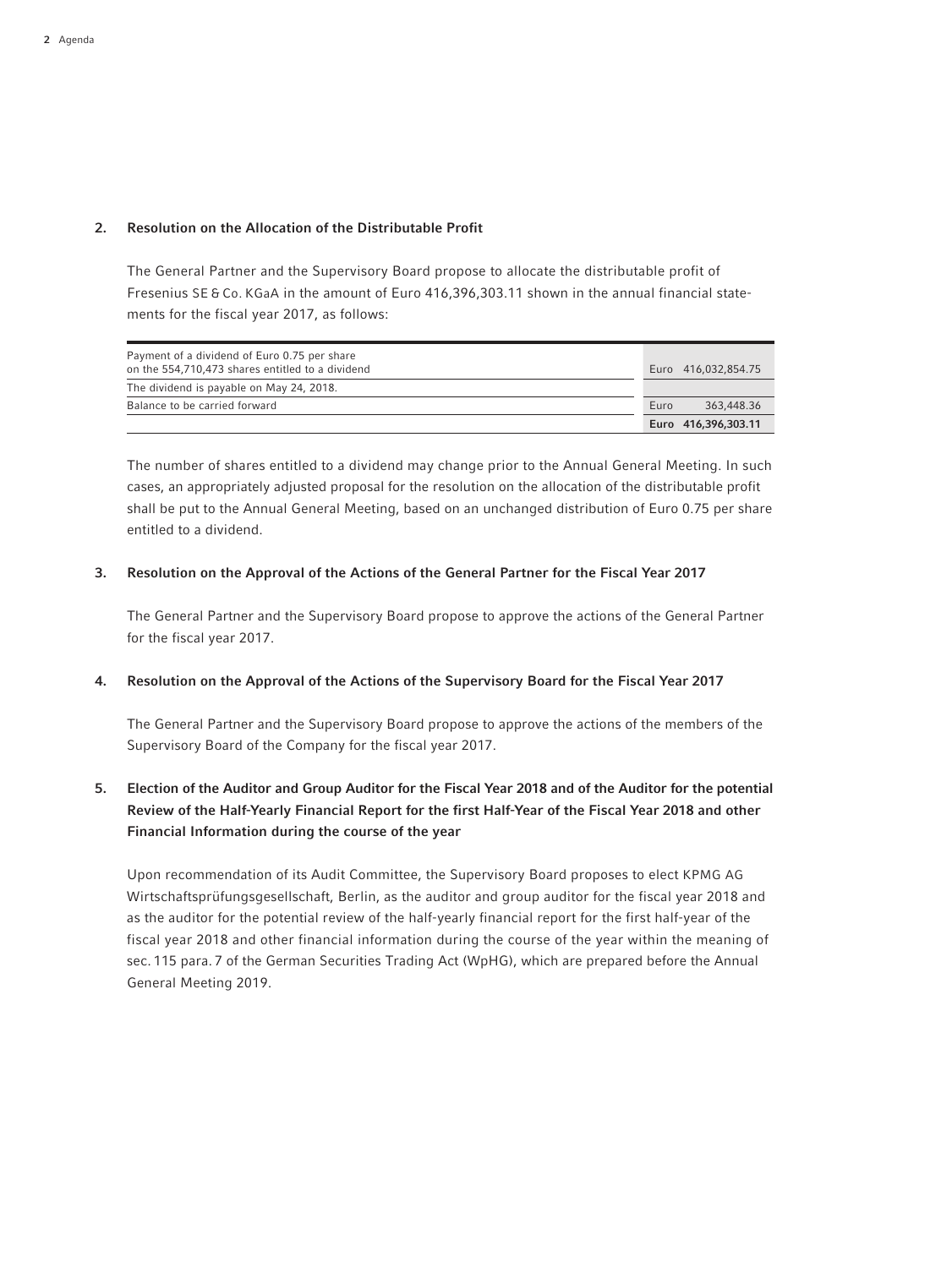# 6. Resolution on the Approval of the Revised Compensation System for the Members of the Management Board of the General Partner

With a large majority (around 96% of votes cast), the shareholders of Fresenius SE & Co. KGaA last approved the currently applicable compensation system for the members of the Management Board of the General Partner in the Annual General Meeting on May 17, 2013.

An important part of the compensation system is the component with long-term incentive effects. Until the end of the last fiscal year, this consisted of the Long-Term Incentive Program 2013 (LTIP 2013) subdivided into the Stock Option Plan 2013 and the Phantom Stock Plan 2013. Since the end of the fiscal year 2017, the issuance of stock options or phantom stocks to members of the Management Board and employees under the LTIP 2013 is no longer possible.

In order to continue, in the interests of the Company, to enable the members of the Management Board to adequately participate in the long-term, sustained success of Fresenius, the Supervisory Board of Fresenius Management SE has resolved the introduction of the Long-Term Incentive Plan 2018 (LTIP 2018). As of the fiscal year 2018, the LTIP 2018 replaces the LTIP 2013.

Against this backdrop, the compensation system as revised by the introduction of the LTIP 2018 shall be presented to the Annual General Meeting for approval pursuant to section 120 para. 4 of the Stock Corporation Act.

The most important contents of the LTIP 2018 and the related changes in comparison with the LTIP 2013 as well as further amendments to the compensation system are described below:

In contrast to the LTIP 2013, with its combination of stock option plan on the basis of conditional capital and phantom stocks, the LTIP 2018 is based solely on virtual stocks (performance shares). The performance shares issued through the plan are non-equity-backed, virtual compensation instruments. When performance targets are reached and other prerequisites are met, they guarantee the entitlement to a cash payment by the Company or one of its affiliated companies.

Performance shares may be granted once annually over a period of five years. The grant to the members of the Management Board is made by the Supervisory Board of the General Partner on the basis of a grant value determined at its reasonable discretion. The grant value is determined in consideration of the personal performance and the responsibilities of the member of the Management Board. The number of performance shares granted is calculated through applying the grant value and the average stock market price of the Fresenius share over the period of 60 stock exchange trading days prior to the grant date.

The number of performance shares may change over a period of four years, depending on the level of achievement of the ambitious performance targets described in more detail below. This could entail the entire loss of all performance shares or also – at maximum – the doubling of their number. The resulting number of performance shares, which is determined after a performance period of four years and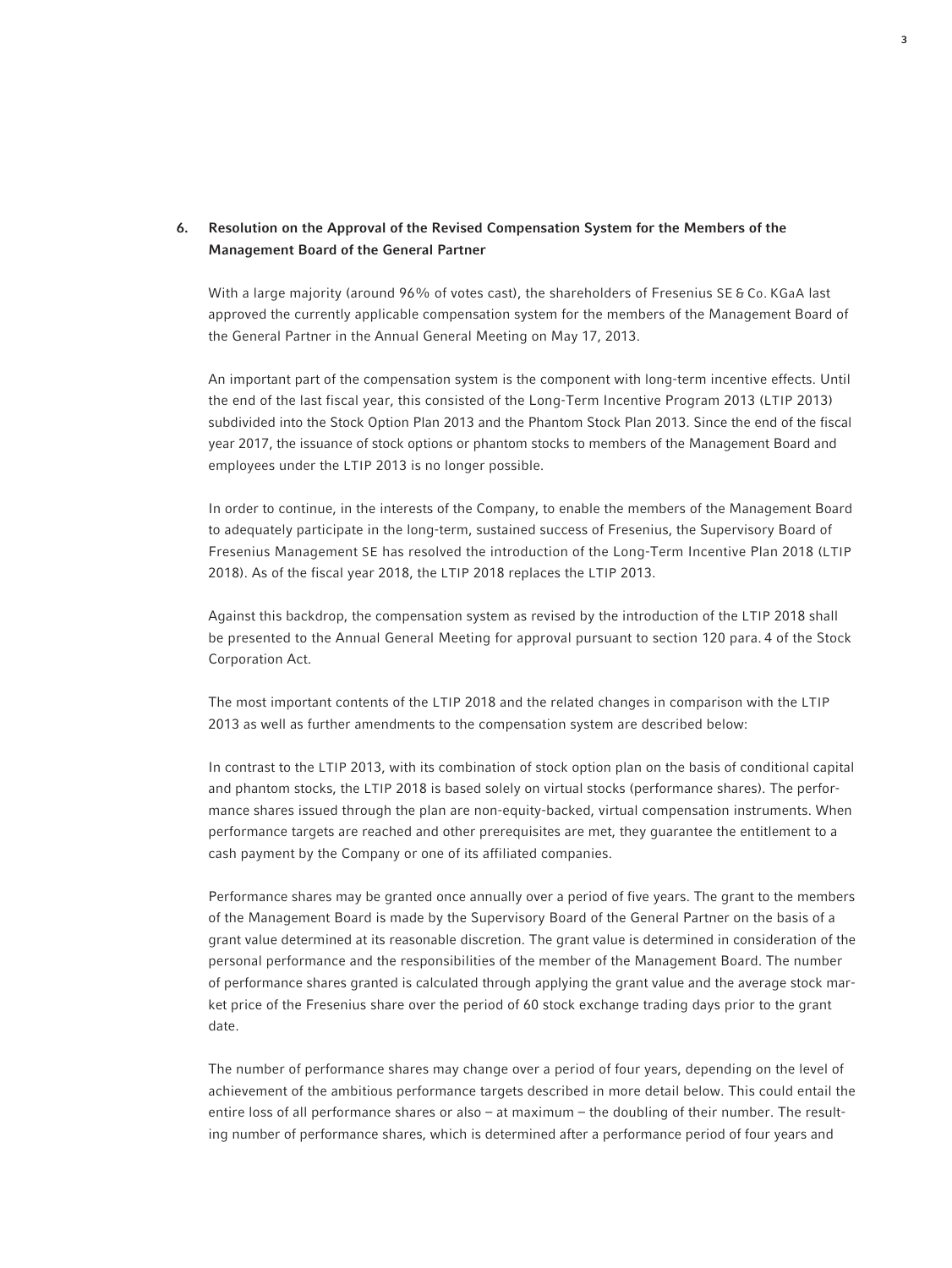based on the respective level of target achievement, is deemed finally earned four years after the date of the respective grant. The number of vested performance shares is then multiplied by the average stock exchange price of the Company's share over a period of 60 stock exchange trading days prior to the lapse of this vesting period plus the total of the dividends per share of the Company paid by the Company between the grant date and the vesting date. The resulting amount will be paid to the respective Management Board member in cash. The potential disbursement entitlement of each member of the Management Board is limited to a maximum value of 250% of the grant value.

In contrast to the LTIP 2013, the LTIP 2018 has two equally weighted performance targets: firstly, the growth rate of the adjusted net income (adjusted for currency effects) and, secondly, the relative Total Shareholder Return based on the STOXX Europe 600 Health Care index. Disbursement entitlement requires that at least one of the two performance targets must be reached or surpassed over the fouryear performance period.

For the performance target "Net Income Growth Rate," a level of target achievement of 100% is reached when the same is at least 8% over the four-year performance period. If the growth rate falls below or corresponds to only 5%, the level of target achievement is 0%. If the growth rate is between 5% and 8%, the level of target achievement is between 0% and 100%, while, where the growth rate is between 8% and 20%, the level of target achievement will be between 100% and 200%. Intermediate values are calculated through linear interpolation. The adjusted net income is the consolidated net income reported in the consolidated financial statements of the Company prepared in accordance with IFRS,

- (i) adding the expenses reported in the respective consolidated financial statements in connection with:
	- $\blacktriangleright$  if the expenditure is incurred only once –, the purchase, integration and financing of companies or business units, including the expenditure relating to
		- liability risks substantiated prior to the respective date of acquisition, and/or
		- the disposal of companies or business units irrespective of whether or not required by the competent antitrust authority;
	- ▶ Amendments to the IFRS accounting principles in the first year of their application; and
	- Tax effects on the aforementioned items; and
- (ii) subtracting the income reported in the respective consolidated financial statements relating to
	- The disposal of companies or business units irrespective of whether or not required by the competent antitrust authority;
	- Amendments to the IFRS accounting principles in the first year of their application; and
	- Tax effects on the aforementioned items.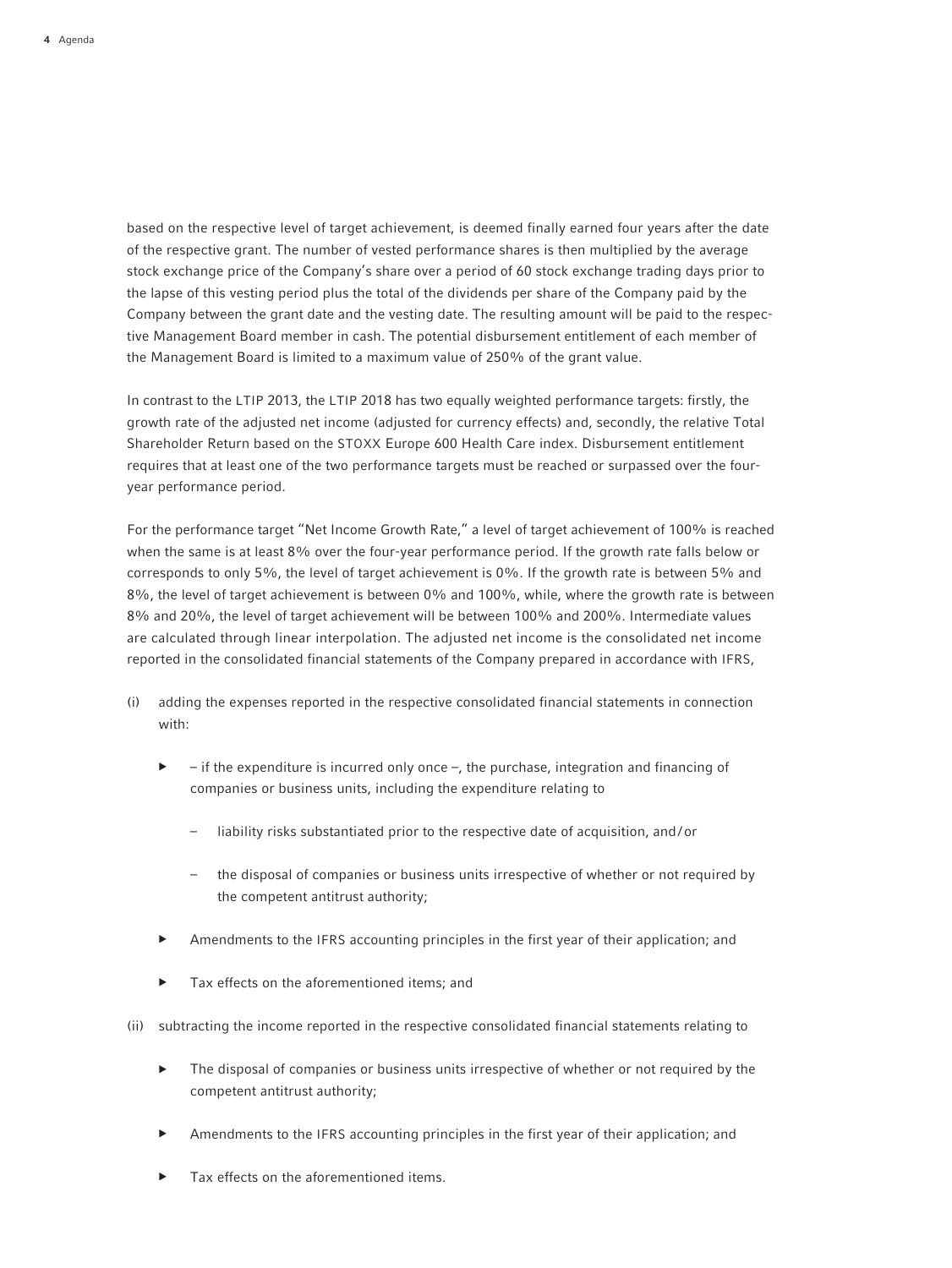The determination of the adjusted net income (adjusted for currency effects) and the change in comparison with the adjusted net income (not adjusted for currency effects) of the previous Group fiscal year will be verified in a binding manner by the auditors of the Company on the basis of the audited consolidated financial statements. For the ascertainment of the currency translation effects, all line items of the income statements of the companies that are included in the consolidated financial statements and which have a functional currency other than the reporting currency (Euro) of the Group are translated with the average exchange rates of the Group fiscal year of the consolidated financial statements that are the basis for the comparison.

 For the "Total Shareholder Return" performance target, a target achievement of 100% is met when the Total Shareholder Return of Fresenius in comparison with the Total Shareholder Return of the other companies of the STOXX Europe 600 Health Care index achieves an average ranking within the benchmark companies, i. e. exactly in the middle (50th percentile), over the four-year performance period. If the ranking corresponds to the 25th percentile or less, the level of target achievement is 0%. Where the ranking is between the 25th percentile and the 50th percentile, the level of target achievement is between 0% and 100%; and, for a ranking between the 50th percentile and the 75th percentile, between 100% and 200%. Intermediate values will also be calculated through linear interpolation. Total Shareholder Return denotes the percentage change in the stock market price within the performance period including re-invested dividends and all capital measures, whereby capital measures are to be calculated through rounding down to the fourth decimal place.

 The ranking values are determined using the composition of STOXX Europe 600 Health Care on the grant date. For equalization purposes, the relevant market price is the average market price in the period of 60 stock exchange trading days prior to the beginning and end of a performance period; the relevant currency is that of the main stock exchange of a company, which was listed in STOXX Europe 600 Health Care on the grant date.

A level of target achievement in excess of 200% is not possible for both performance targets.

 To calculate the level of overall target achievement, the level of target achievement of the two performance targets are given equal weighting. The total number of performance shares vested on each member of the Management Board is calculated through multiplying the number of performance shares granted by the overall target achievement.

 In the event of violation of compliance rules, the Supervisory Board, in due exercise of its discretion, is entitled to reduce the number of vested performance shares to zero. Furthermore, the Company is entitled to a complete or partial reimbursement in the event of violation of compliance rules in the period of three years following disbursement.

 The new plan is available both for members of the Management Board (with the exception of Mr. Rice Powell, who receives his compensation from Fresenius Medical Care Management AG) and other executives. In accordance with the division of powers under stock corporation law, grants to other executives are made by the Management Board.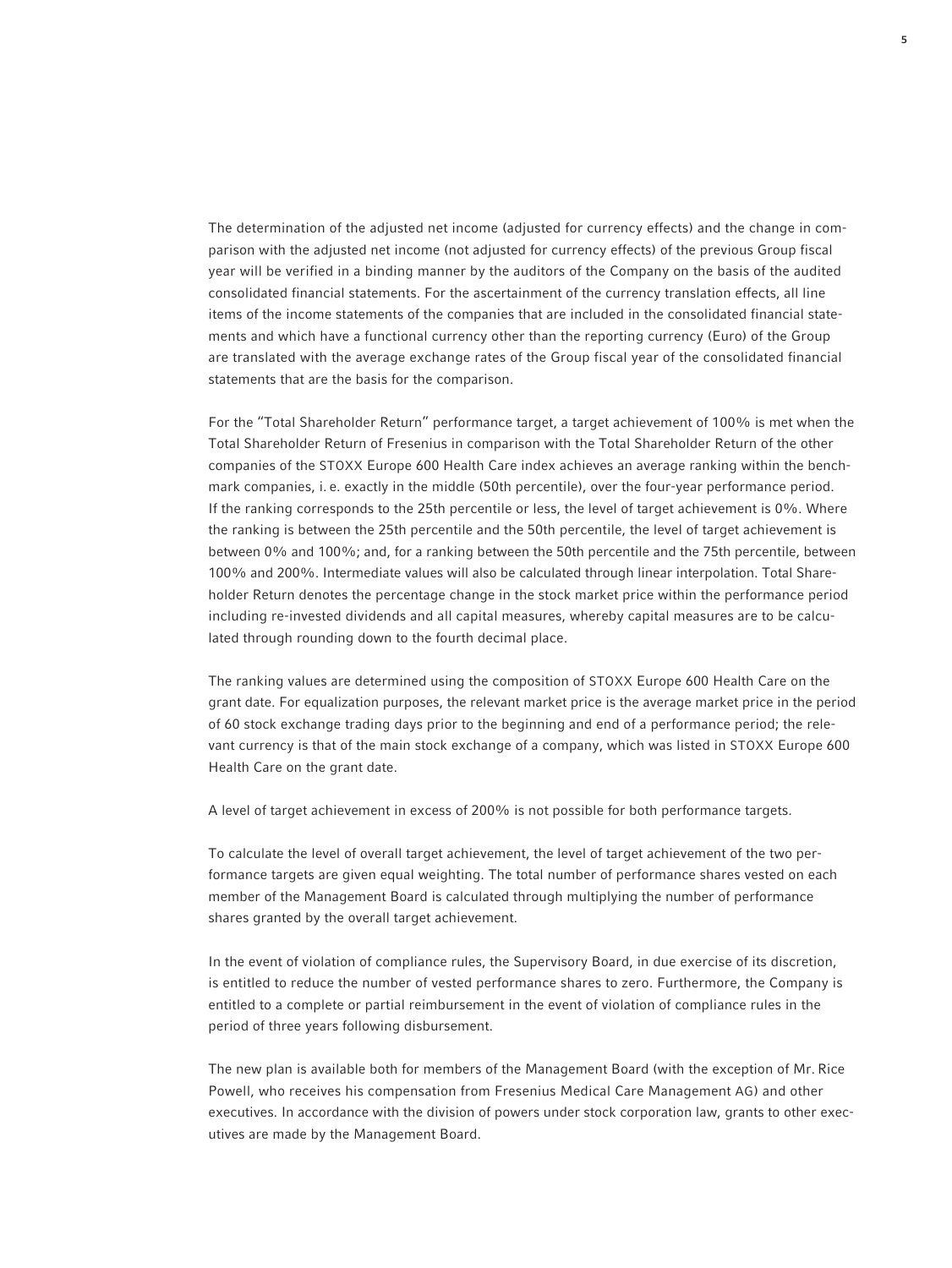In addition to the limit described above on compensation from the LTIP 2018 to a value of 250% of the respective grant value, from the 2018 fiscal year onward, a cap was introduced for the compensation allocable in one fiscal year totaling Euro 6 million for any one member of the Management Board and Euro 9 million for the Chairman of the Management Board. Accordingly, a member of the Management Board cannot receive compensation in any one fiscal year that exceeds this amount, even if stock options granted in the past were exercised.

 Payments in the event of premature termination of a member's services for the Management Board, including fringe benefits, are now limited to two years' compensation, at maximum no more than the compensation due for the remaining term of the respective service agreement (severance payment cap). No severance payments will be due in the event of termination of the service agreement for cause on grounds attributable to the relevant member of the Management Board. The calculation of the severance payment cap is based on the total compensation within the meaning of sec. 285 para. 1 no. 9a of the German Commercial Code (HGB) for the past financial year as well as the anticipated total compensation for the fiscal year in which the termination occurs.

 Furthermore, the rules on discretionary bonuses from the fiscal year 2018 onward also stipulate a limit. It is not permitted for the total compensation granted in any one fiscal year to a member of the Management Board including any discretionary bonus to exceed the amount resulting from the base salary and the caps in the variable compensation components.

 In all other respects, the compensation system for the members of the Board of Management described in the Compensation Report for the fiscal year 2017 on pages 115 *et seqq.* of the Annual Report 2017 of Fresenius SE & Co. KGaA remains unchanged.

 The General Partner and the Supervisory Board propose that this amended system for compensating the members of the Management Board of the General Partner of Fresenius SE & Co. KGaA be approved.

# 7. Resolution on the Cancellation of the Existing Authorized Capital I and on the Creation of a New Authorized Capital I with Corresponding Amendment to the Articles of Association

 Article 4 (4) of the Articles of Association of Fresenius SE & Co. KGaA authorizes the General Partner to increase the share capital of the Company by May 15, 2019 by up to Euro 114,851,824 (Authorized Capital I) by issuing new ordinary bearer shares one or more times against cash and/or contributions in kind, subject to the approval of the Supervisory Board. Upon the utilization of the Authorized Capital, the number of shares must increase in the same proportion as the share capital.

 In order in the future to also provide the General Partner with sufficient flexibility to finance the growth of the Company, a new Authorized Capital I in the amount of up to EUR 125,000,000 will be created.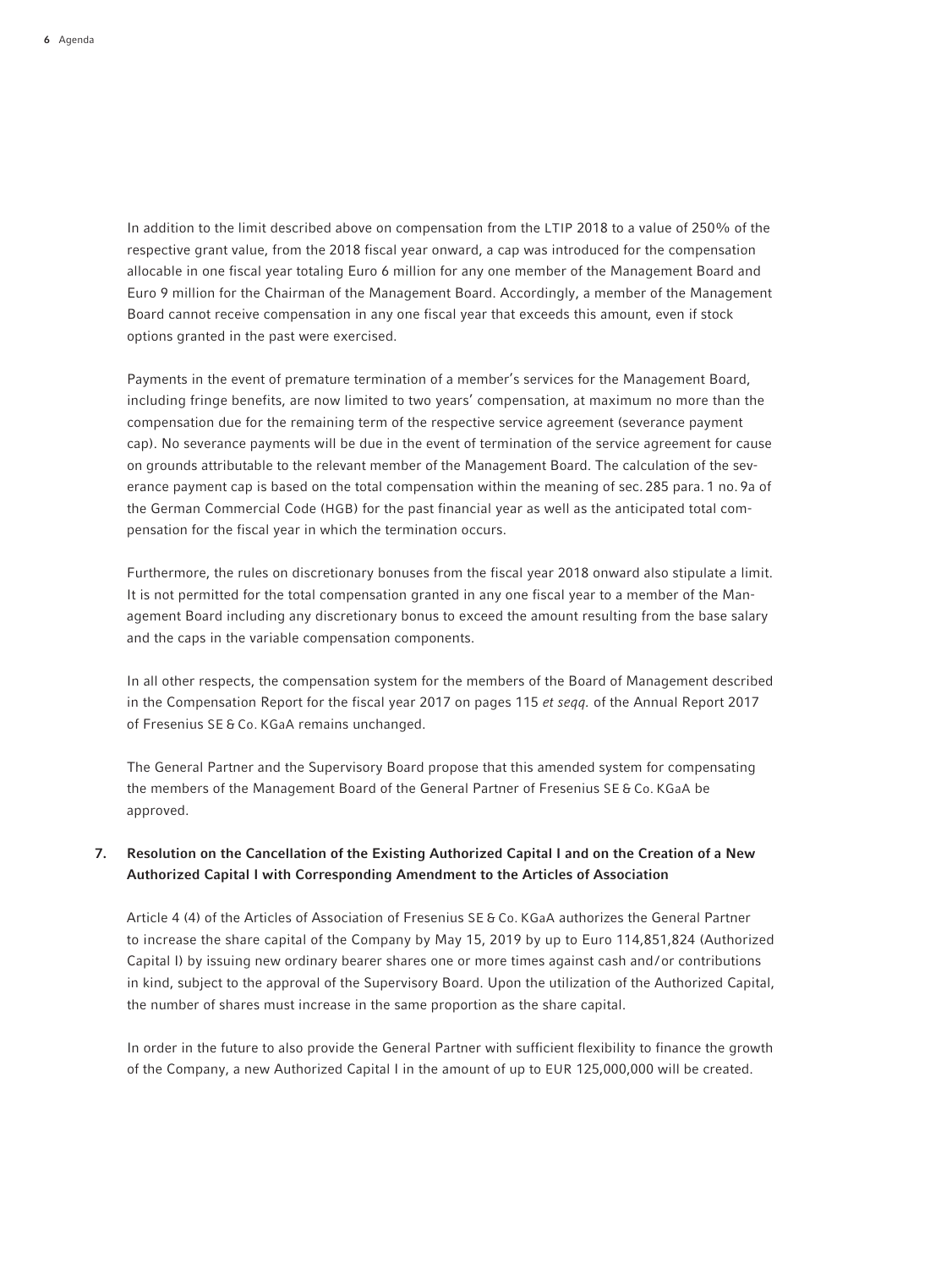The General Partner and the Supervisory Board propose the following resolution:

a) The authorization to increase the share capital in Article 4 (4) of the Articles of Association (Authorized Capital I) shall be cancelled with effect from the registration of the new Article 4 (4) of the Articles of Association in the Commercial Register and the suspension of Article 4 (4) of the Articles of Association, as amended.

 The General Partner is instructed to register the above resolved cancellation of the Authorized Capital I contained in Article 4 (4) of the Articles of Association in the Commercial Register only if it is ensured that, at the same time as or immediately following the registration of this cancellation, the creation of the new Authorized Capital I as resolved below, together with a corresponding amendment to the Articles of Association, is entered in the Commercial Register.

b) The General Partner, with the approval of the Supervisory Board, shall be entitled to increase the Company's share capital by May 17, 2023, to a total of Euro 125,000,000 (Authorized Capital I) through one or more issue(s) of new ordinary bearer shares against cash and/or contributions in kind. The number of shares must increase in the same proportion as the share capital. The shareholders shall be granted subscription rights in principle; the subscription rights may also be granted in such a way that new shares are taken up by a credit institution or a company (financial institutions) operating in accordance with sec. 53 para. 1 sent. 1 or sec. 53b para. 1 sent. 1 or para. 7 of the German Banking Act (Kreditwesengesetz) or a consortium consisting of such credit or financial institutions with the obligation to offer the shares to the shareholders for subscription.

 However, the General Partner is authorized to exclude the shareholders' subscription rights with the consent of the Supervisory Board in the following cases:

- To eliminate fractional amounts;
- In the case of a capital increase for cash, if the issue price does not fall significantly below the stock exchange price of the shares already listed at the time the issue price is fixed with final effect by the General Partner, and the proportional amount of the shares issued with exclusion of subscription rights does not exceed 10% of the share capital, neither at the time of resolution on such authorization nor at the time of its utilization. If, during the period of validity of the Authorized Capital I until its utilization, other authorizations concerning the issue or the sale of the shares of the Company or the issue of rights which authorize or bind to the subscription of shares of the Company are used and thereby the right of subscription is excluded in direct or analogous application of sec. 186 para. 3 sent. 4 of the German Stock Corporation Act, this must be taken into consideration with regard to the aforementioned 10% limit;
- − In the case of a capital increase for contributions in kind for the purpose of acquiring a company, parts of a company or investing in a company.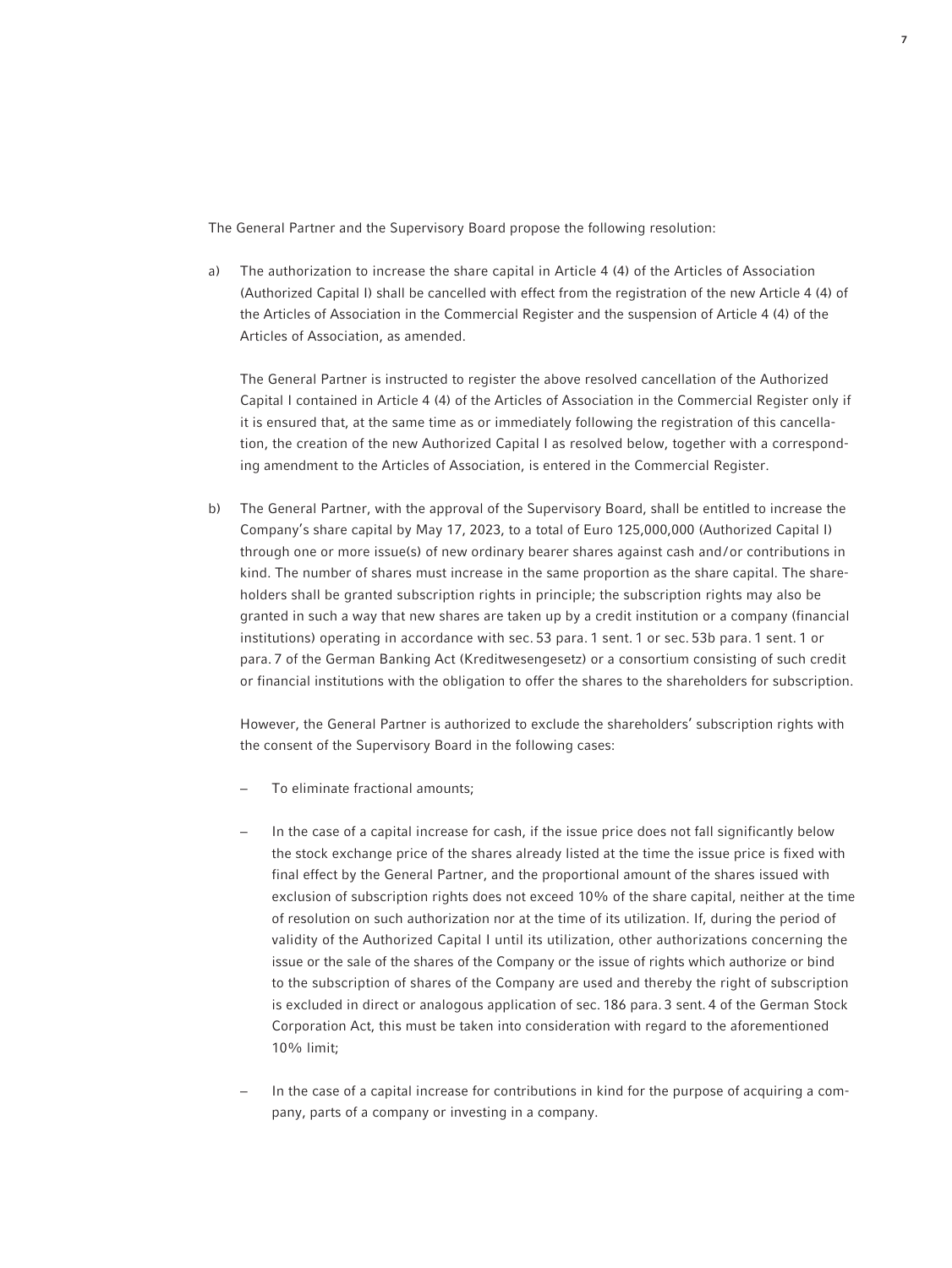The General Partner may only exercise the aforementioned powers to exclude subscription rights to the extent that the proportional amount of all shares issued subject to an exclusion of subscription rights does not exceed 10% of the share capital, neither at the time of resolution on such authorization nor at the time of its utilization. If, during the period of validity of the Authorized Capital I until its utilization, other authorizations concerning the issue or the sale of the shares of the Company or the issue of rights which authorize or bind to the subscription of shares of the Company are used and thereby exclude the right of subscription, this must be taken into consideration with regard to the aforementioned 10% limit.

 The General Partner is authorized to determine the further details regarding the implementation of the capital increases from the Authorized Capital I with the consent of the Supervisory Board. The Supervisory Board is authorized to amend Article 4 (4) and Article 4 (1) after complete or partial implementation of the increase of the share capital using the Authorized Capital I or after the expiry of the authorization period according to the amount of the capital increase from the Authorized Capital I.

c) Article 4 (4) of the Articles of Association will be amended as follows:

 "The General Partner is authorized to increase the share capital of the Company once or several times with the consent of the Supervisory Board by up to Euro 125,000,000 (Authorized Capital I) by the issue of new ordinary bearer shares for cash and/or contributions in kind up to May 17, 2023. The number of shares must be increased in the same proportion as the share capital. The shareholders shall be granted, in principle, a subscription right; the subscription right can also be granted in such a way that new shares are taken up by credit institutions or companies (financial institutions) operating according to sec. 53 para. 1 sent. 1 or sec. 53b para. 1 sent. 1 or para. 7 of the German Banking Act (Kreditwesengesetz) or a consortium consisting of such credit or financial institutions with the obligation to offer the shares to the shareholders for subscription.

 The General Partner is, however, authorized, with the consent of the Supervisory Board, to exclude the subscription right of the shareholders in the following cases:

- − To eliminate fractional amounts;
- In the case of a capital increase for cash, if the issue price does not fall significantly below the stock exchange price of the already listed shares at the time the issue price is fixed with final effect by the General Partner, and the proportionate amount of the shares issued with exclusion of subscription rights does not exceed 10% of the share capital, neither at the time of resolution on such authorization nor at the time of its utilization. If during the period of validity of the Authorized Capital I until its utilization, other authorizations concerning the issue or the sale of the shares of the Company or the issue of rights which authorize or bind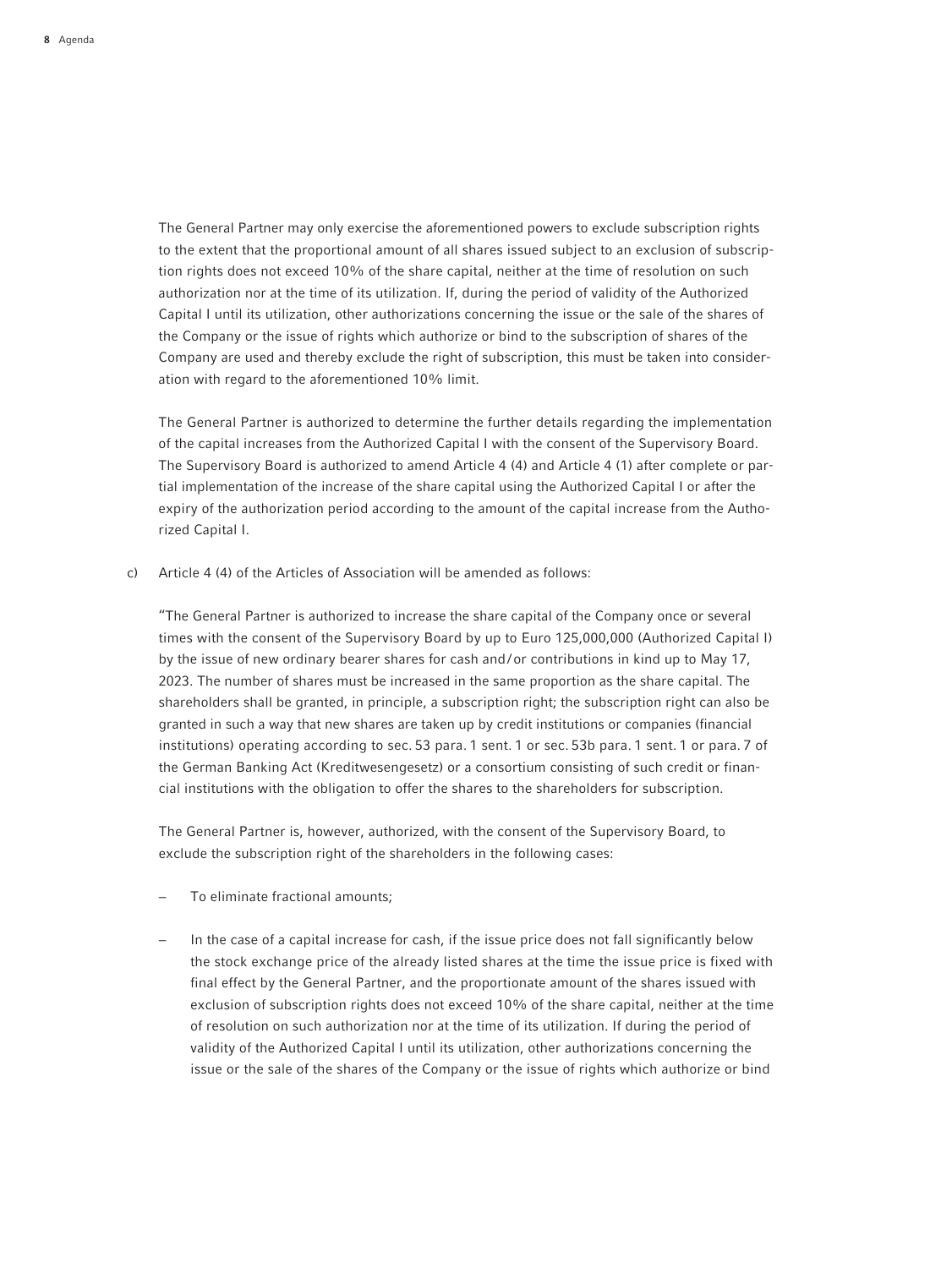to the subscription of shares of the Company are used and thereby the right of subscription is excluded in direct or analogous application of sec. 186 para. 3 sent. 4 of the Stock Corporation Act, this has to be taken into consideration with regard to the abovementioned 10% limit;

 − In the case of a capital increase for contribution in kind for the purpose of acquiring a company, parts of a company or investment in a company.

 The General Partner may only use the authorizations granted above concerning the exclusion of subscription rights to such an extent that the proportional amount of the total number of shares issued with exclusion of the subscription rights does not exceed 10% of the share capital, neither at the time of resolution on such authorization nor at the time of its utilization. If, during the period of validity of the Authorized Capital I until its utilization, other authorizations concerning the issue or the sale of the shares of the Company or the issue of rights which authorize or bind to the subscription of shares of the Company are used and thereby the right of subscription is excluded, this has to be taken into consideration with regard to the abovementioned 10% limit.

 The General Partner is authorized to determine the further details regarding the implementation of capital increases using the Authorized Capital I with the consent of the Supervisory Board. The Supervisory Board is authorized to amend Article 4 (4) and Article 4 (1) after the implementation, in whole or in part, of the increase of the share capital using the Authorized Capital I or after the expiry of the authorization period according to the amount of the capital increase from the Authorized Capital I."

 In connection with the creation of the Authorized Capital, the General Partner is to submit a written report on the reasons for which, in specific cases, it is to be entitled to exclude the subscription rights of the shareholders to new shares when utilizing the Authorized Capital (sec. 186 para. 4 sent. 2 in conjunction with sec. 203 para. 2 sent. 2 in conjunction with sec. 278 para. 3 of the German Stock Corporation Act). The contents of the report can be found in the Annex to this invitation to the Annual General Meeting.

8. Resolution on the Cancellation of the Existing Authorization to issue Option Bonds and/or Convertible Bonds dated May 16, 2014 and the Associated Conditional Capital III, and on the Creation of a New Authorization to issue Option Bonds and/or Convertible Bonds, on the Exclusion of Subscription Rights and on the Creation of Conditional Capital and corresponding Amendments to the Articles of Association

 It is intended to renew the existing authorization to issue option bonds and/or convertible bonds. To this effect, the associated Conditional Capital III in Article 4 (7) of the Articles of Association of the Company is to be cancelled and replaced with a new Conditional Capital III.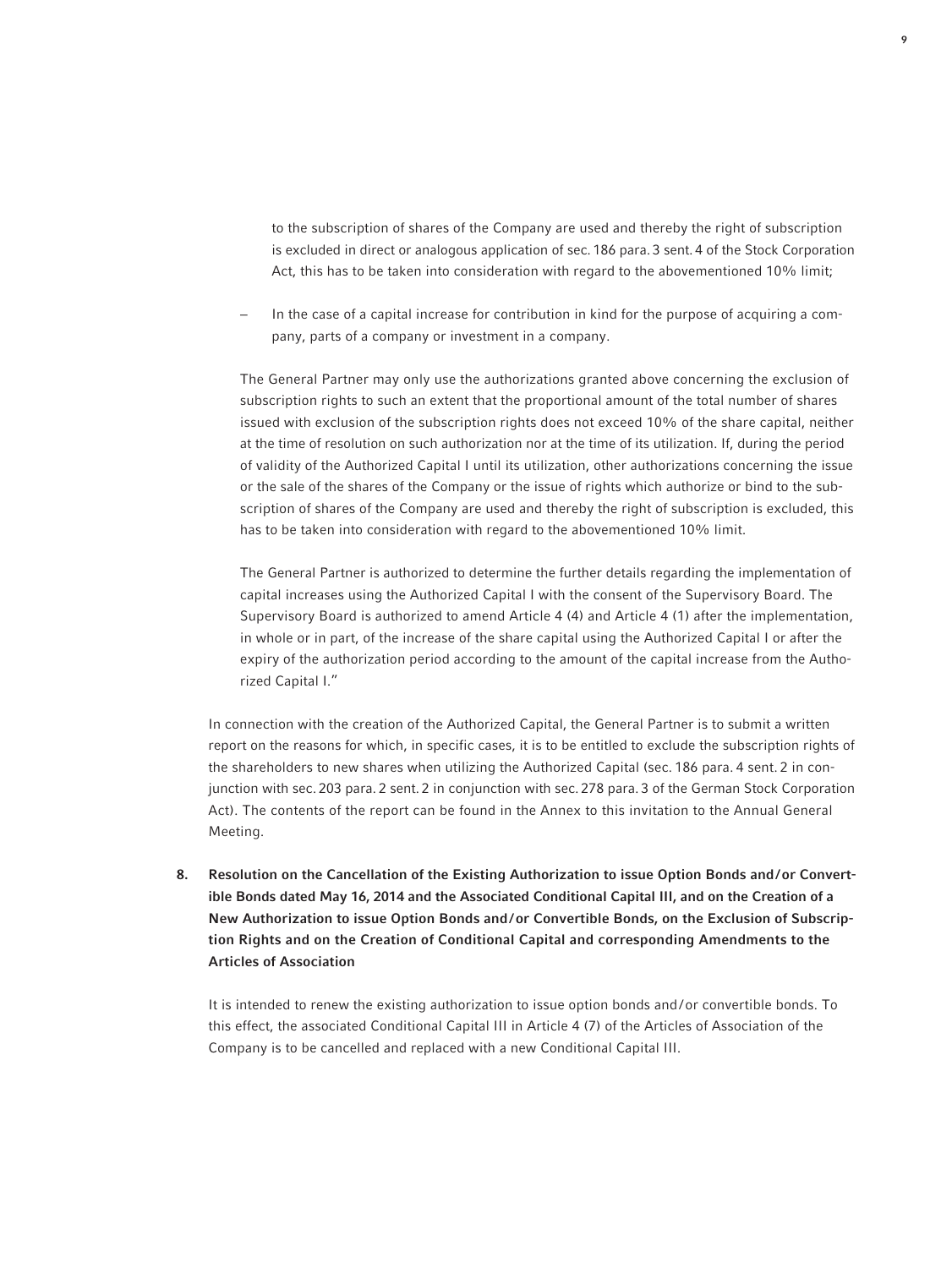The new authorization to issue option bonds and/or convertible bonds is to be granted in the total nominal amount of Euro 2.5 billion, and, thus, in the same amount as stipulated under the current authorization.

The General Partner and the Supervisory Board propose to resolve as follows:

- a) With effect from the date of registration of the new Article 4 (7) of the Articles of Association (below under lit. d)) in the Commercial Register, the existing authorization to issue option bonds and/or convertible bonds dated May 16, 2014, and the associated Conditional Capital III pursuant to Article 4 (7) of the Articles of Association will be cancelled.
- b) With effect from the date of registration of the new Article 4 (7) of the Articles of Association (below under lit. d)) in the Commercial Register and until May 17, 2023, with the approval of the Supervisory Board, the General Partner is authorized to issue on one or more occasions, and also concurrently denominated in various tranches, bearer option bonds and/or convertible bonds or any combination of such instruments in the total par value of up to Euro 2.5 billion, and to grant the bearers of bonds option or conversion rights for a total of up to 48,971,202 ordinary bearer shares of the Company with a proportional amount of the share capital of up to Euro 48,971,202.00 as set forth in detail under the relevant terms and conditions of the bonds (hereinafter "Bond Conditions"). The respective Bond Conditions may also provide for mandatory conversion at the end of the term or at other times, including the requirement to exercise the option/ conversion rights. The bonds are to be issued for cash.

 The bonds may also be issued by companies domiciled in Germany and in other countries in which Fresenius SE & Co. KGaA directly or indirectly holds the majority of the shares (hereinafter the "Group Companies"); excluded herefrom is Fresenius Medical Care AG & Co. KGaA and its subordinated affiliated companies. If the bonds are issued through a Group Company, the General Partner is authorized, with the approval of the Supervisory Board, to assume the guarantee on behalf of Fresenius SE & Co. KGaA for the bonds and to grant option rights to the holders of bond warrants, or conversion rights to the holders of convertible bonds, to shares in Fresenius SE & Co. KGaA, and to make the necessary declarations and to take the necessary actions required to ensure the success of the issuance.

 The Bond Conditions, even where bonds are issued by Group companies, may also stipulate a requirement to exercise the option or conversion at the end of the term, or at an earlier date.

 If option bonds are issued, one or several warrants shall be attached to each option bond that, in accordance with the Bond Conditions to be stipulated by the General Partner, entitle the holder to subscribe for shares in Fresenius SE & Co. KGaA. For option bonds issued by the Company, the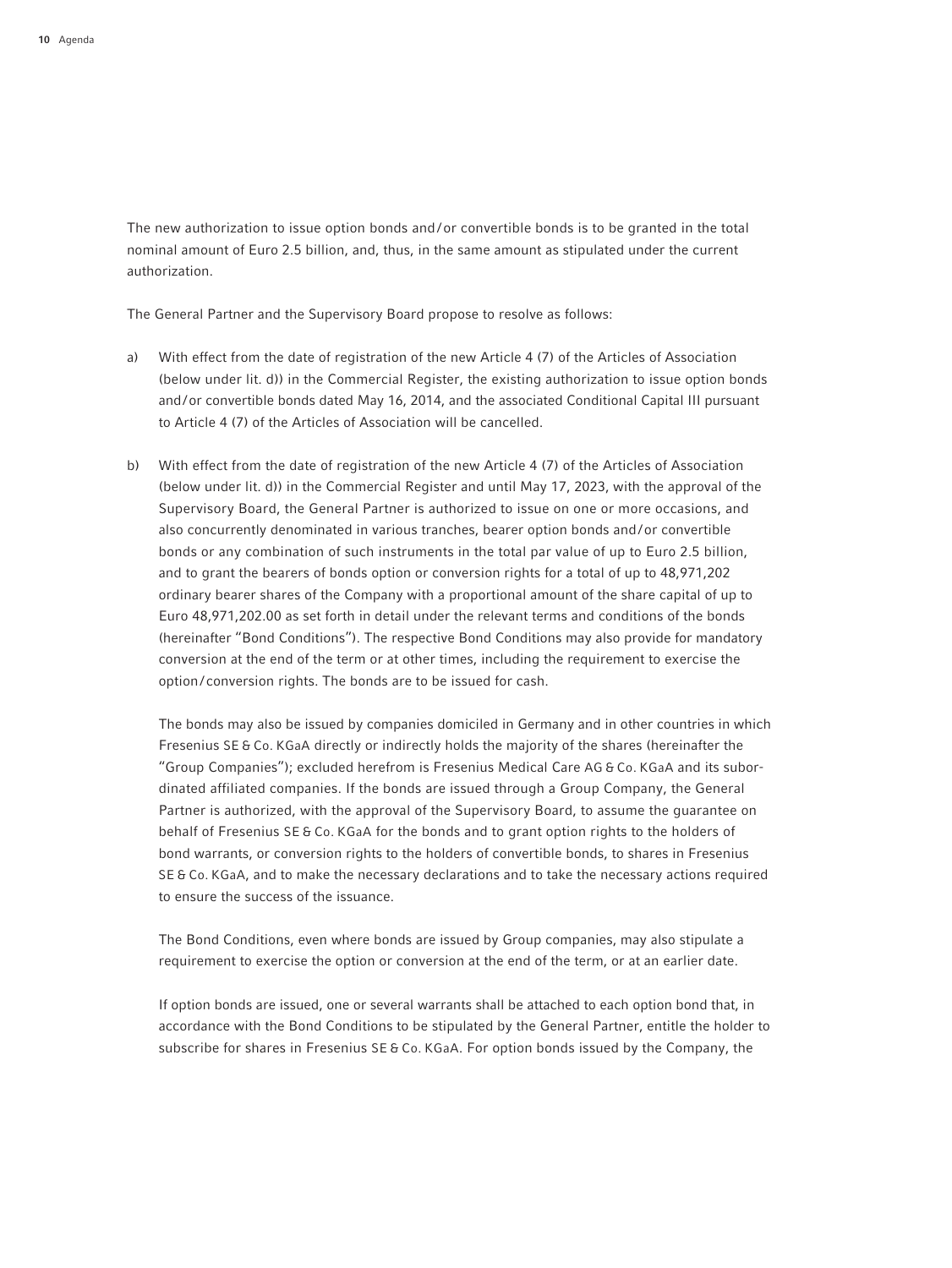Bond Conditions may stipulate that the option price determined in accordance with this authorization may also be paid by transferring partial option bonds and, if necessary, making an additional cash payment. The proportion of the share capital represented by the shares issued for each partial option bond may be no higher than the nominal amount of this partial option bond. To the extent fractional shares are created, it may be stipulated that these fractions can be added up to form whole shares in accordance with the Bond Conditions, if necessary, by making an additional payment.

 If convertible bonds are issued, the holders of the bonds shall be granted the right or, if conversion is to be mandatory, they shall undertake to exchange their convertible bonds for shares in the Company in accordance with the Bond Conditions. The conversion ratio shall be calculated by dividing the nominal value or, if the issue price is below the nominal value, the issue price of a partial bond by the conversion price set for a share in the Company. The conversion ratio may in all cases be rounded up or down to a whole number. In addition, it can be stipulated that fractional amounts can be amalgamated and/or settled in cash; Furthermore, provision may be made for an additional cash payment. Apart from this, the Bond Conditions may stipulate that the conversion ratio shall be variable and the conversion price determined on the basis of future stock exchange prices within a certain bandwidth.

 Without prejudice to sec. 9 para. 1 and sec 199 of the German Stock Corporation Act, the respective option or conversion price must be at least 80% of the volume-weighted, average stock exchange price of the Company's shares in the Xetra trading system of the Frankfurt Stock Exchange (or a comparable successor system) on the date when the conditions are set between the start of trading and the time when the conditions become final.

 Without prejudice to sec. 9 para. 1 of the German Stock Corporation Act, the option or conversion price may be adjusted to preserve the value of the rights on the basis of an anti-dilution clause, as provided for in the Bond Conditions, if the Company increases the share capital before the end of the option period or conversion period, granting subscription rights to its shareholders, or, if the Company issues or guarantees further Bonds and does not grant subscription rights to the holders of existing option rights or conversion rights or the corresponding obligations. The Bond Conditions may also provide for an adjustment to the option or conversion price to preserve the value of the rights in the case of other measures taken by the Company that may lead to a dilution of the value of the option rights or conversion rights or the corresponding obligations.

 The Bond Conditions may entitle the Company not to issue shares when an option or conversion right is exercised, but to make a cash payment instead. The Bond Conditions may furthermore entitle the Company to grant bondholders shares in the Company in full or partial settlement of the cash amount that has become due. The subscription or conversion rights of bondholders may also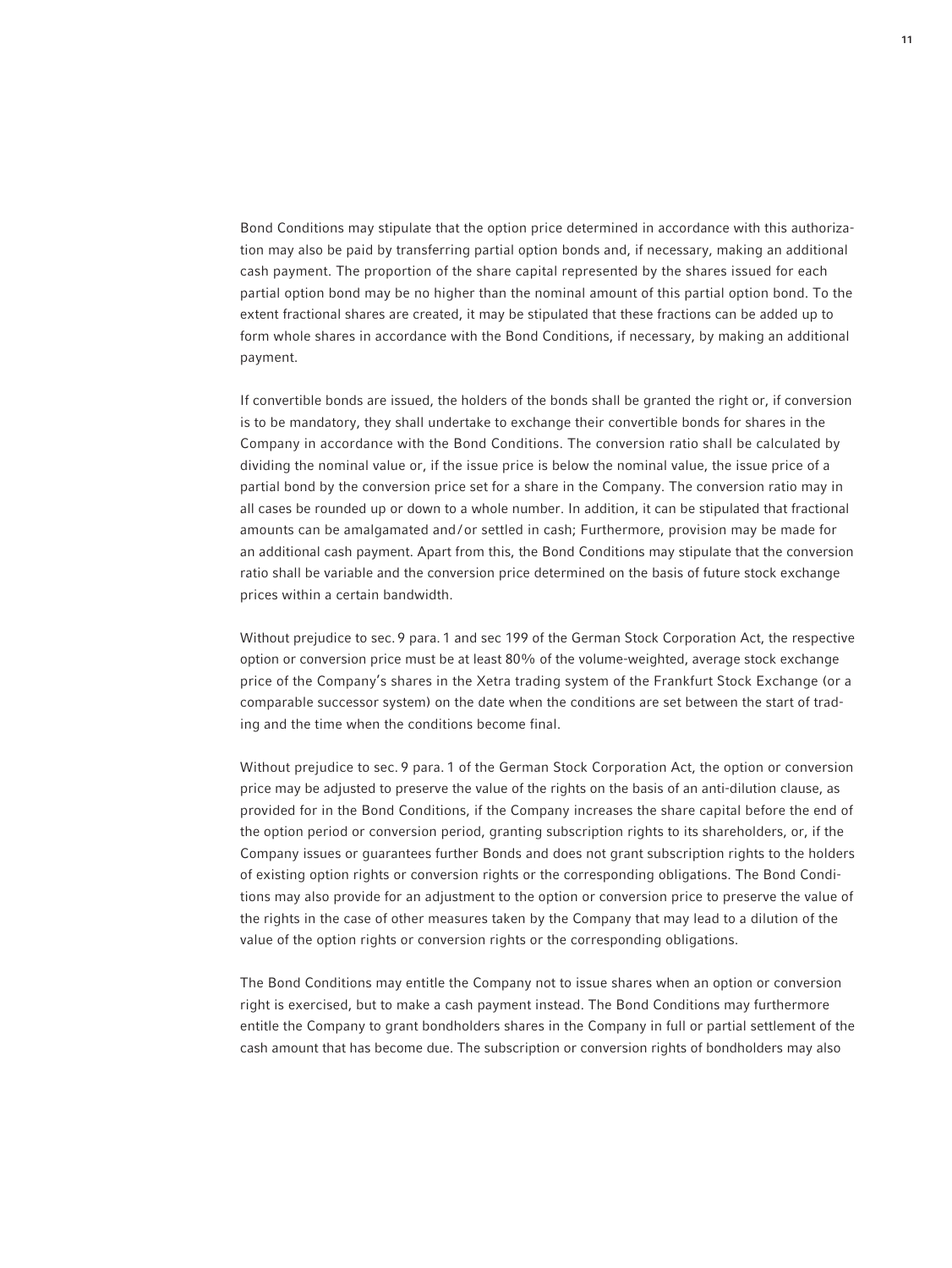be exchanged for own shares and for newly issued shares from the Company's Authorized Capital and/or from Conditional Capital and/or Authorized Capital to be created by a resolution passed at a later date and/or from an ordinary capital increase.

 The General Partner is authorized, with the consent of the Supervisory Board, to set the precise method for calculating the exact option or conversion price as well as the further details governing the issue and the features of the bonds as well as the Bond Conditions, or to determine these in agreement with the officers and directors of the Group Companies issuing the bonds, in particular, to set the interest rate, the issue price, the time to maturity and the denomination, the subscription or conversion ratio, an explanation why it should be mandatory to exercise the conversion or option rights, to require an additional cash payment, to pay compensation for or amalgamate fractional amounts, to make a cash payment in lieu of delivering shares, to deliver existing shares in lieu of issuing new shares as well as to determine the option and the conversion period.

 The shareholders shall be granted a right to subscribe for the bonds in principle; the subscription rights may also be granted in such a way that the Bonds are underwritten by a credit institution or a company (financial institution) operating in accordance with sec. 53 para. 1 sent. 1 or sec. 53b para. 1 sent. 1 or para. 7 of the German Banking Act or a consortium consisting of such credit or financial institutions with the obligation to offer the bonds to the shareholders for subscription. The General Partner, however, is authorized, with the consent of the Supervisory Board, to exclude the shareholders' subscription rights in the following cases,

- Insofar as the issue price of a bond is not significantly lower than the theoretical market value calculated according to recognized actuarial methods. In accordance with sec. 186 para. 3 sent. 4 of the German Stock Corporation Act, the sum of the shares issued subject to an exclusion of subscription rights must not exceed 10% of the respective share capital, neither at the time of resolution on such authorization nor at the time of its utilization. If, during the term of this authorization and until its utilization, other authorizations for the issuance or the disposal of shares of the Company, or the issuance of rights that allow for or bind to the purchase of shares of the Company are used and thereby subscription rights pursuant to or analogous to sec. 186 para. 3 sent. 4 of the German Stock Corporation Act are excluded, the same shall be taken into account with regard to the aforementioned 10% limit;
- To the extent that this is necessary to eliminate fractional amounts resulting from the subscription ratio;
- In order to compensate holders of conversion/option rights or obligations to the shares of the Company for dilutions of these rights by granting them the subscription rights they would have after exercising these rights.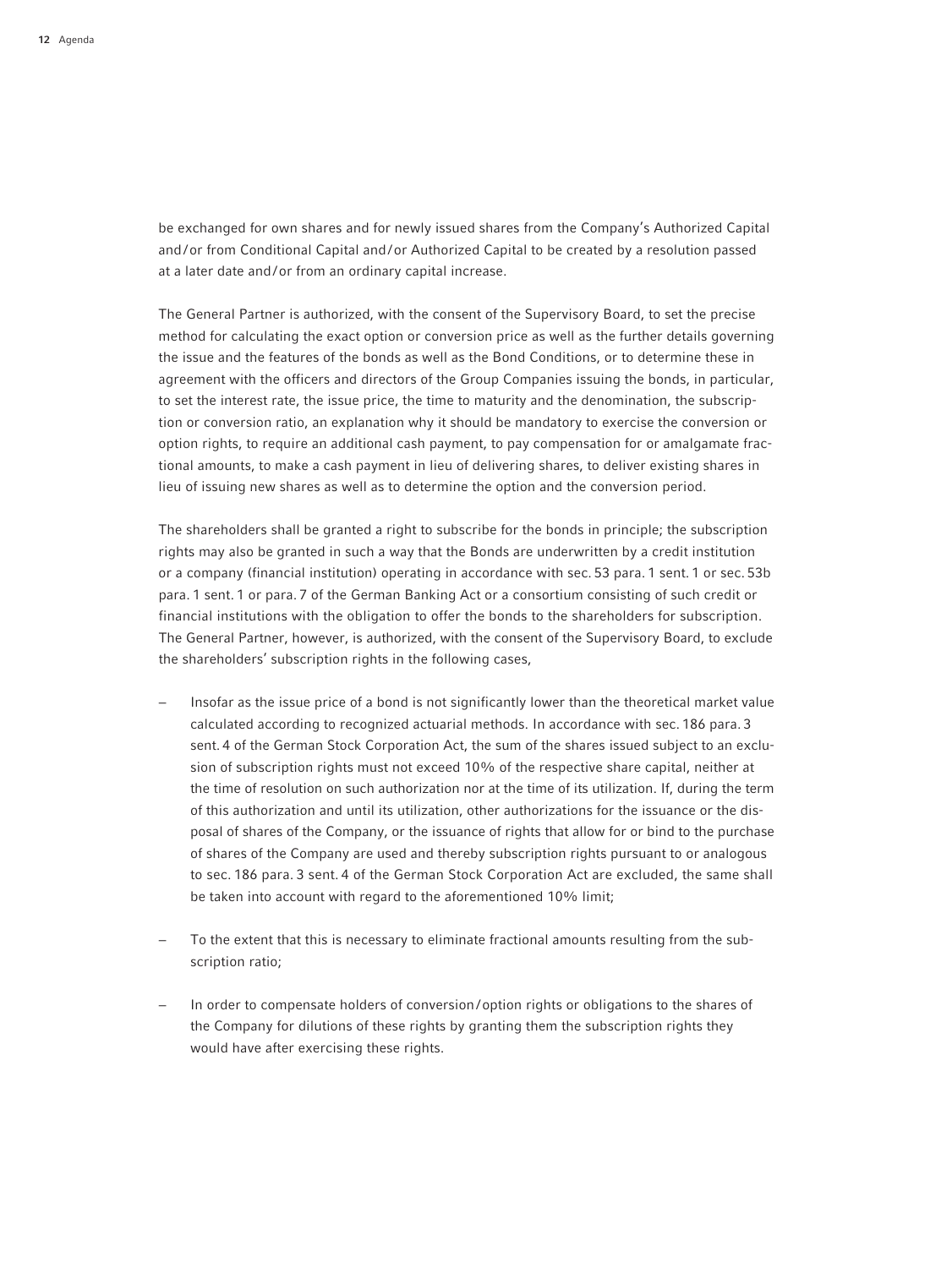The General Partner may only exercise the aforementioned authorization to exclude subscription rights to the extent that the proportional amount of all shares issued subject to an exclusion of subscription rights does not exceed 10% of the share capital, neither at the time of resolution on such authorization nor at the time of its utilization. If, during the term of this authorization to issue option bonds and/or convertible bonds or combinations of such instruments until the utilization thereof, other authorizations for the issuance or the disposal of shares of the Company, or the issuance of rights that make it possible or mandatory to purchase shares in the Company are used and subscription rights are excluded, this will be taken into account with regard to the 10% limit.

- c) In order to grant shares to the holders of option bonds and convertible bonds which are issued in accordance with lit. b) on the basis of the aforementioned authorization, the share capital shall be increased by up to Euro 48,971,202.00 through issuing up to 48,971,202 ordinary bearer shares (Conditional Capital III). The conditional capital increase shall only be implemented to the extent that the holders of convertible bonds or of warrants from options bonds issued by Fresenius SE & Co. KGaA or by a Group Company up to May 17, 2023 on the basis of the authorization granted to the General Partner in accordance with lit. b) exercise their conversion/option rights, and as long as no other forms of settlement are used. The new shares are issued in accordance with the authorization resolutions set forth above on the determination of the conversion/option prices. The new ordinary bearer shares shall participate in the profits from the start of the financial year in which they are issued. The General Partner is authorized, with the consent of the Supervisory Board, to determine the further details regarding the implementation of the Conditional Capital increase.
- d) In order to create new Conditional Capital of up to Euro 48,971,202.00, the current paragraph 7 in Article 4 of the Articles of Association of Fresenius SE & Co. KGaA shall be cancelled and in its place a new paragraph 7 with the following wording shall be inserted:

 "The share capital of the Company is conditionally increased by up to Euro 48,971,202.00 through issuing of up to 48,971,202 new ordinary bearer shares (Conditional Capital III). The conditional capital increase will only be implemented to the extent that the holders of convertible bonds issued for cash or of warrants from option bonds issued for cash by Fresenius SE & Co. KGaA or an affiliated company up until May 17, 2023, on the basis of the authorization granted to the General Partner by the Annual General Meeting of May 18, 2018, exercise their conversion or option rights and as long as no other forms of settlement are used. The new ordinary bearer shares shall participate in the profits from the start of the financial year in which they are issued.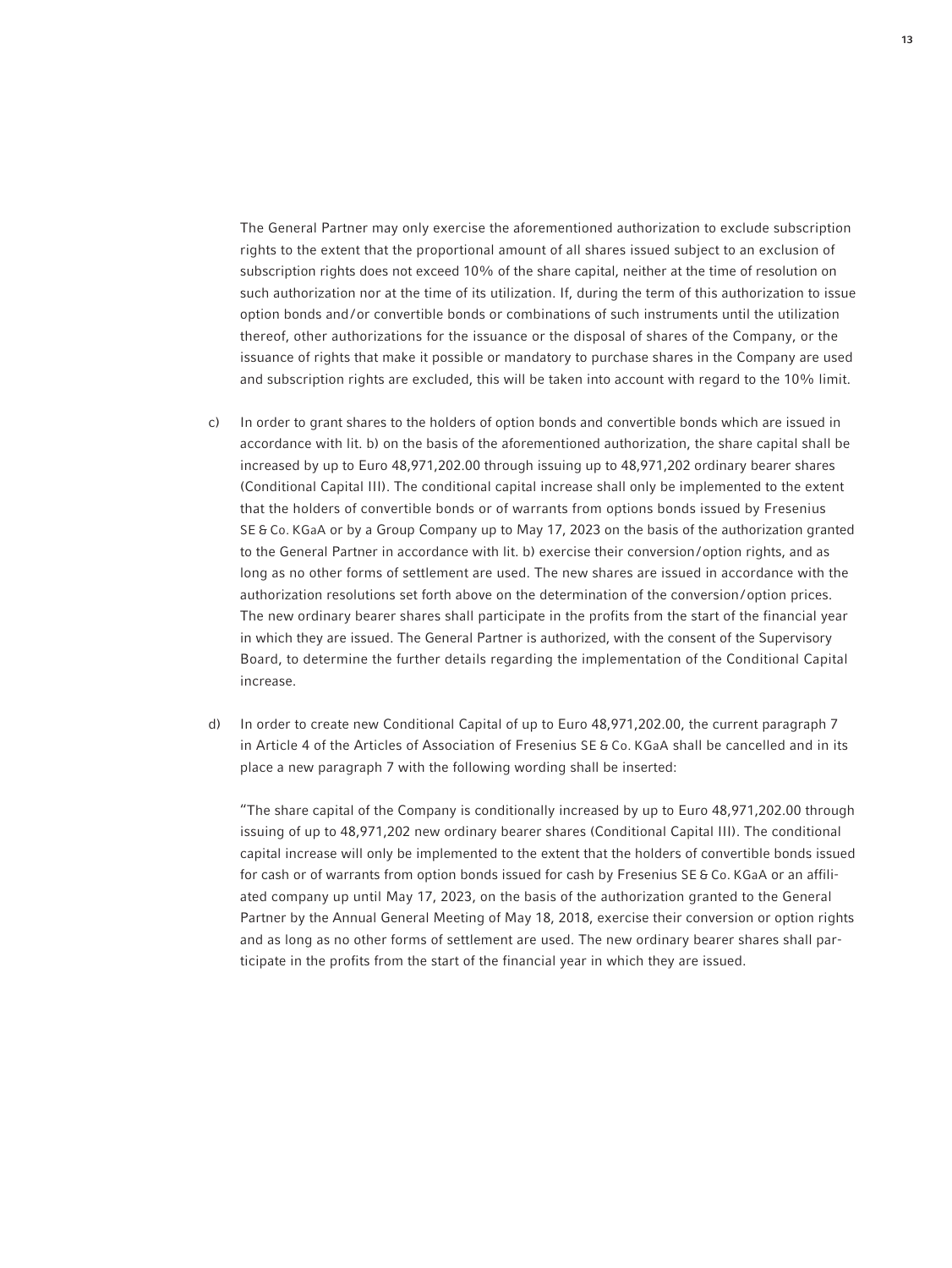The General Partner is authorized to determine the further details regarding the implementation of the conditional capital increase with the consent of the Supervisory Board. The Supervisory Board is authorized to amend the version of Article 4 (7) and Article 4 (1) of the Articles of Association in accordance with the utilization of the Conditional Capital III from time to time. The same applies if the authorization to issue convertible/option bonds is not exercised after the end of the authorization period and if the Conditional Capital III is not utilized after the expiry of all conversion and option periods."

 Pursuant to sec. 186 para. 4 sent. 2 of the German Stock Corporation Act in conjunction with sec. 221 para. 4 sent. 2 of the German Stock Corporation Act, the General Partner submitted a written report on the reasons for the authorization to exclude subscription rights. The content of the report is published as an Annex to this invitation to the Annual General Meeting.

9. Resolution on the Cancellation of the Authorization to Purchase and Use Own Shares pursuant to sec. 71 para. 1 no. 8 of the German Stock Corporation Act granted by Resolution of the Annual General Meeting of May 16, 2014, and an Authorization to Purchase and Use Own Shares pursuant to sec. 71 para. 1 no. 8 of the German Stock Corporation Act and on the Exclusion of Subscription Rights

 As in the past, the Company shall continue to have the opportunity to acquire own shares in accordance with sec. 71 para. 1 no. 8 of the German Stock Corporation Act and to use them in the interest of the Company. The aim of this authorization is to enable the Company to repurchase shares in the Company in order to use the same as liquid consideration in connection with corporate transactions. Furthermore, in this manner, the Company shall obtain the possibility, where necessary, of also reacquiring and subsequently collecting own shares through classic share repurchase programs in order to appropriately take into account the interests of all shareholders of the Company in generating an adequate profit per share. In addition, the possibility is to be created, for example, to use own shares of the Company for the purpose of servicing long-term compensation components, e. g. in the context of stock option programs. Therefore, in the interests of the greatest degree of flexibility, the authorization shall be granted for the period of five years permitted under stock corporation law. The acquisition and use of own shares shall require a corresponding authorization by the Annual General Meeting.

 For this purpose, the authorization to purchase and use own shares and to exclude subscription rights granted by the Annual General Meeting on May 16, 2014, under the former agenda item 10 shall be cancelled, and a new authorization shall be resolved.

The General Partner and the Supervisory Board propose to resolve as follows:

a. The authorization granted by resolution of the Annual General Meeting on May 16, 2014, to purchase and use own shares pursuant to sec. 71 para. 1 no. 8 of the German Stock Corporation Act and to exclude subscription rights will be cancelled.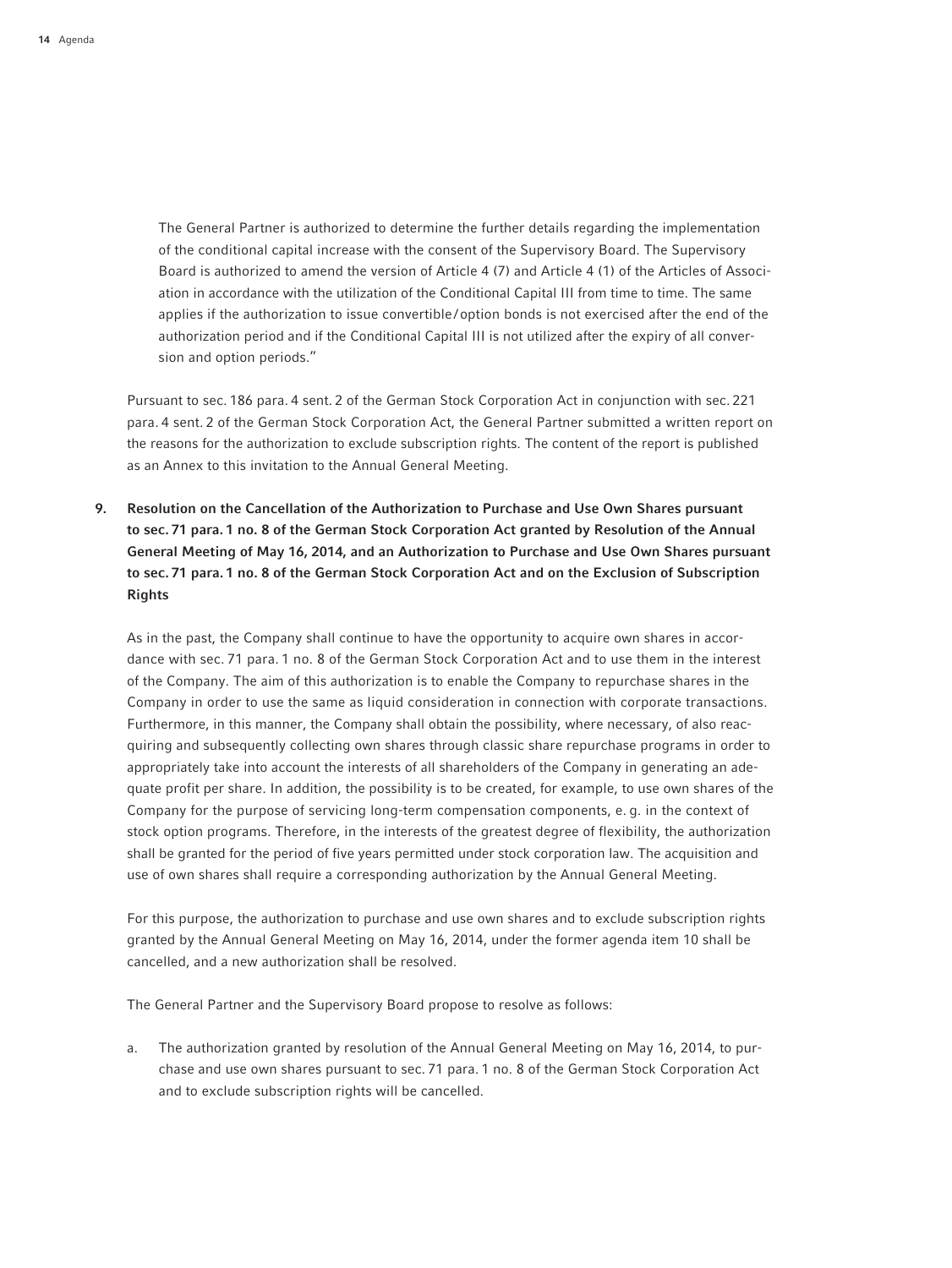- b. The Company is authorized to purchase own shares of up to 10% of the share capital by May 17, 2023. At no time may more than 10% of the share capital be attributed to the purchased shares together with other shares that are owned by the Company or attributable to it in accordance with sec. 71a et seq. of the German Stock Corporation Act. The authorization may not be used for the purpose of trading in own shares.
	- aa. Subject to the decision of the General Partner, the purchase will be effected either (1) on the stock exchange or (2) by way of a public tender offer or a public invitation to shareholders to submit an offer for sale.
		- i. If ant to the extent shares are purchased on the stock exchange, the share price paid by the Company (not including incidental acquisition costs) must not exceed 10% or fall short of 20% of the market price for shares of the Company determined by the opening auction in the Xetra trading system (or a comparable successor system) on the respective stock exchange trading day.
		- ii. If shares are acquired by way of a public tender offer or a public invitation to shareholders to submit an offer for sale, the offer price per share or the limits of the price range per share paid by the Company (not including incidental acquisition costs) must not exceed or fall short of the 3-day average trading price of shares determined by the closing price in the Xetra trading system (or a comparable successor system) on the last stock exchange trading day before the publication of the public tender offer or the public invitation to shareholders to submit an offer for sale by more than 10%. If, following the announcement of a public tender offer or a public invitation to submit an offer for sale, there are significant deviations in the relevant stock price, the offer or the invitation to shareholders to submit an offer for sale may be adjusted. In this case, the 3-day average trading price prior to the public announcement of any such adjustment will be the relevant reference stock price. The public tender offer or the invitation to submit an offer for sale may provide for further conditions. If the tender offer is over-subscribed or, in case of an invitation to submit an offer for sale, out of a number of equal offers, not all of them can be accepted. The acquisition then must be effected on a pro-rata basis in accordance with the ratio of shares tendered. Preference may be given to accepting small quantities of up to 100 shares per shareholder.
	- bb. The General Partner is authorized to use shares of the Company purchased on the basis of this authorization for any legally permissible purpose and in particular for the following purposes:
		- i. The shares may be redeemed without the redemption or its execution requiring any further resolution by the Annual General Meeting. They may be redeemed under the simplified procedure without a capital reduction by adjusting the calculated proportion of the amount of the share capital of the Company represented by the remaining shares. The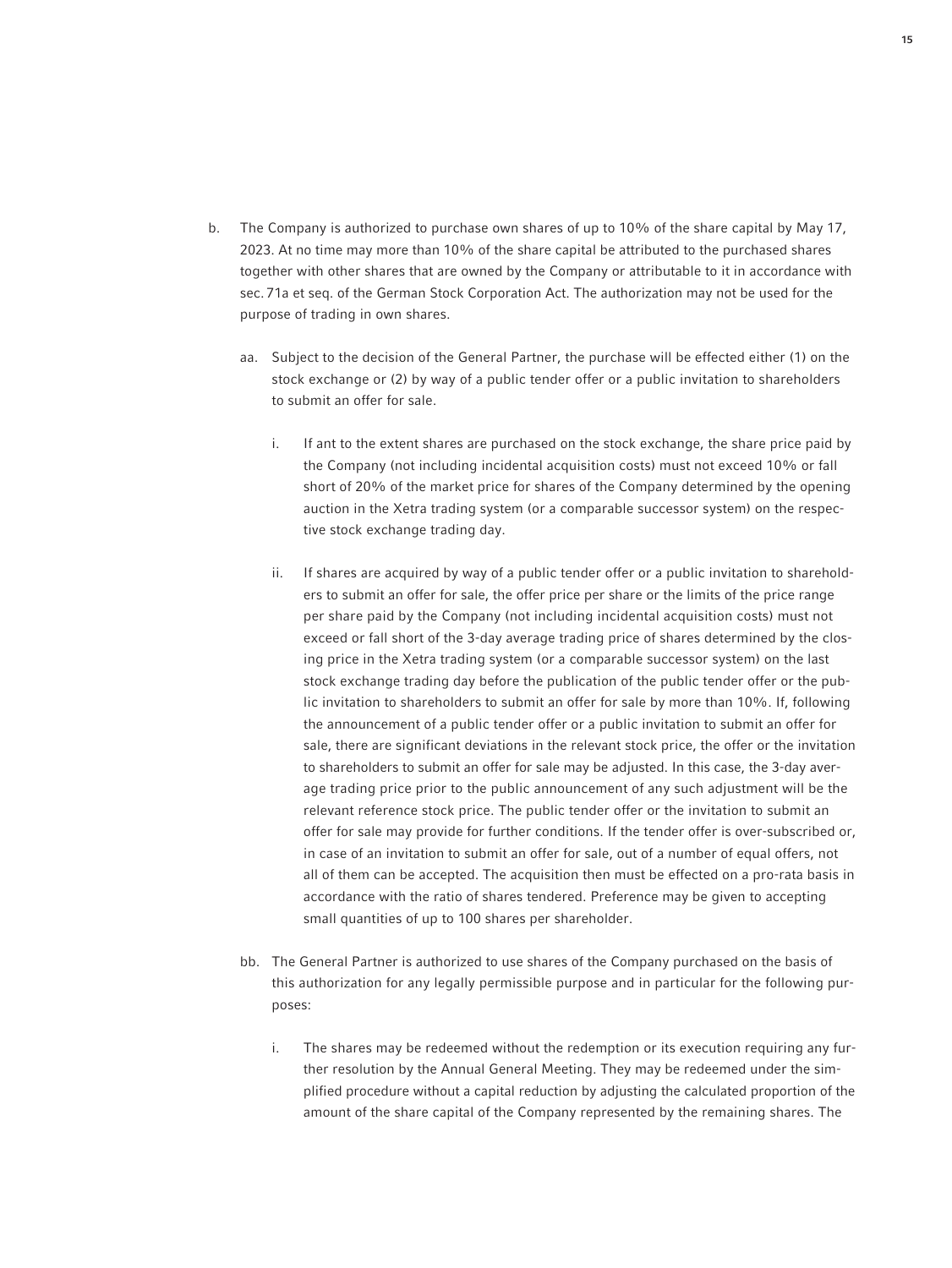redemption may be restricted to a portion of the purchased shares. If the redemption is made by way of the simplified method, the Supervisory Board and also the General Partner is authorized to adjust the number of shares in the Articles of Association.

- ii. The General Partner is authorized to sell ordinary own shares by way other than a sale on the stock exchange or an offer to all shareholders provided that the shares are sold for cash at a price that does not significantly fall short of the stock exchange price of shares of the Company that are subject to the same terms at the time of the sale. In this case, the total number of shares to be sold may not exceed 10% of the share capital, neither at the time of resolution on this authorization nor at the time of its utilization. If, during the term of the authorization and until its utilization, other authorizations concerning the issue or the sale of the shares of the Company, or the issue of rights which authorize or mandate the subscription of shares in the Company are used and thereby the right of subscription is excluded in direct or analogous application of sec. 186 para. 3 sent. 4 of the German Stock Corporation Act, this has to be taken into consideration with regard to the aforementioned 10% limit.
- iii. The General Partner is furthermore authorized to sell own shares to third parties against contributions in kind, in particular in connection with the acquisition of companies, parts of companies, or also interests in companies, and with regard to mergers, and other assets (including receivables).
- iv. The General Partner is also authorized to issue own shares in lieu of the utilization of Conditional Capital of the Company to employees of the Company and companies affiliated with the Company, including members of the Management Boards of affiliated companies, and in order to fulfill rights or requirements to purchase shares in the Company that have been or will be granted to the employees of the Company or companies affiliated with the Company and members of the management of affiliated companies, for example in the context of stock option programs or employee benefit schemes.
- v. The General Partner is also authorized to use own shares to fulfill bonds carrying option or conversion rights or obligations issued by the Company or by affiliated companies within the meaning of sec. 17 of the German Stock Corporation Act.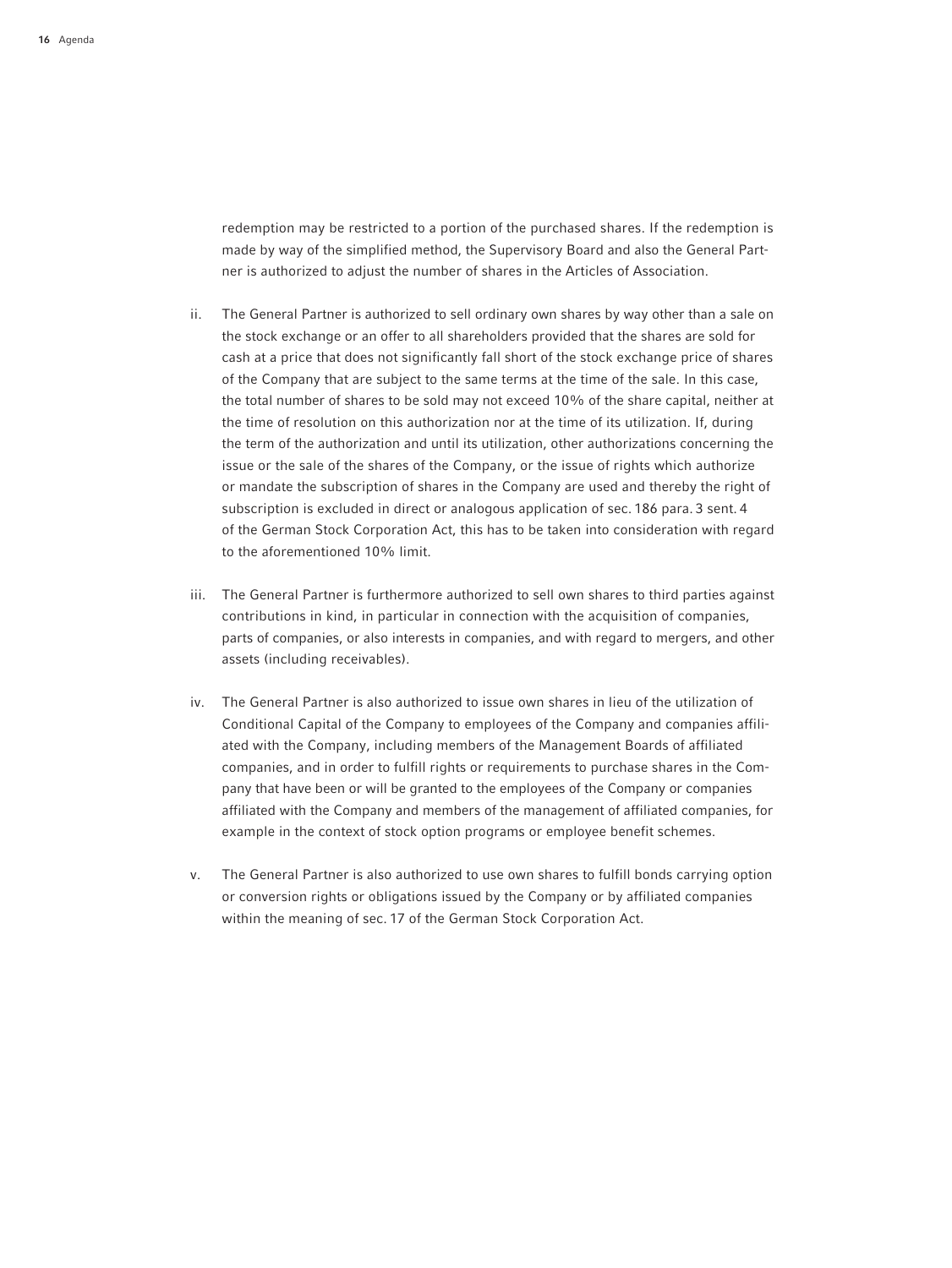- cc. In accordance with this authorization, the Supervisory Board of the General Partner is authorized to use own shares purchased by virtue of this authorization in lieu of the utilization of Conditional Capital of the Company to fulfill rights to purchase or requirements to purchase shares of the Company that have been granted to the members of the Management Board of the General Partner as variable compensation components, particularly in the context of stock option programs such as the 2013 Stock Option Program.
- dd. The authorizations under lit. bb and lit. cc also include utilization of shares of the Company that were acquired pursuant to sec. 71d para. 5 of the German Stock Corporation Act.
- ee. The authorizations under lit. bb and lit. cc may be utilized once or several times, in whole or in part, individually or jointly, while the authorizations under lit. bb, ii to v may also be utilized by dependent companies or companies that are majority-owned by the Company, or by third parties acting for such companies' account or for the account of the Company.
- ff. The subscription rights of shareholders to such own shares shall be excluded insofar as these shares are used pursuant to the authorizations under lit. bb, ii to v and lit. cc or as far as this is necessary to exclude fractional amounts in the event of the sale of own shares to all shareholders. The proportional amount of the total shares without subscription rights utilized must not exceed 10% of the share capital, neither at the time of resolution on such authorization nor at the time of its utilization. If, during the period of validity of this authorization until its utilization, other authorizations concerning the issue or the sale of the shares of the Company or the issue of rights which authorize or bind to the subscription of shares of the Company are used and exclude the right of subscription, this has to be taken into consideration with regard to the aforementioned 10% limit.

 Also in connection with the proposed authorization to acquire and use own shares, the General Partner shall submit a written report on the reasons for which it is to be authorized, in certain cases, to exclude the subscription rights of the shareholders when utilizing acquired own shares (sec. 186 para. 4 sent. 2) in conjunction with sec. 71 para. 1 no. 8 sent. 5 in conjunction with sec. 278 para. 3 of the German Stock Corporation Act). The content of this report is also published as an Annex to this invitation to the Annual General Meeting.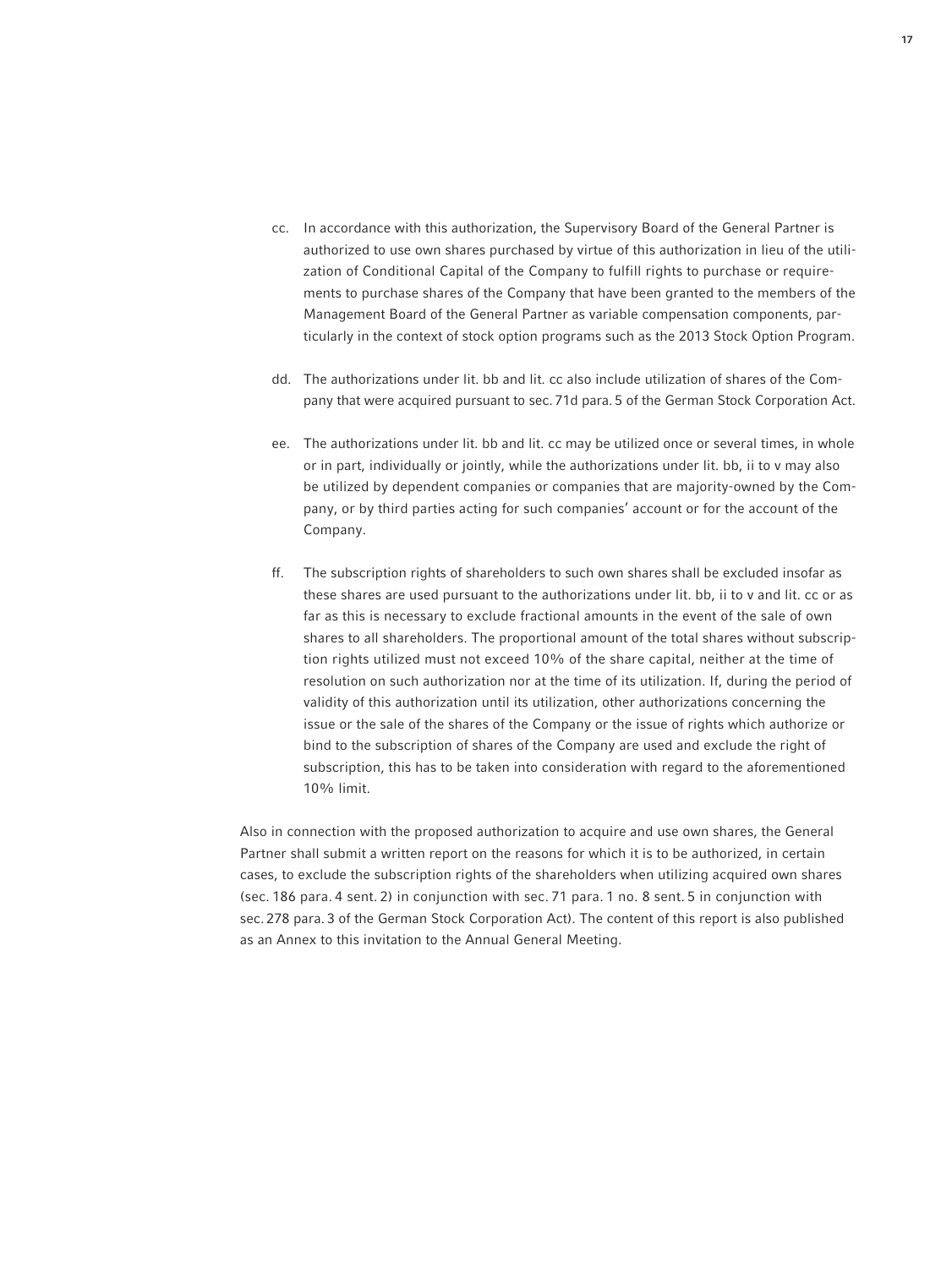# 10. Resolution on the Re-Authorization to utilize Equity Derivatives to purchase Own Shares subject to Exclusion of any Tender Right

 In addition, when purchasing own shares pursuant to the authorization to be resolved under agenda item 9, the Company shall be re-authorized to use Equity Derivatives with possible exclusion of any tender right.

The General Partner and the Supervisory Board propose to resolve as follows:

 In addition to the authorization to purchase own shares proposed under agenda item 9, the acquisition of own shares may be carried out by using Equity Derivatives pursuant to the following provisions. The General Partner is authorized to (1) sell options which, upon exercise, require the Company to purchase shares (hereinafter "put options"), (2) acquire options which, upon exercise, entitle the Company to purchase shares of the Company (hereinafter "call options"), and (3) execute forward purchases which entitle the Company to acquire shares of the Company at a specified date in the future. The acquisition may also (4) consist of a combination of put options, call options and forward purchase contracts (together hereinafter referred to as "Equity Derivatives" or "Derivatives").

- a. All Equity Derivatives used pursuant to this authorization may relate to a maximum number of shares that does not exceed a proportional amount of 5% of the share capital of the Company, neither at the time of resolution on such authorization nor at the time of its utilization. The shares acquired through the exercise of this authorization shall be counted towards the purchase limit for the shares acquired pursuant to the authorization proposed by this Annual General Meeting under agenda item 9. The term of the individual Derivatives may each be no more than 18 months, must expire no later than May 17, 2023, and must be selected in such a manner that, upon exercise of the Derivatives, own shares cannot be purchased subsequent to May 17, 2023.
- b. The Derivative transactions must be entered into with a credit institution or another company satisfying the requirements of sec. 186 para. 5 sent. 1 of the German Stock Corporation Act (hereinafter jointly "Issuing Companies"). The price agreed in the Derivative transaction (not including incidental transaction costs) for the purchase of a share upon exercising the options or in fulfillment of the forward purchase (exercise price), both with and without consideration of a received or paid option premium, may not exceed the stock exchange price for the share in the Xetra trad-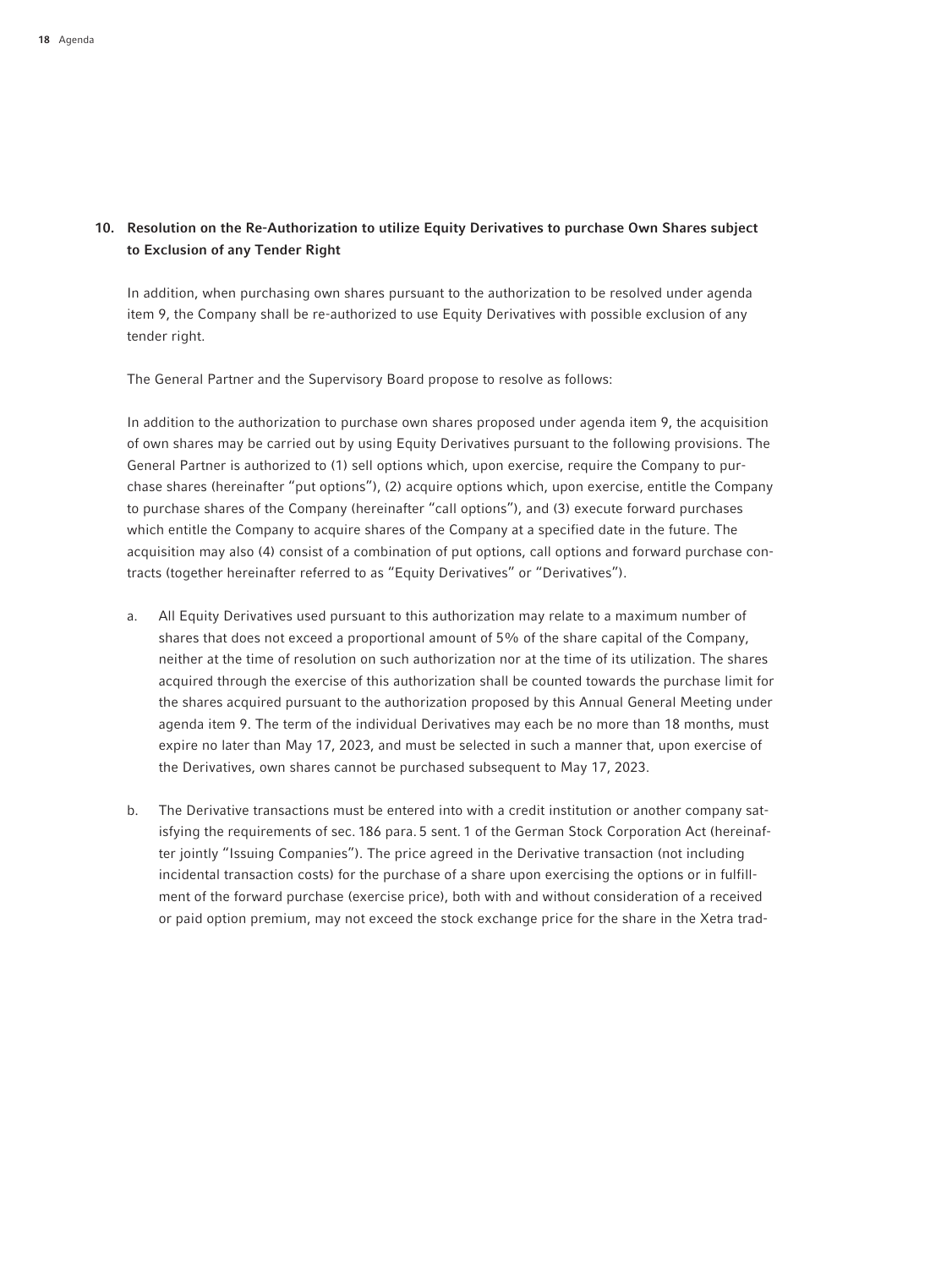ing system (or a comparable successor system) on the opening auction by more than 10% nor fall short by more than 20%. It must be ensured that Derivatives are only fulfilled with shares that were previously acquired by the Issuing Company on the principle of equal treatment on the stock exchange at a price that, at the time of acquisition, does not significantly exceed or fall short of the stock market transaction price of the share in the Xetra trading system (or a comparable successor system), and the opening auction price of the share determined on the trading day on the stock exchange does not exceed 10% or fall short by more than 20%.

- c. A call option premium paid by the Company may not be significantly higher, and a put option premium collected by the Company may not be significantly lower than the theoretical market value of the respective options calculated in accordance with recognized actuarial methods, the calculation of which, *inter alia*, shall take into account the agreed exercise price. The forward rate agreed by the Company on forward purchases may not significantly exceed the theoretical forward rate calculated by recognized actuarial methods, the calculation of which, *inter alia*, shall take into account the current market price and the term of the forward purchase.
- d. If own shares are purchased using Equity Derivatives in accordance with the foregoing provisions, the shareholders' right to conclude such Derivative transactions with the Company is excluded.
- e. Shareholders have a right to tender their shares only to the extent that, by virtue of the Derivative transactions, there is an obligation on the part of the Company to purchase the shares. Any further tender right is hereby excluded.
- f. For the use of own shares that are acquired using Equity Derivatives, the provisions contained in the proposed authorization of the Annual General Meeting under agenda item 9 shall apply *mutatis mutandis*.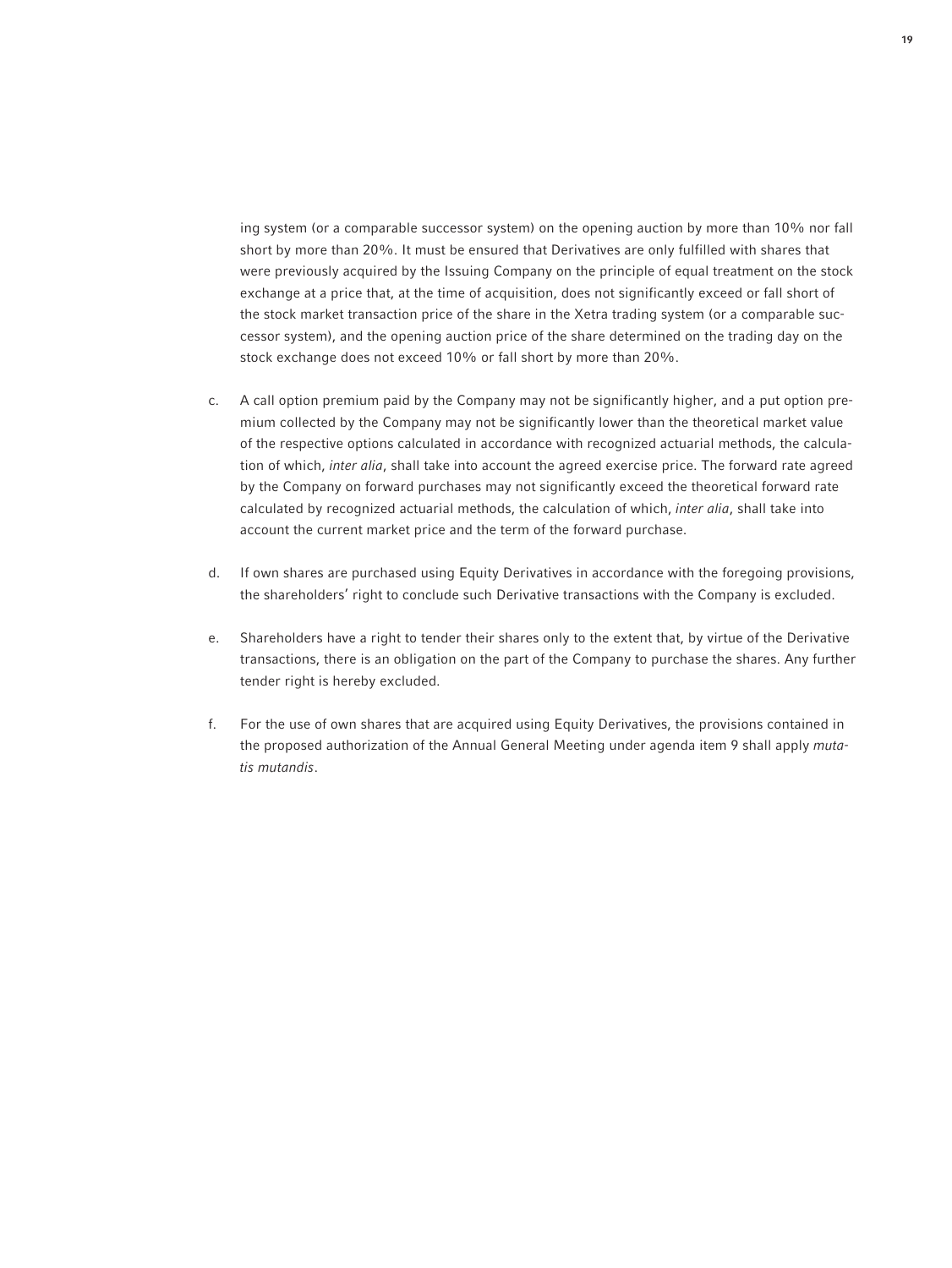### Total Number of Shares and Voting Rights

At the time of convening the Annual General Meeting, 554,875,179 shares out of a total of 554,875,179 shares issued carry participation rights and voting rights.

### Participation in the Annual General Meeting and Exercise of Voting Rights

Shareholders who wish to participate in the Annual General Meeting or to exercise their voting rights must register for the Annual General Meeting and prove their eligibility.

The registration and proof of eligibility must be received by the Company at

Fresenius SE & Co. KGaA c /o Deutsche Bank AG Securities Production General Meetings Postfach 20 01 07 60605 Frankfurt am Main

Fax: +49 69 120 128 6045 Email: WP.HV@db-is.com

at least 6 days prior to the Annual General Meeting, i. e. no later than May 11, 2018, 24:00 CEST. For the purpose of proving eligibility, a special proof of share ownership issued by the custodian bank in writing (text form) in the German or English language is sufficient. The proof of share ownership has to relate to the start of April 27, 2018, i. e. 0:00 CEST (record date). The shareholder or his authorized representative shall receive an admission ticket for the Annual General Meeting against submission of the proof of share ownership.

In relation to the Company, a shareholder will only be deemed a shareholder entitled to participate in the Annual General Meeting and to exercise voting rights if the shareholder has submitted the special proof of share ownership. The entitlement to participate in the Annual General Meeting and the scope of the voting rights are exclusively determined by the proven shares owned on the record date. The record date shall not result in a blocking period during which it is not allowed to sell shares. Even in the event of a full or partial sale of the shareholding following the record date, only the shares owned by the shareholder on the record date will be relevant for participation in the Annual General Meeting and the scope of the voting rights, i. e. a sale of shares, if any, after the record date will not affect entitlement to participate in the Annual General Meeting and the scope of the voting rights. This also applies mutatis mutandis if (additional) shares are purchased after the record date. Persons who do not own any shares on the record date, and become shareholders only after the record date, are not entitled to participate in the Annual General Meeting and to exercise voting rights. The record date does not constitute a relevant date with respect to the entitlement to dividends.

Each share grants one vote in the Annual General Meeting.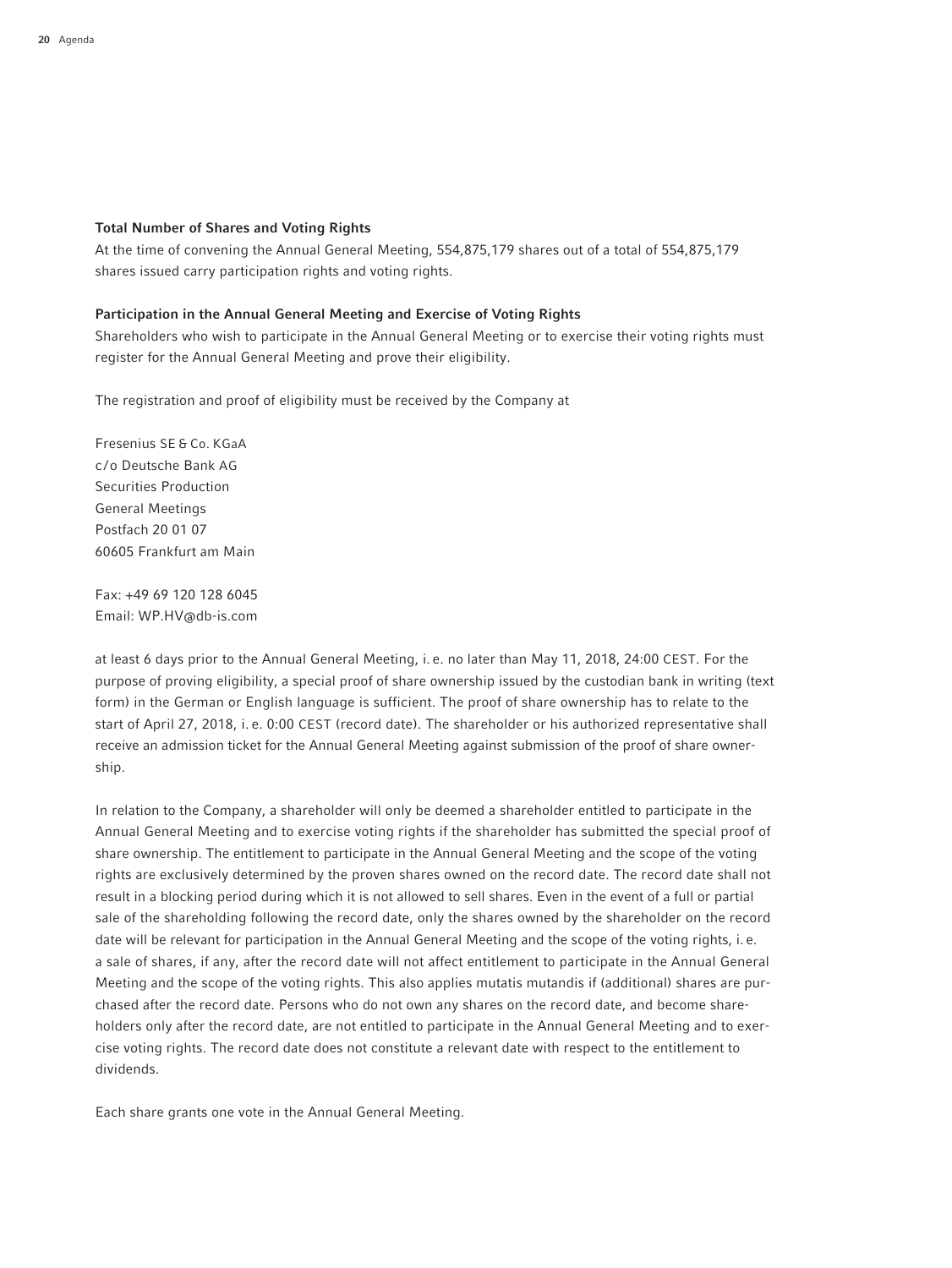### Voting Procedure

### *Voting by Proxies*

A shareholder may also instruct an authorized representative, e.g. the custodian bank, an association of shareholders or any other person of his choice, to exercise his voting right in the Annual General Meeting. A registration of the shareholder, including proof of share ownership, in due time in accordance with the aforesaid will also be necessary in case of a voting by proxy.

Pursuant to sec. 134 para. 3 in conjunction with sec. 278 para. 3 of the German Stock Corporation Act, the power of attorney must be granted and revoked, and the authorization evidenced, to the Company in writing (text form) (sec. 126b of the German Civil Code (Bürgerliches Gesetzbuch). Shareholders wishing to authorize a proxy should use the power of attorney form they will receive together with the admission ticket. The power of attorney or the proof of authorization must either be presented on the day of the Annual General Meeting or be sent to the Company at the following address:

Fresenius SE & Co. KGaA Investor Relations c /o Computershare Operations Center 80249 Munich Fax: +49 89 309 037 4675 Email: FreseniusSE-HV2018@computershare.de

For organizational reasons, if the power of attorney or the proof of the power of attorney is submitted to the Company in advance at the postal address, fax number or email address stated above, we request that this be done by 6 p. m. CEST on Wednesday, May 16, 2018.

Pursuant to Article 15 (4)(3) of the Articles of Association, it is determined that a power of attorney can be revoked by appearing in person at the Annual General Meeting.

If the power of attorney is granted to a credit institution or any other individual, association of shareholders or institution treated as equivalent to the aforesaid pursuant to sec. 135 para. 8 and para. 10 in conjunction with sec. 125 para. 5 of the German Stock Corporation Act and sec. 278 para. 3 of the German Stock Corporation Act, in general, particularities are to be considered which are to be requested from the respective authorized proxy. Pursuant to sec. 135 para. 1 sent. 2 of the German Stock Corporation Act, the power of attorney must be kept by the proxy in a verifiable form. Such power of attorney must be complete and may only contain declarations associated with the exercise of voting rights. Shareholders wishing to issue a proxy authorization to a credit institution, an association of shareholders or any other individual or institution treated as equivalent to the aforesaid are requested to reach agreement with the same on the form of the power of attorney.

#### *Voting by Company Proxies*

In addition, in advance of the Annual General Meeting, the Company offers its shareholders the possibility of authorizing Company-nominated employees, who are bound by instructions given to them (*weisungsgebundene Stimmrechtsvertreter*), as proxies for the exercise of voting rights. Those shareholders who wish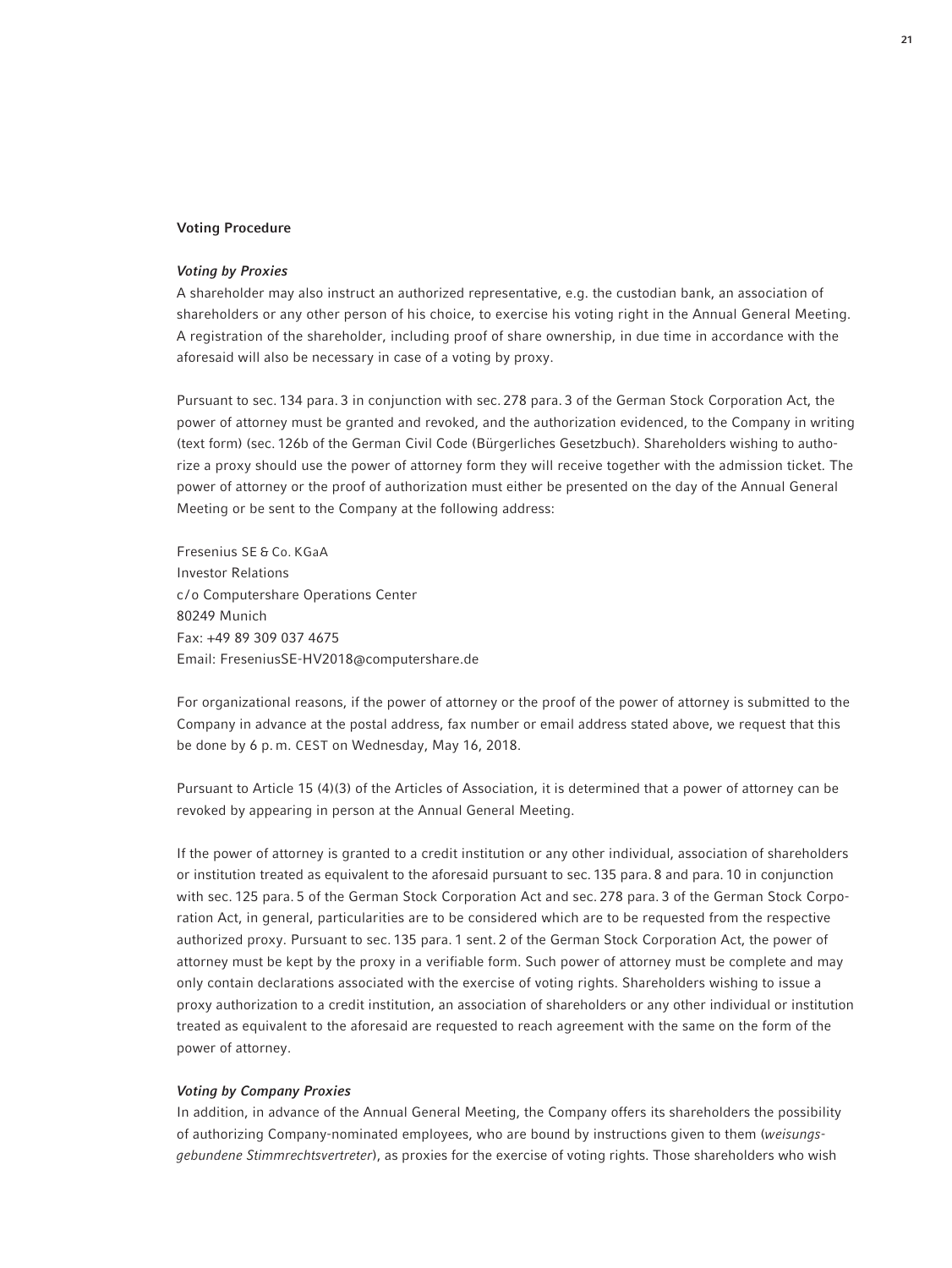to grant a power of attorney to the proxies nominated by the Company also have to register for the Annual General Meeting and prove their eligibility as aforesaid. The power of attorney and the instructions to the proxies nominated by the Company shall be in writing (text form) and must be granted by using the form the shareholders receive together with the admission ticket to the Annual General Meeting. The completed form may also be submitted to the Company prior to the Annual General Meeting at the following address:

Fresenius SE & Co. KGaA Investor Relations c /o Computershare Operations Center 80249 Munich Fax: +49 89 309 037 4675 Email: FreseniusSE-HV2018@computershare.de

In this case, for organizational reasons, the form must be received by the Company by 6 p. m. CEST on Wednesday, May 16, 2018, at the postal address, fax number or email address stated above. This does not affect the option of authorizing the Company-nominated proxies during the course of the Annual General Meeting.

The Company proxies are to vote in accordance with the instructions issued by the shareholders. If no instructions are issued, the power of attorney shall be invalid. Please note that the proxies are unable to accept any authority or instructions for exercising the right to speak and to ask questions, to submit motions or to file objections against shareholders' resolutions adopted at the Annual General Meeting. Proxies will always abstain from voting in respect of resolutions proposed by shareholders during the Annual General Meeting which have not been announced prior to the Annual General Meeting.

### Shareholder Rights

# *Motions by Shareholders to Amend the Agenda pursuant to Sec. 122 para. 2 in Conjunction with Sec. 278 para. 3 of the German Stock Corporation Act*

Shareholders whose aggregate shareholding equals or exceeds 5% of the share capital or a pro-rata amount of Euro 500,000 may request that items be included in the agenda and published. In this case shareholders must prove that they held the shares at least 90 days before the day of the receipt of the request and that they will hold the shares until the decision of the Management board on the application. Any such request must be made in writing to:

Fresenius SE & Co. KGaA Management Board of the General Partner Fresenius Management SE Attn. Dr.Jürgen Götz Else-Kröner-Straße 1 61352 Bad Homburg v. d. H.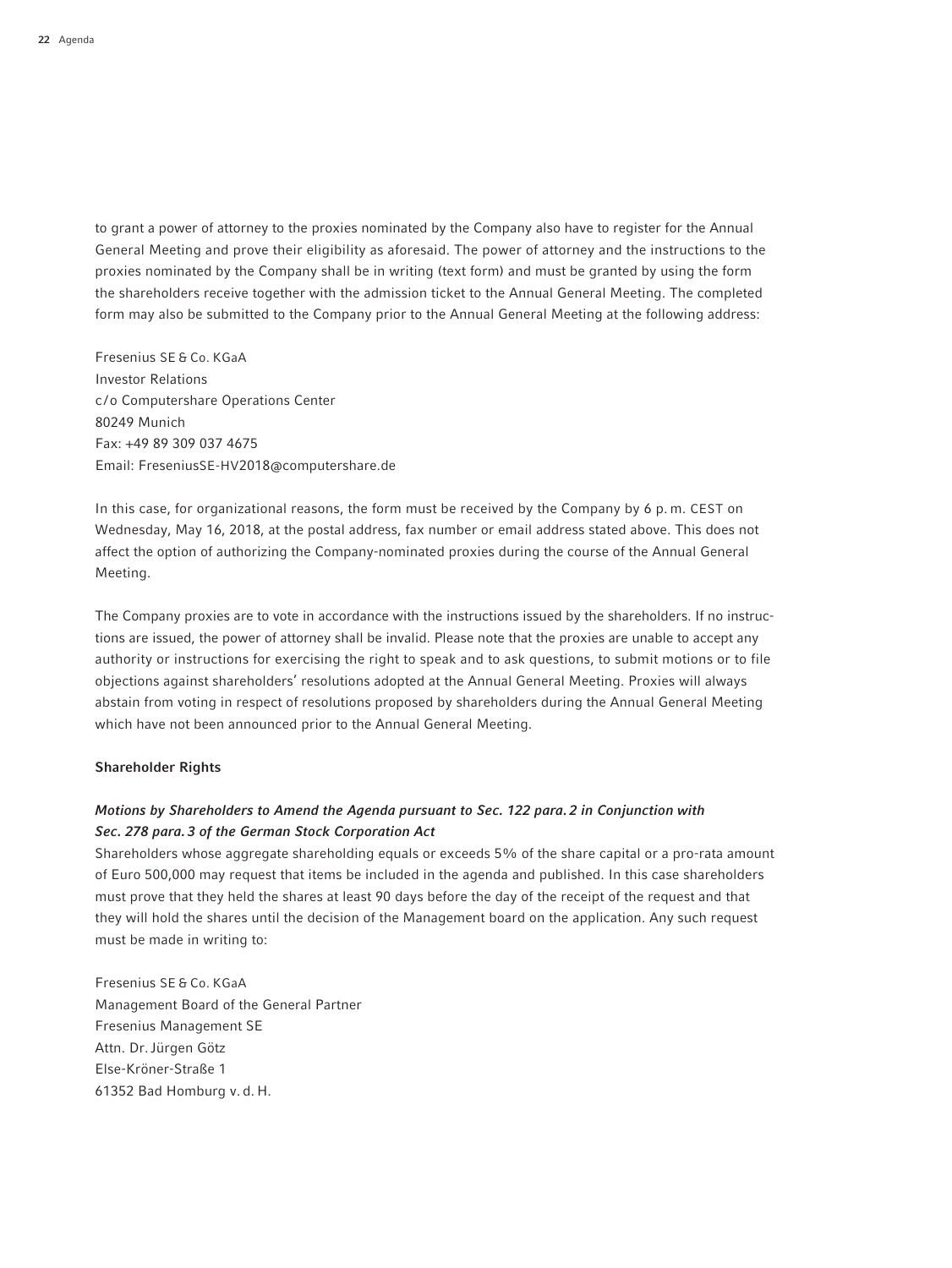The request must be received by the Company at the above address at least 30 days prior to the Annual General Meeting, i. e. the request must be received by April 17, 2018, 24:00 CEST. Each new item must be substantiated or accompanied by a proposal for resolution.

*Motions and Election Proposals by Shareholders pursuant to Secs. 126 para. 1 and 127 of the German Stock Corporation Act in Conjunction with Sec. 278 para. 3 of the German Stock Corporation Act* Shareholders may submit motions on the individual items of the agenda (*cf*. sec. 126 para. 1 in conjunction with sec. 278 para. 3 of the German Stock Corporation Act); this shall also apply to proposals for the election of members of the Supervisory Board or of auditors (*cf*. sec. 127 in conjunction with sec. 278 para. 3 of the German Stock Corporation Act).

Pursuant to sec. 126 para. 1 in conjunction with sec. 278 para. 3 of the German Stock Corporation Act, motions by shareholders, including the shareholder's name, a statement of grounds for the motion and any comments by the Management, if any, are to be made available to the relevant authorized persons listed in sec. 125 paras. 1 to 3 in conjunction with sec. 278 para. 3 of the German Stock Corporation Act (as for example shareholders, among others who so request) in accordance with the conditions set forth therein, provided that the shareholder has sent a counter motion opposed to a proposal of the General Partner and/ or the Supervisory Board in respect of a certain agenda item, including a statement of grounds for the counter motion, to the Company at the address set forth below, no later than 14 days prior to the Annual General Meeting, i. e. the counter motion must be received by May 3, 2018, 24:00 CEST. The aforementioned information must be made available via the Company's website. A counter motion need not be made available if one of the exceptions pursuant to sec. 126 para. 2 of the German Stock Corporation Act in conjunction with sec. 278 para. 3 of the German Stock Corporation Act applies. The statement of grounds need not be made available if it exceeds a total of 5,000 characters.

The right of each shareholder to make counter motions regarding the various agenda items during the Annual General Meeting without advance communication to the Company remains unaffected. Please note that any counter motions which have been sent to the Company in advance and in due time will only be considered in the Annual General Meeting if they are submitted orally during the Annual General Meeting.

No statement of grounds need be provided for election proposals made by shareholders pursuant to sec. 127 in conjunction with sec. 278 para. 3 of the German Stock Corporation Act. Election proposals need not be made available by the General Partner if they do not contain the name, the exercised profession and the place of residence of the nominees and, in case of an election of members of the Supervisory Board, information on their membership in other supervisory boards, the constitution of which is required under existing law (*cf*. sec. 127 sent. 3 in conjunction with sec. 124 para. 3 sent. 4 and sec. 125 para. 1 sent. 5 of the German Stock Corporation Act in conjunction with sec. 278 para. 3 of the German Stock Corporation Act). Pursuant to sec. 127 sent. 1 in conjunction with sec. 126 para. 2 in conjunction with sec. 278 para. 3 of the German Stock Corporation Act, there are further circumstances under which election proposals do not need to be made available via the website. In all other respects, the requirements and provisions for making motions available apply *mutatis mutandis*.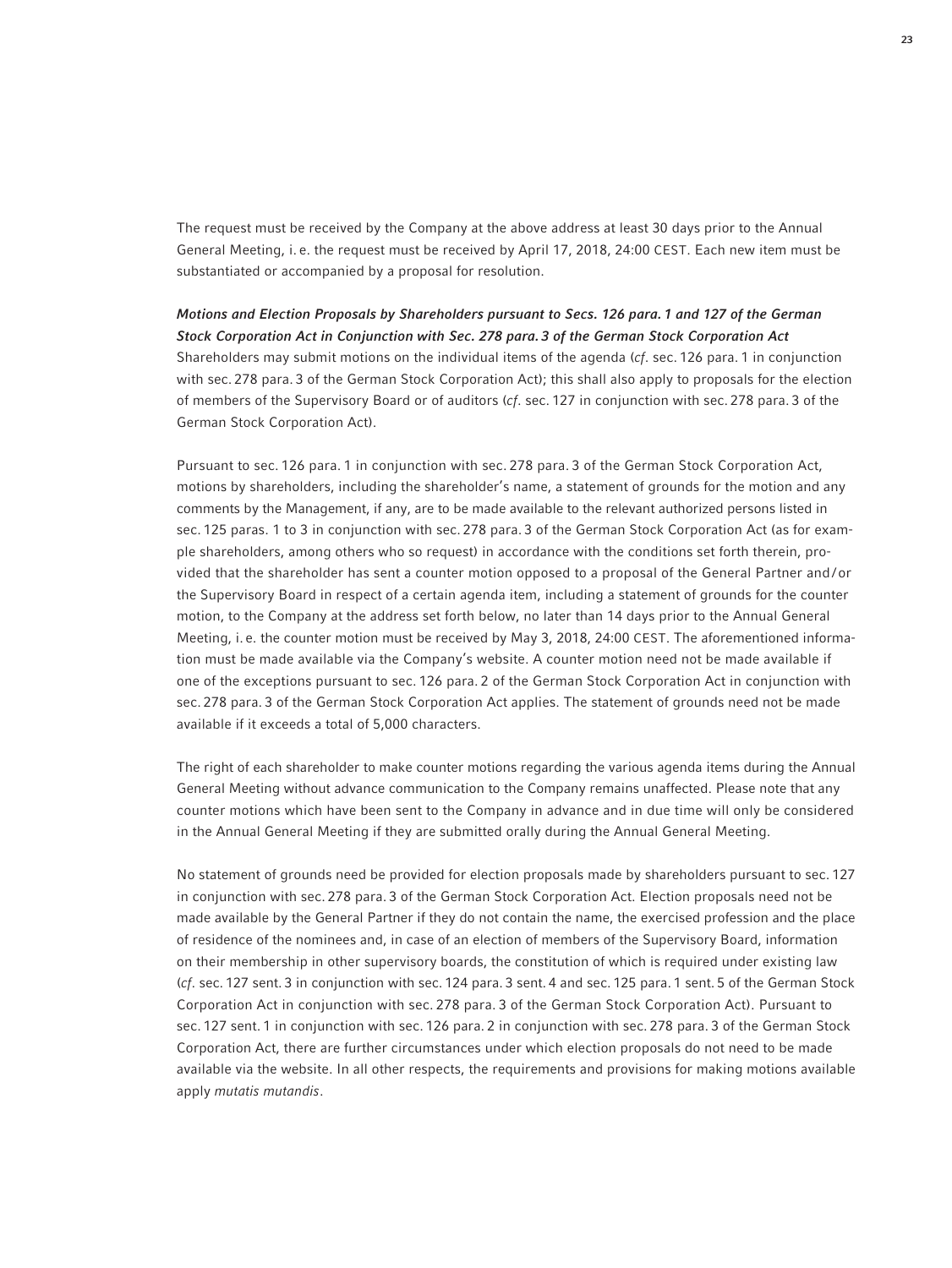Motions and election proposals by shareholders pursuant to secs. 126 para. 1 and 127 of the German Stock Corporation Act in conjunction with sec. 278 para. 3 of the German Stock Corporation Act shall be sent exclusively to:

Fresenius SE & Co. KGaA Investor Relations Else-Kröner-Straße 1 61352 Bad Homburg v. d. H. Fax: +49 (0) 6172 608 2488 Email: ir-fre@fresenius.com

Any motions and election proposals of shareholders which are to be made available will be published in accordance with the aforesaid conditions on the Company's website at www.fresenius.de under Investors / Annual General Meeting. Comments of the management, if any, will also be published on that website.

## *Information Right pursuant to Sec. 131 para. 1 in Conjunction with Sec. 278 para. 3 of the German Stock Corporation Act*

At the Annual General Meeting, the General Partner shall, upon request, provide each shareholder with information regarding the matters of the Company to the extent such information is necessary for a proper evaluation of a relevant item on the agenda (*cf*. sec. 131 para. 1 in conjunction with sec. 278 para. 3 of the German Stock Corporation Act). The General Partner's duty to provide information also extends to the Company's legal and business relationships with any affiliated company as well as to the situation of the Group and the companies included in the consolidated financial statements. Any request for information must, in principle, be submitted orally at the Annual General Meeting during the course of discussion.

The information shall comply with the principles of conscientious and accurate accountability. The General Partner may refuse to provide information under the conditions set forth in sec. 131 (3) in conjunction with sec. 278 para. 3 of the German Stock Corporation Act. Pursuant to Article 17 (2) of the Articles of Association, the chairman of the Annual General Meeting may reasonably restrict the time granted to shareholders within the scope of their right to ask questions and to speak; in particular, he/she shall have the right to determine a reasonable time frame for the conduct of the Annual General Meeting, for individual agenda items, or for individual speakers either at the beginning or during the Annual General Meeting.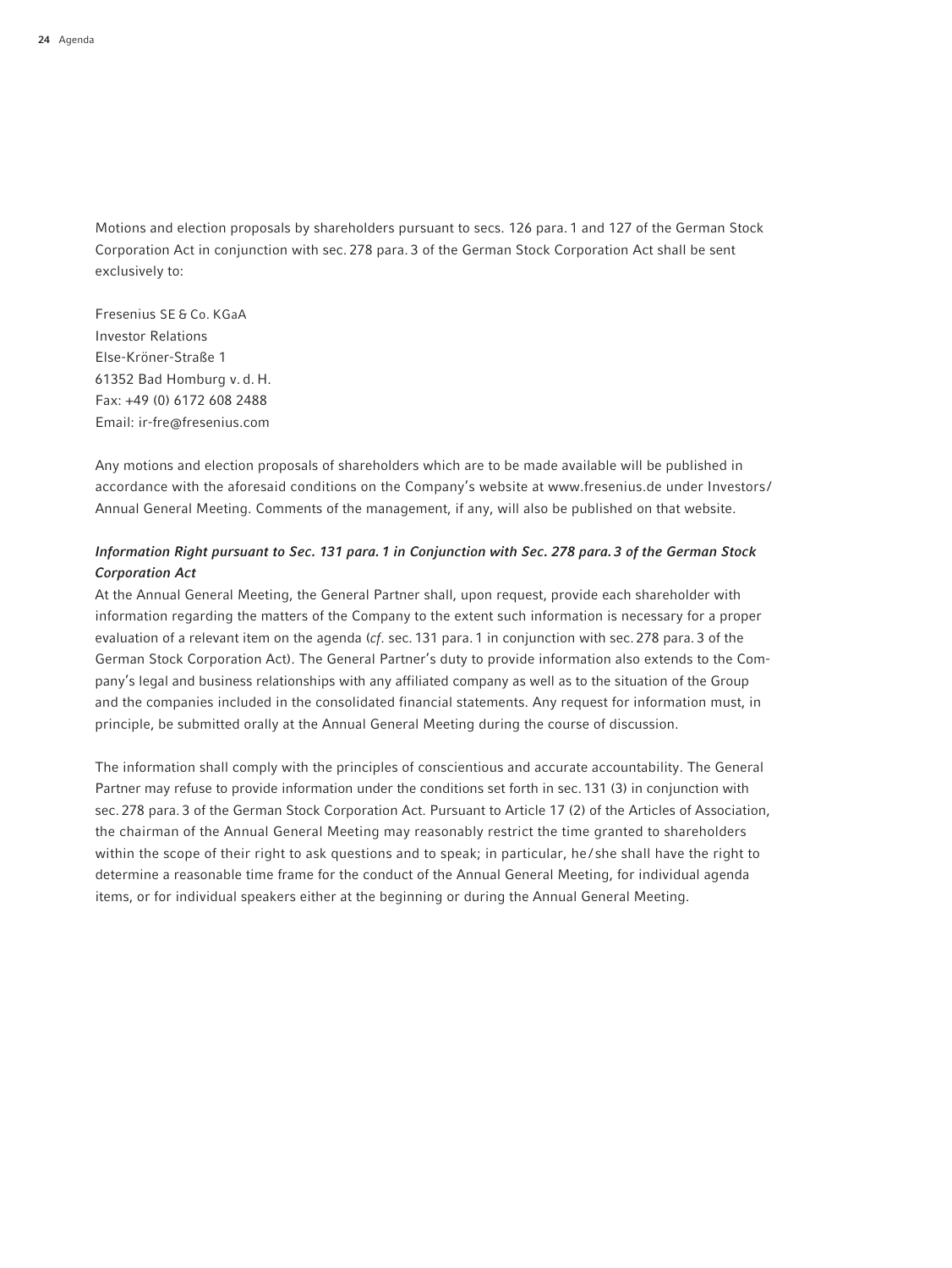### Annual General Meeting Documents

As of the day of publication of this invitation, the following documents will be available, together with this notice, for inspection by the shareholders at the offices of Fresenius SE & Co. KGaA (Else-Kröner-Strasse 1, 61352 Bad Homburg v. d. H.):

- Financial statements of Fresenius SE & Co. KGaA for the year ended December 31, 2017, approved by the Supervisory Board
- ▶ Management Report of Fresenius SE & Co. KGaA for the fiscal year 2017
- Consolidated financial statements of Fresenius SE & Co. KGaA in accordance with IFRS for the year ended December 31, 2017, approved by the Supervisory Board
- ▶ Consolidated Management Report of Fresenius SE & Co. KGaA in accordance with IFRS for the fiscal year 2017
- Annual Report 2017 of the Fresenius Group pursuant to IFRS, including, inter alia, the report of the Supervisory Board, the corporate governance declaration and the compensation report for the fiscal year 2017
- Proposal of the General Partner and the Supervisory Board on the allocation of the distributable profit for the fiscal year 2017 ended December 31, 2017

The above documents will also be made available at the Annual General Meeting of the Company. In addition, the explanatory report of the General Partner on the disclosures pursuant to secs. 289a para. 1, 315a para. 1 HGB shall be made accessible to the Annual General Meeting of the Company.

### Publications on the Website

The information pursuant to sec. 124a in conjunction with sec. 278 para. 3 of the German Stock Corporation Act regarding the Annual General Meeting (*inter alia*, the invitation, documents to be made available, proxy forms and forms for issuing instructions, applications by shareholders, if applicable) as well as further explanations concerning the rights of shareholders pursuant to sec. 122 para. 2 in conjunction with sec. 278 para. 3 of the German Stock Corporation Act, and pursuant to secs. 126 para. 1, 127 and 131 para. 1 of the German Stock Corporation Act in conjunction with secs. 278 para. 3 of the German Stock Corporation Act, are made available to shareholders on the Company's website at www.fresenius.de under Investors /Annual General Meeting. It is intended to broadcast the speech of the Chairman of the Management Board in audio and video form on the Internet.

Bad Homburg v. d. H., March 2018

Fresenius SE & Co. KGaA

The General Partner Fresenius Management SE The Management Board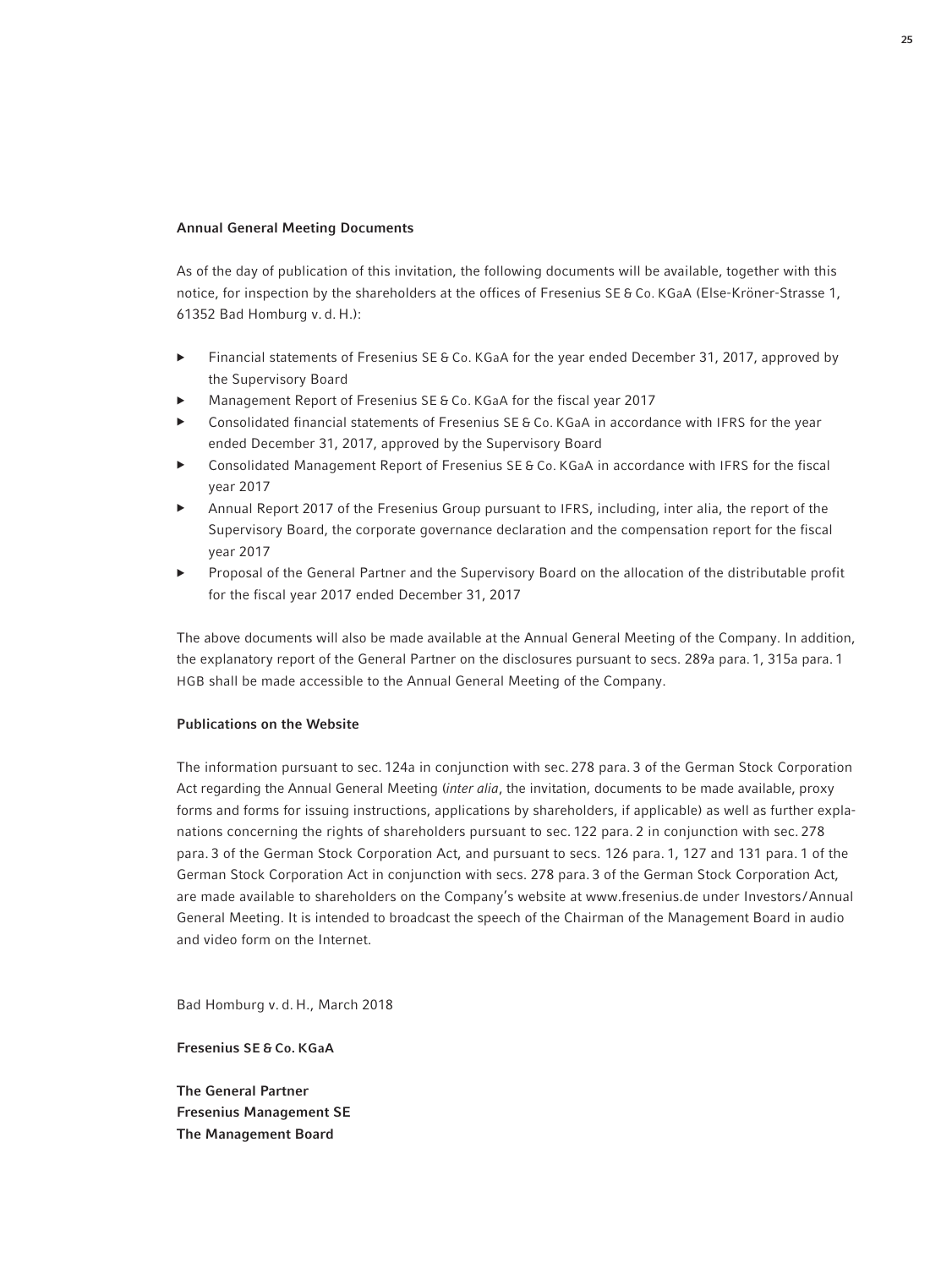### Annex to the Invitation to the Annual General Meeting on May 18, 2018

## General Partner's Written Report to the Annual General Meeting of Fresenius SE & Co. KGaA regarding Item 7 of the Agenda

In the following, the General Partner shall provide a report on the reasons for which it is authorized to exclude shareholder subscription rights in certain cases in the event of utilization of the Authorized Capital I (sec. 186 para. 4 sent. 2 in conjunction with sec. 203 para. 2 sent. 2 German Stock Corporation Act). This report is accessible on the Company's website www.fresenius.com, under Investors /Annual General Meeting, as of the date of convocation of the Annual General Meeting. It will also be available in the meeting room for inspection for the duration of the Annual General Meeting.

If the General Partner exercises its right to increase the capital, the General Partner will, in principle, offer to sell the new shares to the shareholders from the Authorized Capital I. However, according to the proposed authorization, the General Partner is entitled to exclude the shareholders' subscription rights in the following cases. These cases are specified in the proposed resolution and are commented in detail below:

#### *Exclusion of Subscription Rights to Eliminate Fractional Amounts*

The General Partner, with the consent of the Supervisory Board, is entitled to exclude shareholders' subscription rights to eliminate fractional amounts in order to achieve a non-fractional issue amount and a rounded subscription ratio. The exclusion of the subscription right for fractional amounts is necessary in order to ensure that the subscription ratio is simple and practical to implement for increased amounts below the share capital. The shares excluded from shareholders' subscription rights as unassigned fractions will either be sold on the stock exchange or otherwise utilized in an optimal manner for the Company. As any exclusion of the subscription rights is only limited to fractional amounts, any potential dilution effect is negligible.

#### *Exclusion of Subscription Rights in the Event of a Capital Increase against Cash*

Exclusion of the subscription rights in the event of a capital increase against cash with the consent of the Supervisory Board is also permitted if the issue amount of the new shares does not fall significantly below the market price and the proportional amount of the shares issued under the exclusion of the subscription rights does not exceed 10% of the share capital, neither at the time of resolution on such authorization nor at the time of its utilization. Any sales of own shares and any issue of shares from any other authorized capital must be taken into consideration with regard to this limit if they take place during the waiting period of this authorization under the exclusion of subscription rights pursuant to sec. 186 para. 3 sent. 4 German Stock Corporation Act. Rights which authorize or bind to the subscription of shares of the Company must also be taken into consideration, provided that the rights are issued during the term of this authorization under exclusion of the subscription rights according to a direct or analogous application of sec. 186 para. 3 sent. 4 German Stock Corporation Act.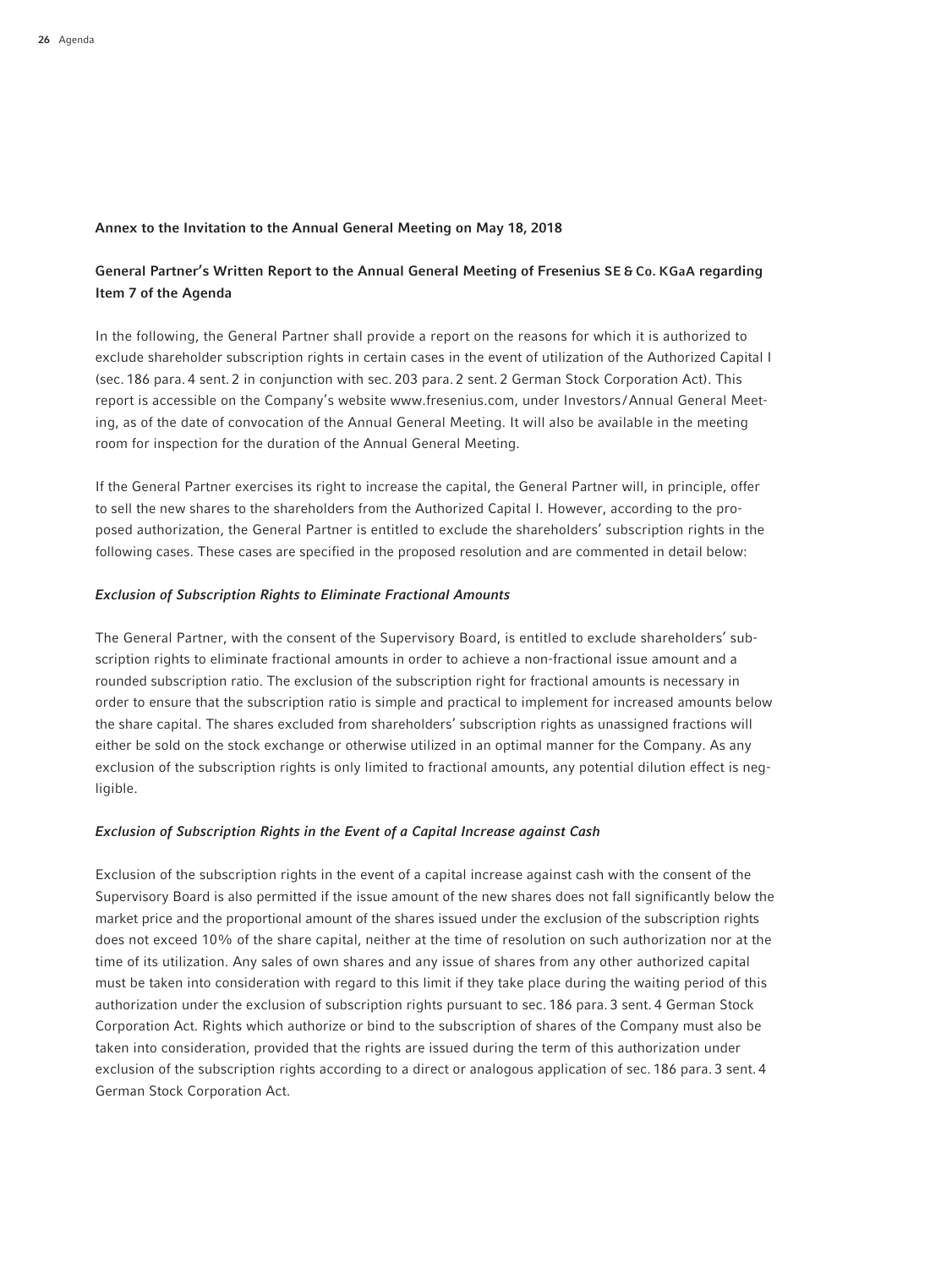These requirements correspond to the legislator's valuation in sec. 186 para. 3 sent. 4 of the German Stock Corporation Act, which shall largely exclude a dilution of the value of the interests held by the current shareholders. A placement of the shares under the exclusion of the subscription rights affords the opportunity to generate a higher inflow of funds than in the case of an issue in which subscription rights are granted. It enables market-sensitive pricing and the highest possible income from sale as the placement can be executed immediately after specifying the issue price. In the event of an offer of sale to all shareholders, the subscription price can be published until no later than three days prior to the expiration of the subscription period pursuant to sec. 186 para. 2 sent. 2 of the German Stock Corporation Act. But, even where this room for maneuver is utilized, there would be a risk of a change in price over several days which, in turn, would result in discounts when setting the selling price. The length of the subscription period would also not allow the Company to react to favorable market conditions in the short term. The opportunity to execute a capital increase under exclusion of the subscription rights will allow the General Partner of Fresenius SE & Co. KGaA to take the necessary measures to strengthen the equity base for future business development under optimal conditions. The decisive market price is the market price at the time the General Partner effectively sets the sale price. As market volatility may potentially result in short-term price fluctuations, a decision to determine whether an average price over a few days or a price at a certain reference date is to be specified shall not be made in advance. This shall be determined in each individual case.

#### *Exclusion of Subscription Rights in the Event of a Capital Increase against Contributions in Kind*

In the event of a capital increase against contributions in kind, the General Partner, with the consent of the Supervisory Board, is entitled to exclude subscription rights, if the Authorized Capital I is used to acquire a company, parts of a company or invest in a company.

Without the exclusion of subscription rights, the Authorized Capital I could not be used to finance acquisitions for the purpose specified above. The authorization to grant the Company's ordinary shares against contributions in kind is expected to give the Company the necessary scope to exploit beneficial opportunities to acquire companies, parts of companies or invest in companies both quickly and flexibly. In particular, in order to remain competitive at an international level, the Company must always be in a position to act quickly and flexibly on international markets in the interests of its shareholders. The Authorized Capital I in connection with the opportunity to exclude subscription rights in the event of a capital increase against contributions in kind addresses this issue. It provides the opportunity to offer consideration of the Company's shares rather than cash in the event that an acquisition opportunity emerges. This protects the liquidity of the Company. The debt level will also remain manageable. The pecuniary interests of the shareholders are protected by the obligation placed on the General Partner to issue the new shares at an issue price corresponding to sec. 255 para. 2 of the German Stock Corporation Act, which is proportional to the value of the contributions in kind when utilizing the authorization. The market price will matter when calculating the value of the shares granted as consideration. However, a schematic link to a market price is not planned, in particular, in order to prevent the results of negotiations being put at risk by fluctuations in the market price.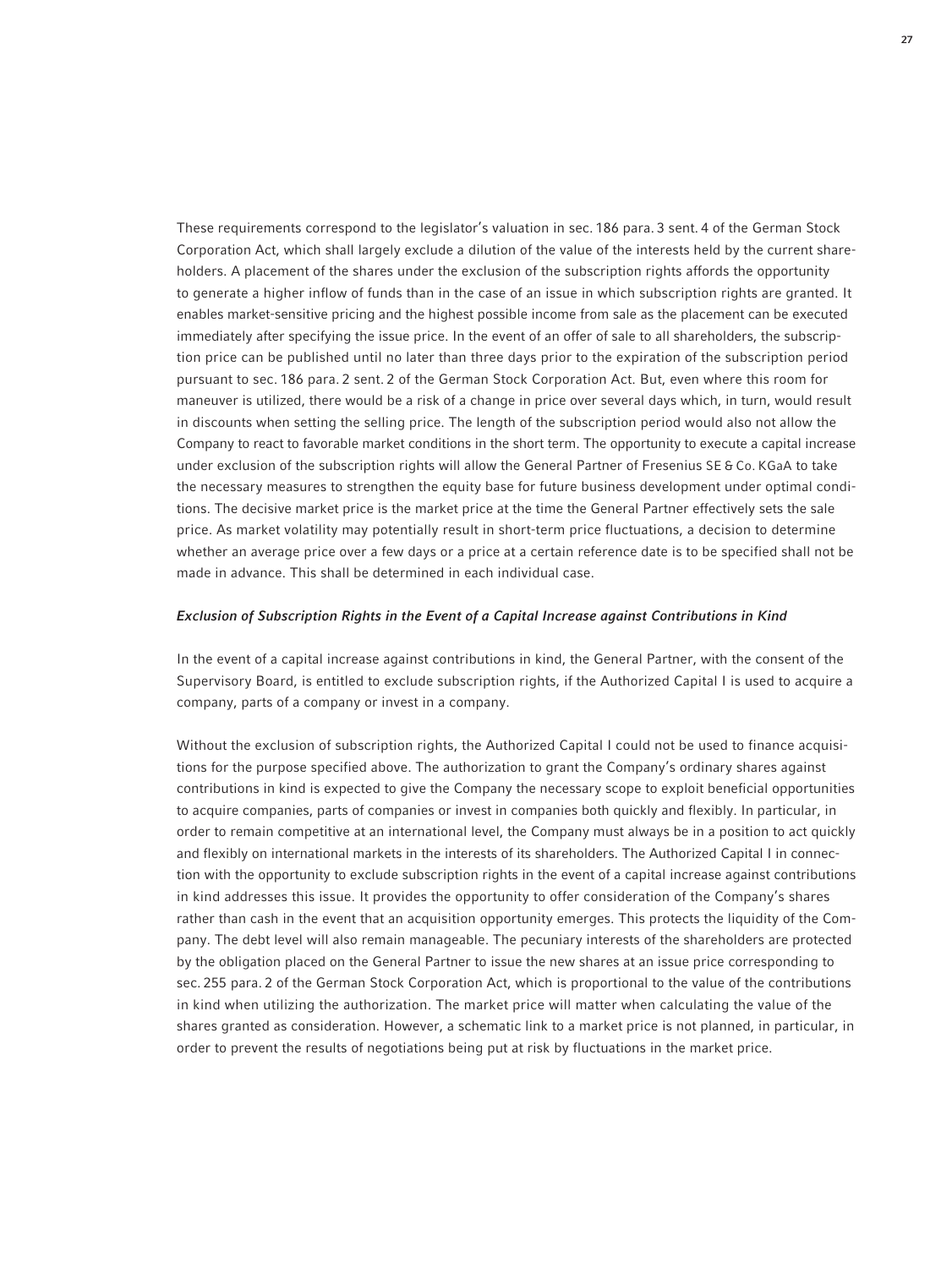## *Limitation of the Overall Scope of Capital Increases Free from Subscription Rights*

The General Partner may only exercise the aforementioned powers to exclude subscription rights to the extent that the proportional amount of all shares issued subject to an exclusion of subscription rights does not exceed 10% of the share capital, neither at the time of resolution on such authorization nor at the time of its utilization. This restricts the overall volume of shares that may be issued from Authorized Capital I free from subscription rights. If, during the period of validity of the Authorized Capital I until its utilization, other authorizations concerning the issue or the sale of the shares of the Company or the issue of rights which authorize or bind to the subscription of shares of the Company are used and the right of subscription is thereby excluded, this has to be taken into consideration with regard to the abovementioned 10% limit. In this way, shareholders will be given additional protection against the possible dilution of their existing holdings.

There are currently no plans to utilize the Authorized Capital I. In all cases, the General Partner will carefully check whether the exercise of the authorization to issue new shares and to exclude the subscription rights is in the interests of the Company and its shareholders. It will report to the Annual General Meeting each time these powers are exercised as well as the specific reasons for the exclusion of subscription rights.

## General Partner's Written Report to the Annual General Meeting of Fresenius SE & Co. KGaA Regarding Item 8 of the Agenda

In the following, the General Partner reports on the reasons which authorize it in certain cases to exclude the shareholders' subscription rights in the event of an issue of convertible bonds and/or option bonds or any combination thereof (hereinafter collectively referred to as "Bonds") (sec. 186 para. 4 sent. 2 in connection with sec. 221 para. 4 sent. 2 of the German Stock Corporation Act). As of the date of convening the Annual General Meeting, this report is available on the Company's website, www.fresenius.com, under Investors / Annual General Meeting, and is available for inspection in the offices of the Company. Additionally, it is available for inspection in the meeting room during the Annual General Meeting.

Appropriate capital resources are fundamental for the development of the business. By issuing bonds, the Company is able to use attractive financing possibilities, depending on the market situation, e. g. for the purpose of providing the business with low-interest debt capital. For this reason, the General Partner and the Supervisory Board propose to the Annual General Meeting that the General Partner be authorized to issue bonds and to create a corresponding Conditional Capital III.

The Company shall be able to use the German capital market, the international capital market or both, depending on the market situation, where appropriate also through its Group companies (with the exclusion of Fresenius Medical Care AG & Co. KGaA and its subordinated affiliated companies), and to issue the bonds in Euro. The bonds shall be capable of stipulating mandatory conversions, for example by way of an obliga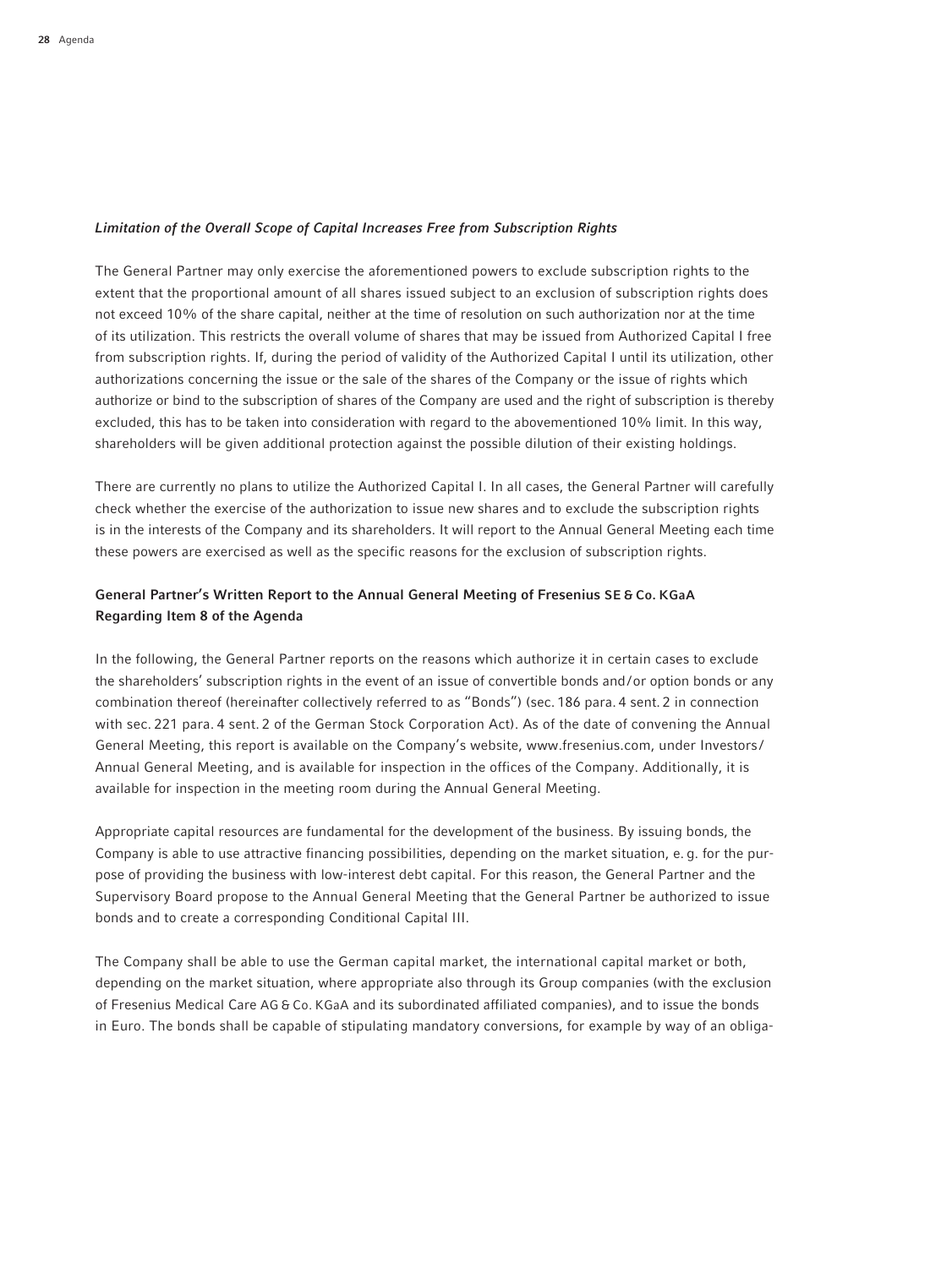tion to exercise the option/conversion right. Furthermore, it shall be possible to stipulate that the bonds may also be fulfilled through supply of own shares of Fresenius SE & Co. KGaA or through payment of the equivalent value in cash, instead of shares from the Conditional Capital.

The proportional amount of the share capital of the shares to be subscribed per individual partial bond may not exceed the nominal amount, or as the case may be, any issue price below the nominal amount of the individual partial bond. The conversion/option price may not be lower than a minimum issue price, the basis for the calculation of which is described in detail. The criterion for the calculation will be the respective market price of the Fresenius share prevailing at the time of placement of the bonds. Sec. 9 para. 1 of the German Stock Corporation Act notwithstanding, the conversion/option price may be adjusted to preserve the value in accordance with the precise terms and conditions of the respective bond based on an anti-dilution or adjustment clause if the Company increases the share capital prior to the expiry of the conversion or option term, granting subscription rights to its shareholders in the process, or issues or guarantees further bonds and does not grant any subscription right to the holders of existing conversion and option rights or obligations. The Bond Conditions may also stipulate adjustments to the option or conversion price to preserve their value with regard to any other measure of the Company which may result in a dilution of the value of the option/ conversion rights or obligations.

When issuing bonds, the shareholders are generally to be granted subscription rights. In order to facilitate processing, it shall also be possible to issue the bonds to credit institutions, so-called financial institutions, or a consortium of such credit or financial institutions with the obligation to offer such bonds to the shareholders for subscription in accordance with the shareholders' subscription rights (so-called indirect subscription right). In some cases, however, the General Partner shall also be authorized to exclude the subscription rights of the shareholders with the consent of the Supervisory Board. Such cases are listed in the proposal for resolution and will be described in detail below:

#### *Issue Price Approximating the Theoretical Market Value*

In accordance with sec. 221 para. 4 sent. 2 of the German Stock Corporation Act, the provision in sec. 186 para. 3 sent. 4 of the German Stock Corporation Act shall apply analogously to the exclusion of subscription rights upon the issuance of bonds. Placement of bonds while excluding the subscription rights of shareholders enables the Company to take advantage of favorable capital market situations in the short-term and thus to generate a significantly higher inflow of funds than in the event of an issuance upholding the subscription rights. If subscription rights were granted, successful placement would be endangered or associated with additional expenditure due to the uncertainty with regard to the exercise of the subscription rights. Conditions which are favorable to the Company and which are as market-oriented as possible can only be fixed if the Company is not bound by them for too long during an offer period. Otherwise, a significant markdown would be required in order to ensure the attractiveness of the conditions and thus the chances for success of the respective issue throughout the offer period.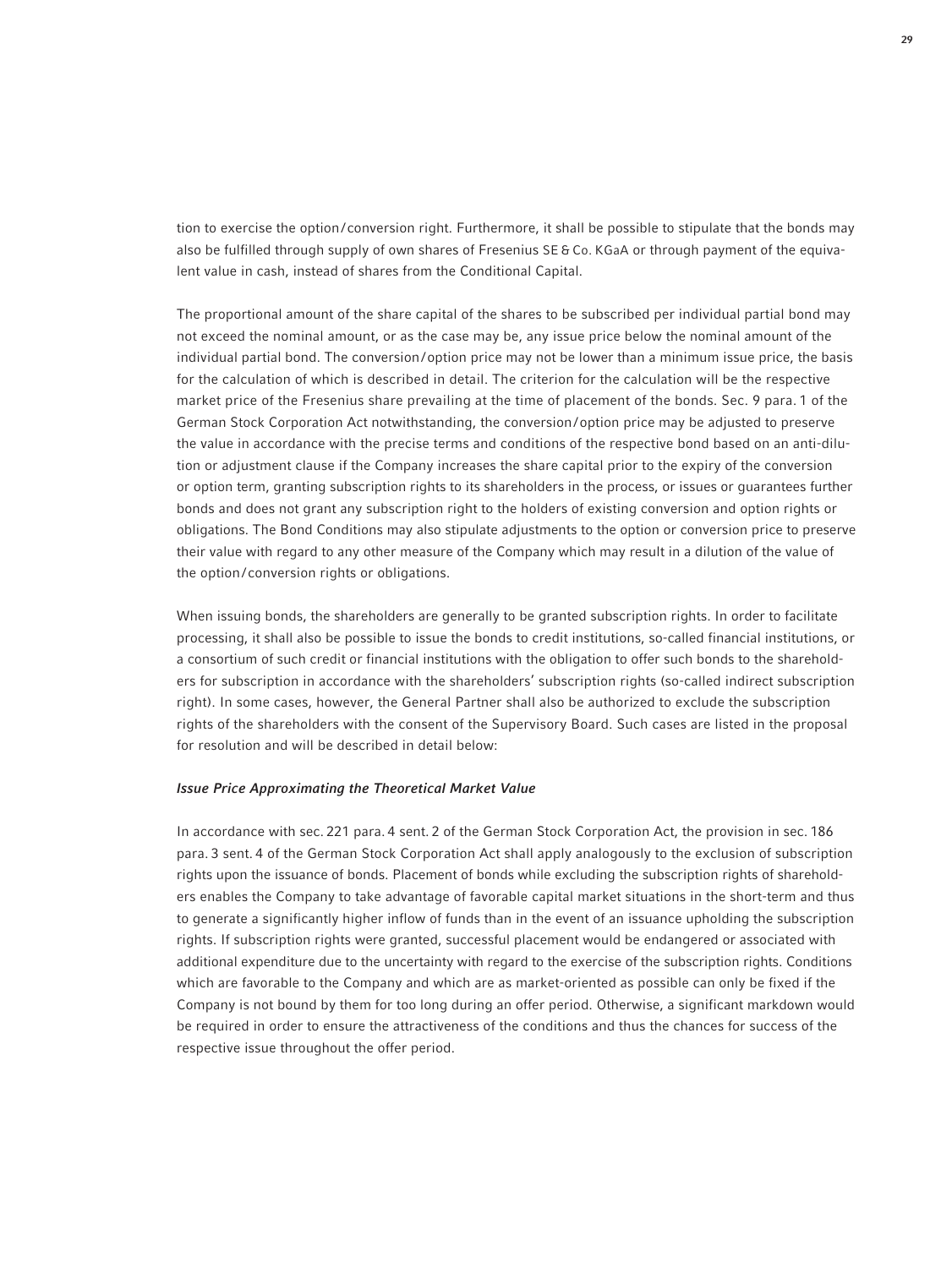The shareholders' interests are protected by issuing the bonds at a price not significantly below the theoretical market value. The theoretical market value is to be determined on the basis of recognized actuarial methods. When setting the price, the General Partner will keep the discount on the theoretical market value as low as possible, taking into consideration the respective capital market situation. Thus, the calculated market value of a subscription right will be decreased to almost zero, so that the shareholders cannot incur any noteworthy economic disadvantage from the exclusion of subscription rights.

The dilution of the shareholders' influence is kept low because, in the case in question, the volume of a subscription right exclusion is also limited. Pursuant to sec. 186 para. 3 sent. 4 of the German Stock Corporation Act, the total number of shares represented by the bonds issued without subscription rights may not exceed 10% of the respective share capital, neither at the time of resolution on such authorization nor at the time of its utilization. Any shares issued or sold from other sources according to a direct or analogous application of sec. 186 para. 3 sent. 4 of the German Stock Corporation Act with an exclusion of subscription rights during the period from the resolution of the Annual General Meeting on the authorization to issue bonds until the exercise of such authorization shall be credited against such limit. Furthermore, any rights permitting or requiring the subscription of shares of the Company and issued according to a direct or analogous application of sec. 186 para. 3 sent. 4 of the German Stock Corporation Act with an exclusion of subscription rights during the period from the resolution of the Annual General Meeting on the authorization to issue bonds until the exercise of such authorization shall also be credited against such limit.

#### *Elimination of Fractional Amounts*

The General Partner shall be authorized to exclude the subscription right for fractional amounts in order to allow for the presentation of a practicable subscription ratio. This facilitates the technical execution of issuing bonds. In the event of an exclusion of subscription rights, the bonds representing unassigned fractions would be realized either by selling them on the stock exchange or in any other way at the best possible conditions for the Company. Since, in this case, any exclusion of subscription rights is limited to fractional amounts, the potential dilutive effect, if any, is small.

### *Fulfilment of Other Subscription Rights*

The customary exclusion of subscription rights for the benefit of the holders of issued bonds has the advantage that the conversion/option price for the issued bonds which usually contain an anti-dilutive mechanism need not be reduced. Thus, the bonds can be placed in several tranches in a more attractive manner, and an overall higher inflow of funds is possible. The proposed subscription right exclusions are therefore in the interest of the Company and its shareholders.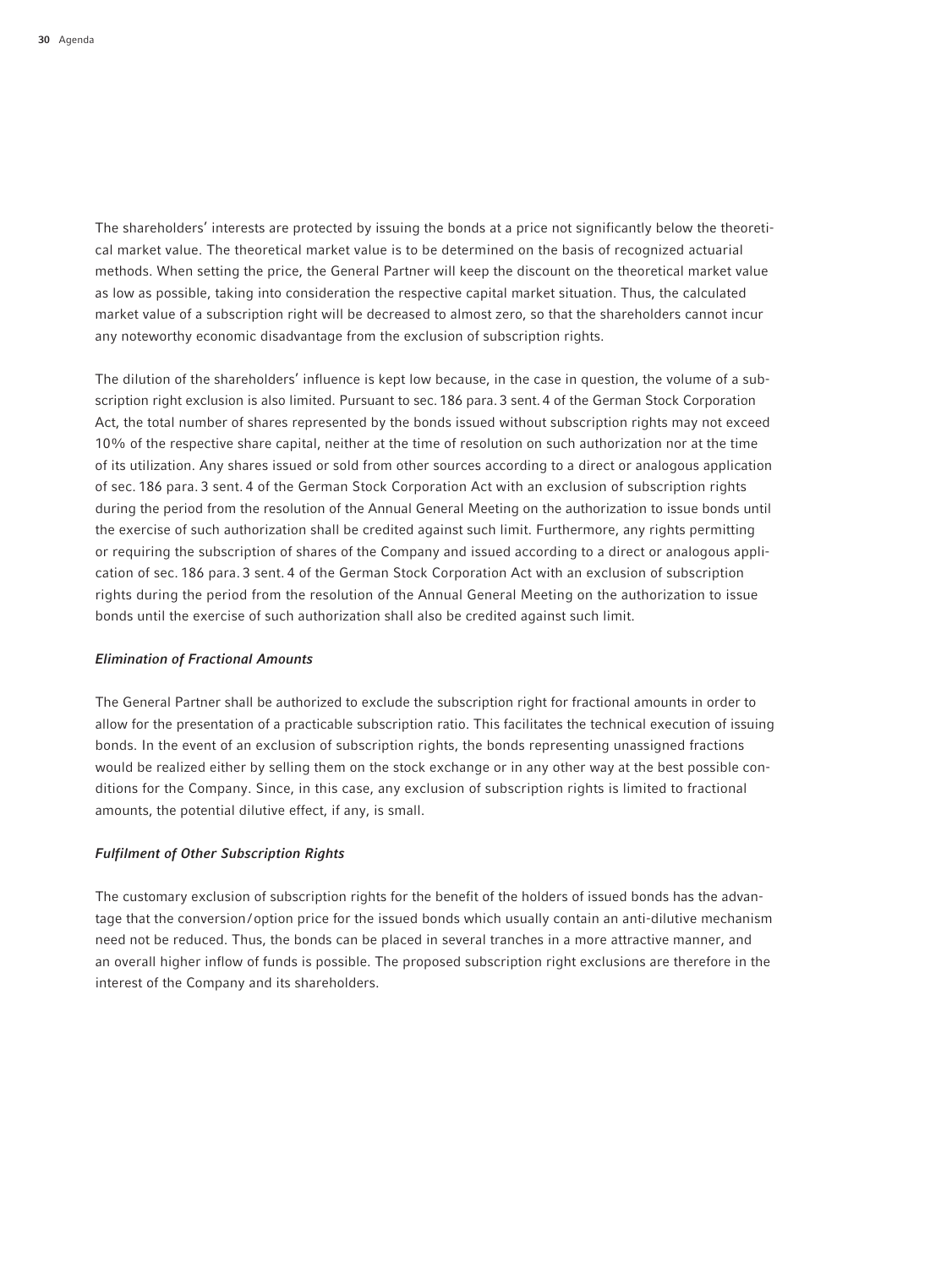### *Limitation of the Total Volume of the Subscription Right Exclusion*

The General Partner may exercise the authorizations to exclude subscription rights to the extent such that the proportional number of all shares attributable to bonds with exclusion of subscription rights does not exceed 10% of the share capital. This 10% limit shall not be exceeded, neither at the time of resolution on such authorization nor at the time of its utilization. This limits the total volume of bonds issued without subscription rights. The shareholders are thus additionally protected against any potential dilution of their existing equity interests. Crediting clauses ensure that the General Partner will not exceed the 10% limit either by additionally exercising other authorizations – such as any Authorized Capital – and in doing so also excluding the shareholders' subscription rights.

Currently, there are no specific plans for exercising the authorization to issue bonds. In any case, the General Partner will carefully examine whether the exercise of the authorization and any potential exclusion of subscription rights is in the interest of the Company and its shareholders. It will report to the Annual General Meeting on any exercise of the authorization and on the specific reasons for any exclusion of subscription rights.

# General Partner's Written Report to the Annual General Meeting of Fresenius SE & Co. KGaA Regarding Items 9 and 10 of the Agenda

In the following, the General Partner reports on the reasons for authorizing it in certain cases to exclude the shareholders' subscription rights in the event of the utilization of own shares (sec. 186 para. 4 sent. 2 in connection with sec. 71 para. 1 no. 8 sent. 5 of the German Stock Corporation Act). As of the date of convening the Annual General Meeting, this report is available on the Company's website, www.fresenius.com, under Investors /Annual General Meeting, and is available for inspection in the offices of the Company. Additionally, it is available for inspection in the meeting room during the Annual General Meeting.

Under agenda item 9, it will be proposed to the Annual General Meeting that the General Partner be authorized to purchase and use own shares. Through this measure, it is intended to once again authorize the Company – in accordance with the prevailing practice of large publicly listed companies in Germany – to exploit the benefits associated with the instrument of own shares in the best interests of the Company and all its shareholders. Therefore, the previous authorization granted by the Annual General Meeting on May 16, 2014, is to be renewed. As in the past, the Company will continue to be given the opportunity to acquire own shares in accordance with sec. 71 para. 1 no. 8 of the German Stock Corporation Act and to use them in the interest of the Company. This authorization shall also in the future enable the Company to repurchase shares in the Company in order to use the same as liquid consideration in connection with corporate transactions. Furthermore, in this manner, it will create the possibility for the Company, where necessary, to also reacquire and subsequently cancel own shares through classic share repurchase programs in order to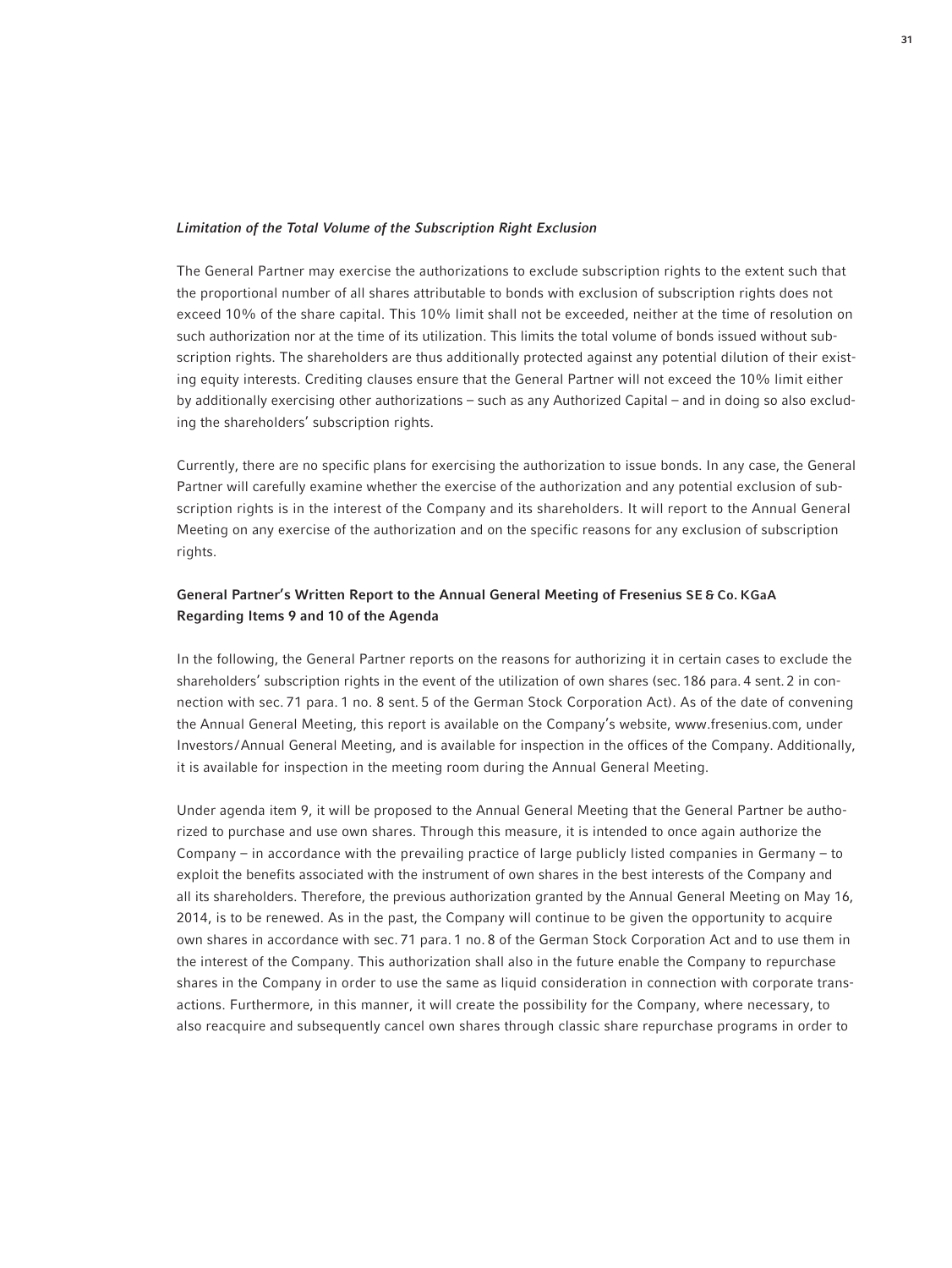appropriately take into account the interests of all shareholders of the Company in generating an adequate profit per share. In addition, the possibility is to be created, for example, to use own shares of the Company for the purpose of servicing long-term compensation components, e. g. in the context of stock option programs. In order to maximize flexibility in the handling of own shares, it is intended to grant the authorization for the maximum period of five years permitted under stock corporation law, i. e. until May 17, 2023.

The acquisition of own shares can be effected by way of a purchase via the stock exchange, by means of a public tender offer to all shareholders by the Company itself or an invitation to all shareholders to submit offers for sale. In the event of the last two acquisition scenarios, the shareholders can decide themselves how many shares and – if a price range is also fixed – at what price they want to tender those shares to the Company. In any case, the General Partner will observe the principle of equal treatment provided for under German stock corporation law in accordance with sec.53a of the German Stock Corporation Act when acquiring own shares. The proposed acquisition scenarios via the stock exchange, by way of a public tender offer made to all shareholders or by means of an invitation to submit offers for sale all take account of that principle.

If, in the case of a public tender offer or in case of an invitation to submit sales offers, the total volume of shares offered or tendered exceeds the volume of shares intended to be repurchased, the Company will accept those shares on a pro-rata basis. However, it is possible to provide for a preferential acceptance of smaller numbers of shares of up to 100 shares per tendering shareholder in order to prevent arithmetical fractions of shares when the quotas to be acquired are determined and to avoid small numbers of residual shares, thereby facilitating the technical execution as a whole.

In the event of an acquisition by way of a public tender offer or a public invitation to submit offers for sale, the purchase price offered or the limit values of the purchase price range per share (exclusive of incidental acquisition expenses – Erwerbsnebenkosten) must not exceed or fall below the average trading price of shares of the Company in the Xetra trading system (or a comparable successor system) by more than 10% on the three exchange trading days preceding the date of the publication of the offer or the public invitation to submit an offer for sale. If significant deviations from the relevant price occur after the publication of a tender offer or public invitation to submit an offer for sale, it will be possible to adjust the offer or invitation to submit such an offer, with such adjustment being based on the relevant average price on the three exchange trading days prior to the publication of any such adjustment, if any. The tender offer or invitation to submit such an offer may be subject to further conditions.

The General Partner is authorized to use own shares purchased on the basis of this authorization for any purpose legally permissible and in particular for the following purposes:

The proposed authorization entitles the General Partner to partially or entirely collect repurchased own shares (einziehen), in accordance with common practice among large German listed companies, without further resolution of the Annual General Meeting being required. In this respect, it shall also be possible to cancel the shares without a capital reduction pursuant to sec. 237 para. 3 no. 3 of the German Stock Corpo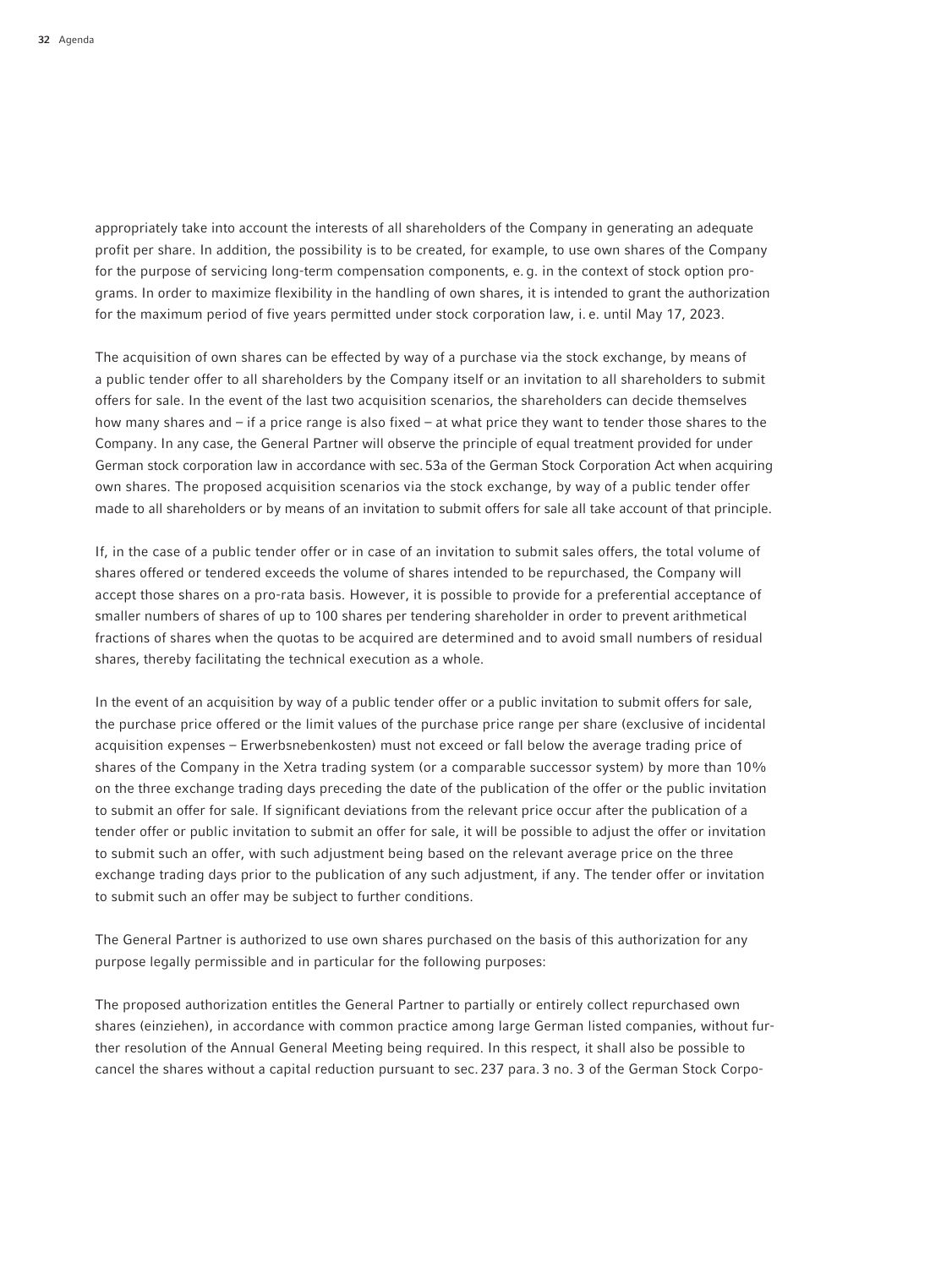ration Act (called a simplified procedure). By cancelling the shares without capital reduction, the proportional amount of the residual shares in the share capital of the Company increases. Therefore, the Supervisory Board and also the General Partner shall be authorized in this case to modify the Articles of Association with respect to the changing number of no-par value shares.

#### *Exclusion of the Subscription Right in the Event of a Sale against Payment in Cash*

Own shares may also be sold in ways other than via the stock exchange or by means of an offer made to all shareholders, against payment in cash and to the exclusion of the subscription right. Thus, the Company will be placed in a position where it is able to react swiftly and flexibly to favorable market conditions. Moreover, it will be possible to gain additional domestic and foreign investors by selling shares, for example, to institutional investors. In order to take appropriate account of the concept of anti-dilution protection in favor of shareholders, the aforementioned use is subject, pursuant to sec. 186 para. 3 sent. 4 of the German Stock Corporation Act, to the condition that own shares may only be sold at a price which is not significantly lower than the relevant stock exchange price at the time when the shares are sold; in this respect, the sales price will be determined with final effect immediately prior to the disposal itself. Additionally, the permitted sales volume is limited in such cases to 10% of the Company's existing respective share capital. It is not permitted to exceed this 10% limit either at the time of resolution on this authorization or at the time of its utilization. If any other authorization to issue or sell any shares of the Company or to issue any rights permitting or requiring the subscription of shares of the Company is used, excluding the right of subscription in direct or analogous application of sec. 186 para. 3 sent. 4 of the German Stock Corporation Act during the term of this authorization until its utilization, this is to be credited against the aforementioned 10% limit. The shareholders are thereby given the general opportunity to maintain their shareholding quota by way of a parallel acquisition of shares in the Company via the stock exchange at comparable conditions.

#### *Exclusion of Subscription Rights in the Event of the Use of Own Shares against Contributions in Kind*

Furthermore, it will also be possible to use own shares against contributions in kind in the course of mergers and upon acquisition of companies and other assets, excluding the shareholders' subscription right. In particular, in the international globalized market of corporate transactions, it is not infrequent that a delivery of liquid shares is requested as a consideration. In this context, interesting opportunities can arise for using the Company's shares as a liquid consideration. The Company continuously monitors the market regarding potential opportunities to further strengthen the Company's position on the market in the best interests of the Company and its shareholders by way of such acquisition opportunities. By using the Company's own shares, such transactions can be executed flexibly and quickly, without having to consult the Annual General Meeting, which is often not possible due to time constraints. Additionally, such transactions can materially contribute to conserving the Company's liquidity. Therefore, such opportunity of using own shares lies in the overall interests of the Company and its shareholders. In determining the valuation ratios, the General Partner will additionally take care that the interests of shareholders are reasonably safeguarded.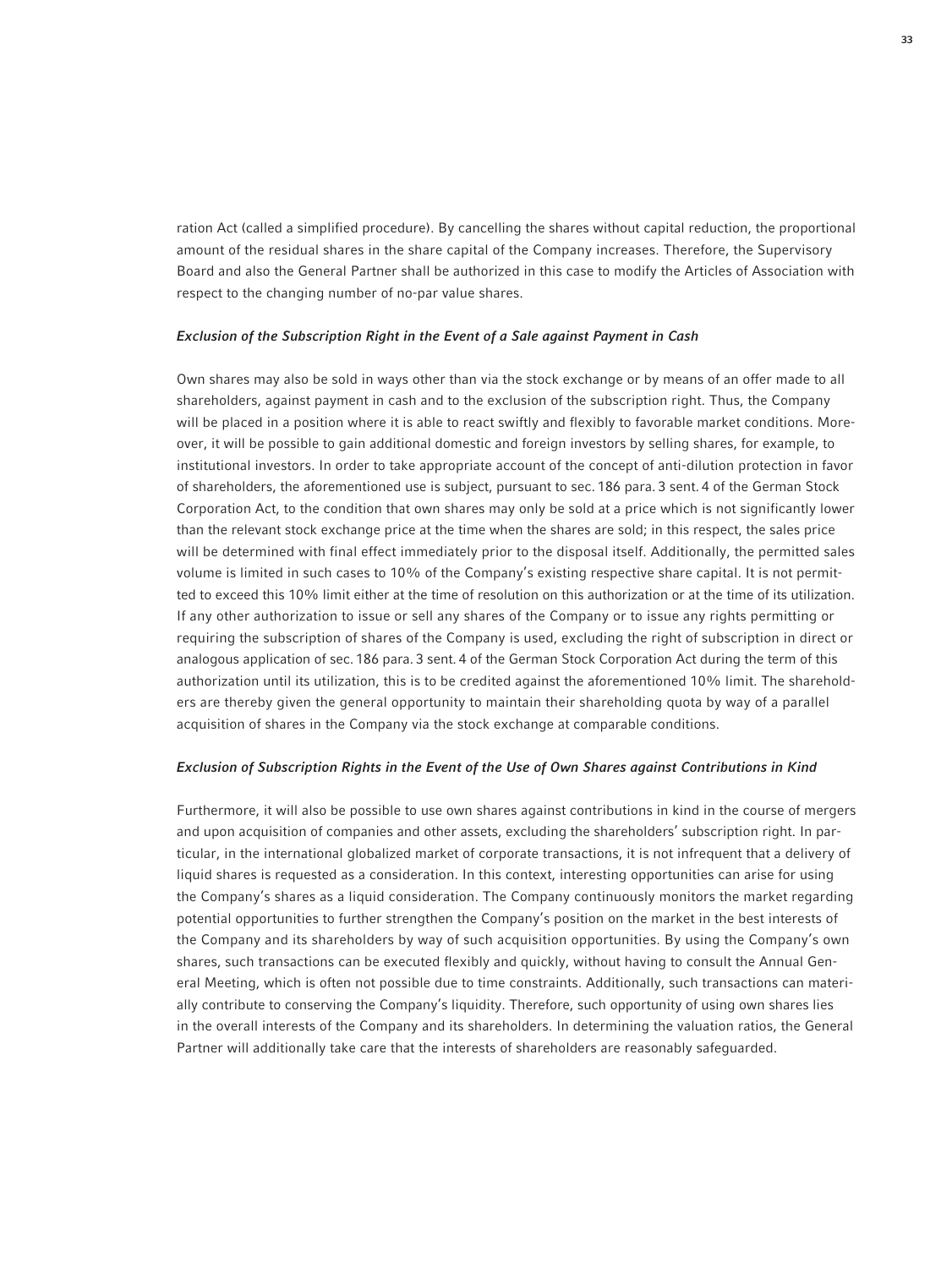# *Exclusion of Subscription Rights in the Event of the Use of Own Shares in lieu of the Utilization of any Conditional Capital*

The authorization further provides that own shares in lieu of the utilization of conditional capital of the Company can also be issued, excluding the subscription right of shareholders, to employees of the Company and its affiliated companies, including members of the management of affiliated companies, and used to fulfill options or obligations to purchase shares of the Company granted, or to be granted, to employees of the Company or its affiliated companies as well as members of the management of affiliated companies. In this way, it is, for example, also intended to make it possible to offer the respective beneficiaries shares in the Company within the scope of stock option programs or employees benefit schemes – without having to resort to conditional capital. The issue of own shares to employees and officers of the Company, in particular in view of long-term compensation components having the purpose of securing the Company's sustainable success, is in the best interests of the Company and its shareholders, since it materially promotes the identification of employees and officers with their Company as well as the Company's value as such. Furthermore, the use of existing own shares instead of having to draw on conditional capital can make commercial sense for the Company.

The aforementioned opportunity to use own shares in order to discharge long-term share-based compensation components, excluding the subscription right of shareholders, shall also be available in favor of the members of the General Partner's Management Board. In order to take reasonable account of potential conflicts of interest resulting from the Company's legal form as well as the distribution of powers as stipulated by the German Stock Corporation law, the corresponding authorization to use own shares will, however, not be addressed to the General Partner (represented by the Management Board), but to its Supervisory Board.

Own shares may further be used to fulfill bonds carrying option or conversion rights or obligations, issued by the Company or dependent entities of the Company as defined in sec. 17 of the German Stock Corporation Act. In order to comply with the rights resulting therefrom, it may be appropriate, considering the Company's interests, to partially or entirely use own shares instead of shares resulting from a corresponding capital increase, which requires that the subscription right of shareholders be excluded.

#### *Exclusion of Subscription Rights to Eliminate Fractional Amounts*

Fractional amounts, if any, may be excluded in an offer made to all shareholders. This is necessary in view of the technical processing of such offer, in order to avoid the issue of fractional amounts of shares. The General Partner will dispose of the shares excluded from the shareholders' subscription right, called unassigned fractions (*freie Spitzen*), either by selling them via the stock exchange or otherwise at the best possible conditions for the Company.

The possible uses mentioned above are not limited to the Company's own shares acquired on the basis of this authorizing resolution; they also include shares of the Company acquired pursuant to sec. 71 d sent. 5 of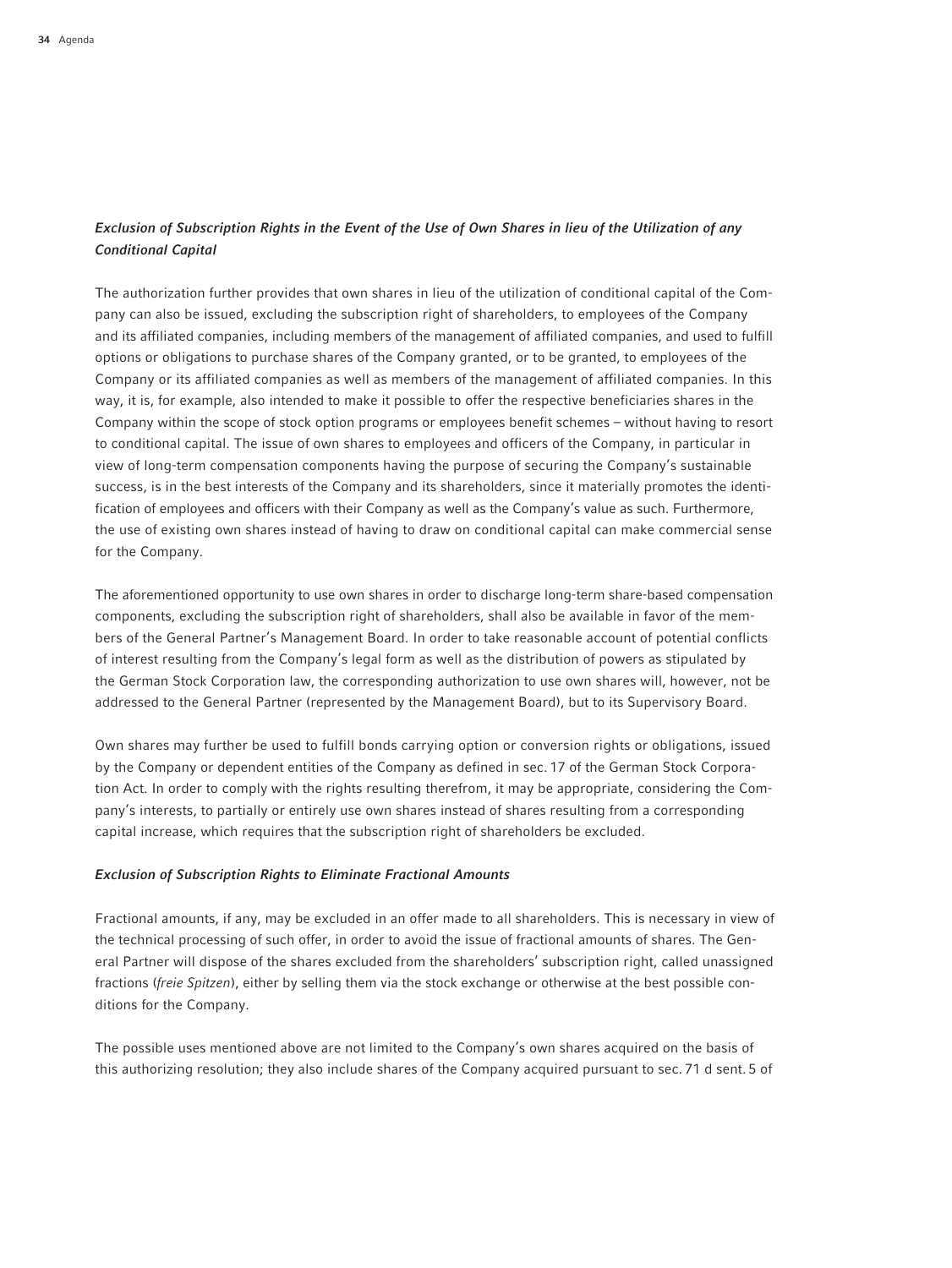the German Stock Corporation Act. In this way, additional flexibility is also created, in the best interests of the Company, also with a view to using such own shares in accordance with this authorizing resolution.

## *Limitation of the Total Volume of the Subscription Right Exclusion*

The total number of shares used excluding subscription rights shall not exceed a total volume of 10% of the share capitalneither at the time of resolution on such authorization nor at the time of its utilization. This limits the total volume of the issue of shares used without subscription rights. The shareholders are thus additionally protected against any potential dilution of their existing equity interests. Crediting clauses ensure that the General Partner will not exceed the 10% limit either by additionally exercising other authorizations – such as any Authorized Capital – and in doing so excluding the shareholders' subscription rights.

Currently, there are no specific plans for exercising the authorization to issue own shares. In any case, the General Partner will carefully examine whether the exercise of the authorization is in the interest of the Company and its shareholders. It will report to the Annual General Meeting on any exercise of the authorization.

#### *Use of Equity Derivatives*

Furthermore, agenda item 10 contains the proposal to authorize the Company to use Equity Derivatives when acquiring own shares pursuant to the authorization proposed under agenda item 9. To this end, the General Partner shall be authorized (1) to sell options which require the Company to acquire shares of the Company upon exercise (hereinafter referred to as "put options"), (2) to acquire options which entitle the Company to acquire shares of the Company upon exercise (hereinafter referred to as "call options"), and (3) to transact forward purchases which entitle the Company to acquire shares of the Company on a specific future date. According to the authorization proposed under agenda item 10, the acquisition may also be made using any combination of put options, call options and forward purchases (hereinafter collectively referred to as "Equity Derivatives" or "Derivatives"). In this regard, the proposed authorization sets forth the principle that any Equity Derivative used pursuant to such authorization may in total cover a maximum number of shares that does not exceed a proportional amount of 5% of the share capital of Fresenius SE & Co. KGaA, neither at the time of the resolution on such authorization nor at the time of utilization.

### *Usable Equity Derivatives and their Benefits*

The proposed authorization permits the use of put options, call options and forward purchases as well as any combination of such Equity Derivatives.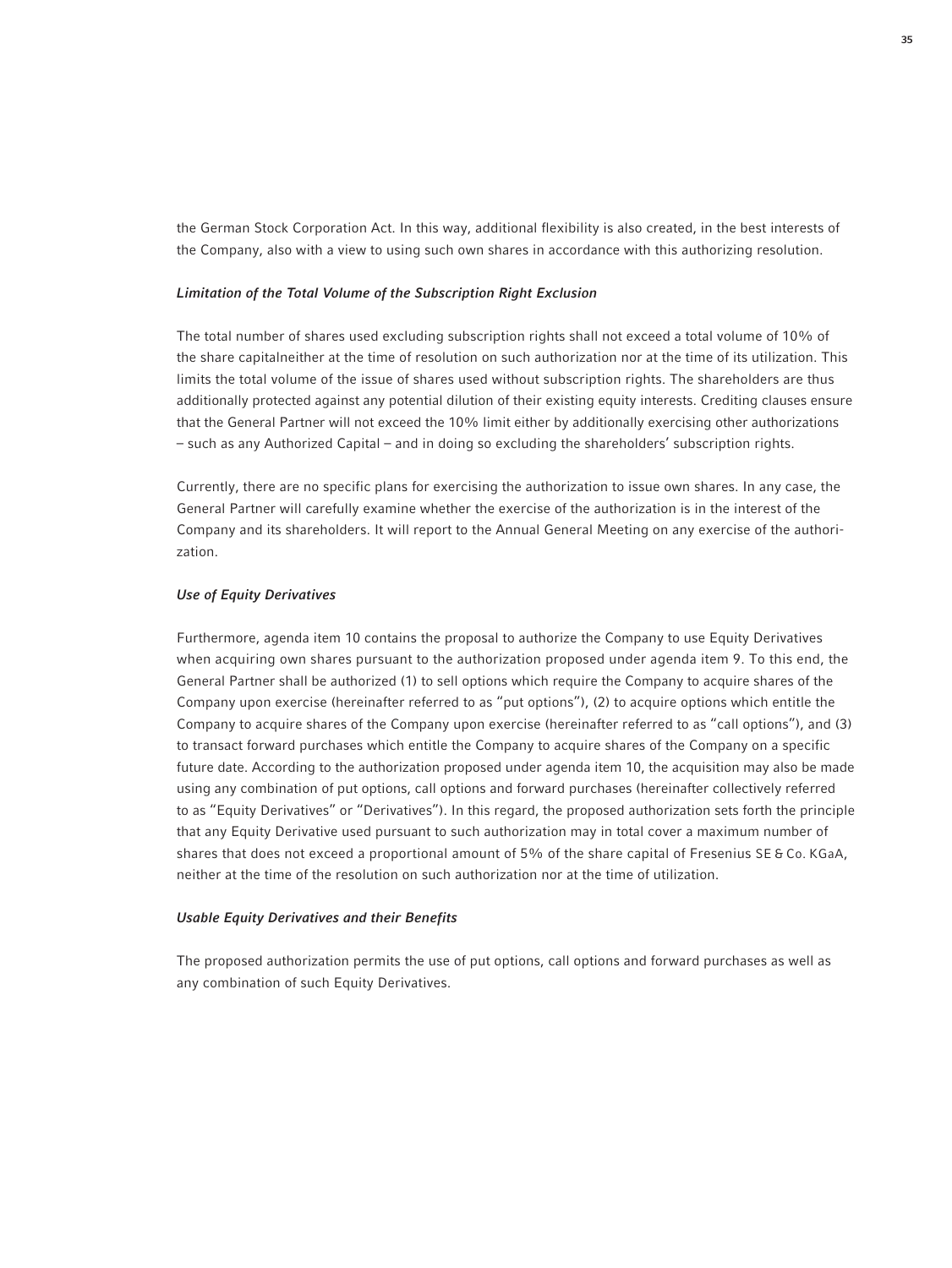In the event of a sale of put options, the Company grants the buyer the right to sell shares of Fresenius SE & Co. KGaA to the Company at a price that has been fixed in the put option (exercise price). By way of consideration, the Company receives an option premium. If the put option is exercised, the option premium paid by the buyer of the put option reduces the total consideration paid by the Company for the acquisition of the share. The exercise of a put option is economically viable for the holder of the option if the price of the share of Fresenius SE & Co. KGaA is below the exercise price at the time of exercise, because then the holder of the option can sell the shares at the higher exercise price. From the Company's point of view, the redemption of shares by means of concluding an option contract provides the benefit that the exercise price is fixed upon conclusion of the option contract while there will be no outflow of liquidity until the exercise thereof. The use of put options for redeeming shares may for example be reasonable if the Company intends to redeem own shares when low prices prevail but is unsure with respect to the optimum redemption time, i. e. the time at which the most favorable price for the share of Fresenius SE & Co. KGaA prevails. Under such circumstances, it may be beneficial for the Company to sell put options, the exercise price of which is lower than the price of the share of Fresenius SE & Co. KGaA upon conclusion of the put option contract. The use of put options in particular offers the advantage that the redemption will take place at a lower price level in comparison with an immediate redemption. If the holder of the option does not exercise the option because the share price prevailing on the exercise date exceeds the exercise price, the Company is unable to acquire own shares in this manner; however, the received option premium remains with the Company.

In the event of an acquisition of a call option, the Company, receives the right against payment of an option premium to purchase a pre-determined number of shares at a pre-determined price (exercise price) from the seller of the option, the option writer. The exercise of a call option is economically viable for the Company if the price of the share of Fresenius SE & Co. KGaA exceeds the exercise price, because then the Company can buy the shares at the lower exercise price from the option writer. In this manner, the Company can protect itself against rising share prices. Additionally, the liquidity of the Company is conserved because the fixed purchase price for the shares must only be paid upon exercise of the call options.

In the event of a forward purchase, the Company, upon agreement with the forward seller, acquires the shares on a specific future date at a purchase price determined upon conclusion of the forward purchase. Conclusion of forward purchases may be reasonable for the Company if it wants to ensure its need for own shares on the purchase date at a specific price level.

## *Term of the Usable Equity Derivatives*

The longer the term of an Equity Derivative, the higher the likelihood that the price of the share of Fresenius SE & Co. KGaA will diverge in an unpredictable way from the share price prevailing upon conclusion of the Derivative contract. Therefore, the proposed authorization provides that the individual Derivatives may each have a maximum term of 18 months. Furthermore, it provides that the terms of the individual Derivatives must end at the latest on May 17, 2023, and must be selected in such a manner that the acquisition of own shares upon exercise of the Derivatives may not occur after May 17, 2023, the reason for this being that the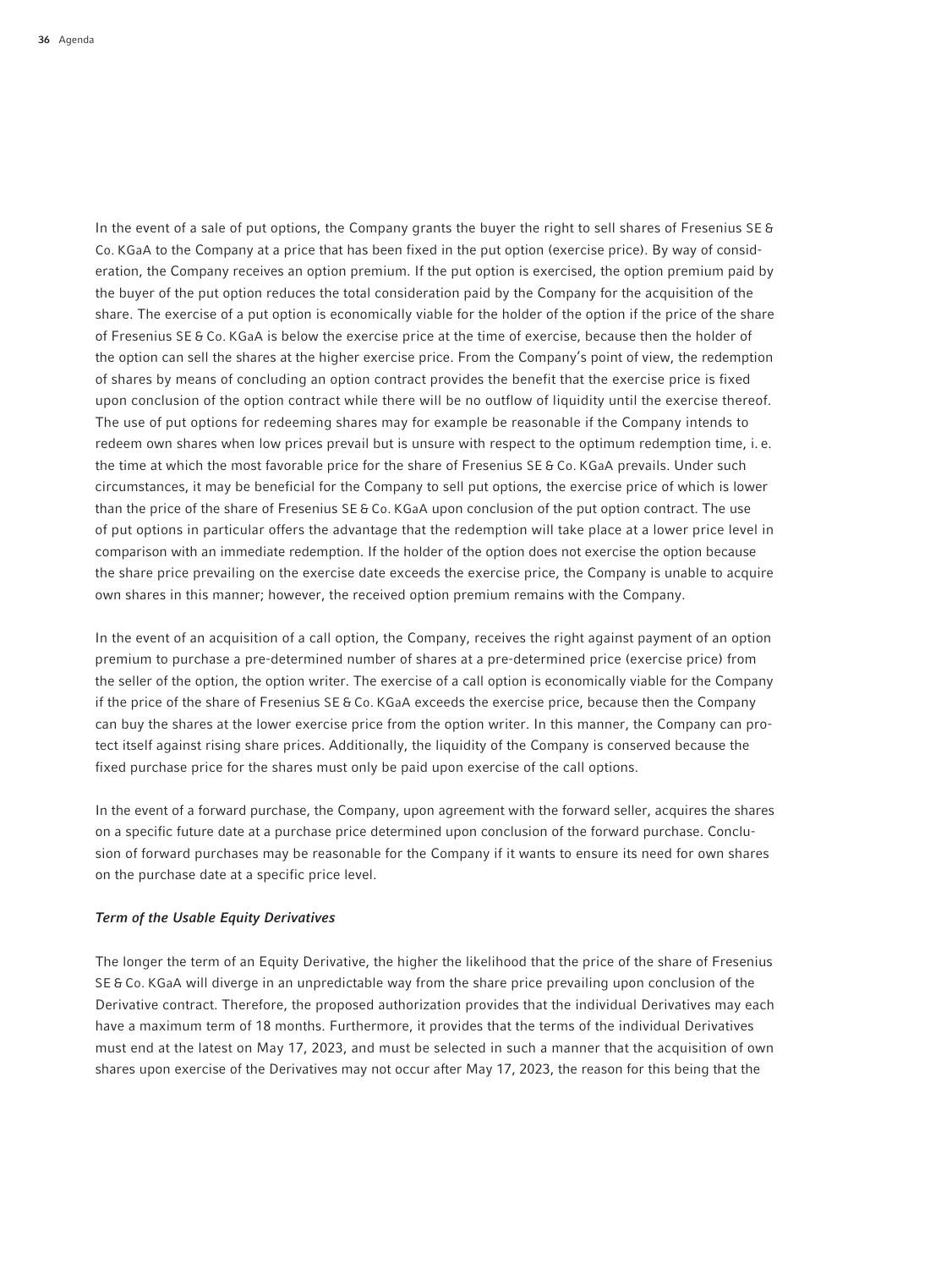authorization for redemption proposed under agenda item 9 also ends upon the expiry of May 17, 2023, and thereafter no shares can be redeemed on the basis of such authorization. Since the authorization proposed under agenda item 10 complements such authorization for redemption, concurrence of the two processes shall be ensured.

#### *Further Details of the Usable Equity Derivatives Concept*

According to the proposed authorization, the Derivative contracts must be concluded with a credit institution or any other business fulfilling the requirements set forth in sec. 186 para. 5 sent. 1 of the German Stock Corporation Act (hereinafter collectively referred to as "Issuing Companies").

The exercise /purchase price excluding the incidental acquisition costs may be higher or lower than the market price of the share of Fresenius SE & Co. KGaA on the date of the conclusion of the Derivative contract, provided, however, that, whether any paid or received option premium is taken into account or not, it must not exceed by more than 10%, and not fall below more than 20% of the market price of the share in the Xetra trading system (or any comparable successor system) as determined by the opening auction on the trading date on which the Derivative contract was concluded. The possibility to fall below the market price by up to 20% is necessary to enable the Company even in a volatile market environment to use medium-term or long-term options for the purpose of redeeming own shares or to transact corresponding forward purchases, as the case may be.

The call option premium paid by the Company must not significantly exceed, and the put option premium received by the Company must not significantly fall below, the theoretical market value of the respective options as determined on the basis of recognized actuarial methods, such determination taking into account, inter alia, the agreed exercise price. This, as well as the limited volume of own shares that may be acquired using Equity Derivatives, corresponds to the basic principle of sec. 186 para. 3 sent. 4 of the German Stock Corporation Act which applies to the exclusion of subscription rights and which is applied analogously to any potential tender right. The same applies to the purchase price in the event of a forward purchase. By fixing the option premium and the exercise /purchase price as described, and through the requirement to serve options and forward purchases only with shares that have been acquired on the stock exchange at the market price of the share in the Xetra trading system (or any comparable successor system) prevailing at the date of the acquisition on the stock exchange, such requirement to be included in the terms and conditions of the Derivatives, any economic disadvantage of the shareholders due to such acquisition of own shares is excluded. In this manner, the obligation of equal treatment of shareholders according to the provision in sec. 71 para. 1 no. 8 of the German Stock Corporation Act shall be fulfilled.

### *Exclusion of any Potential Tender Right*

If own shares are acquired using Equity Derivatives in compliance with the provisions set forth above, the right of the shareholders to conclude such Derivative contracts with the Company is excluded in accordance with the proposed authorization. By being able to conclude the Derivative contracts with an Issuing Com